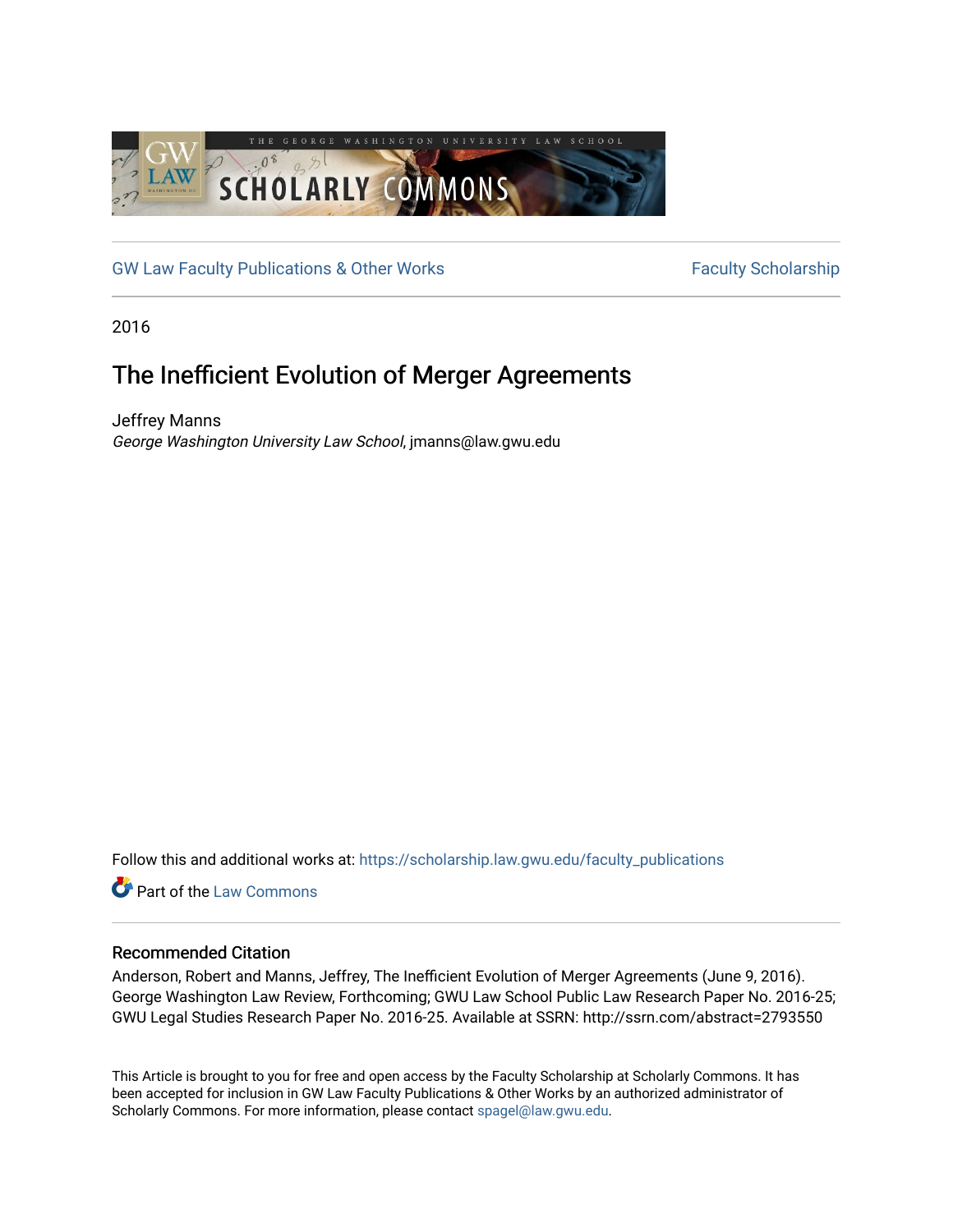#### **The Inefficient Evolution of Merger Agreements**

*Robert Anderson*† *and Jeffrey Manns*††

#### **Abstract**

 $\overline{a}$ 

Transactional law is one of the most economically significant areas of legal practice and accounts for a large percentage of the profits and staffing at most elite law firms. But in spite of its economic importance, there has been almost no empirical work on the legal drafting process and the evolution of transactional documents over time. We have sought to fill this gap by analyzing the evolution of public company merger agreements in a dataset that encompasses 12,000 merger agreements over a 20-year period. Using computer textual analysis, we are able to identify the precedent, an earlier merger agreement, which serves as the template for the drafting of each deal. This approach allows us to construct comprehensive "family trees" of merger agreements, which we use to show how agreements are created and how they change over time.

We use this innovative approach to explore whether transactional drafting is driven by a rational process that minimizes the cost of deal documentation and risk to clients or by an ad hoc process that increases billable hours and risk. We show that a high level of "editorial churning," ad hoc edits that appear to be cosmetic rather than substantive, takes place in legal drafting. Over half of the text of merger agreements is routinely rewritten during the drafting process even though the substantive provisions of merger agreements have similar features. Significant variation exists among merger

<sup>†</sup> Associate Professor, Pepperdine University School of Law.

<sup>††</sup> Associate Professor, George Washington University Law School. We would like to thank participants in the AALS Section on Transactional Law and Skills for their helpful comments.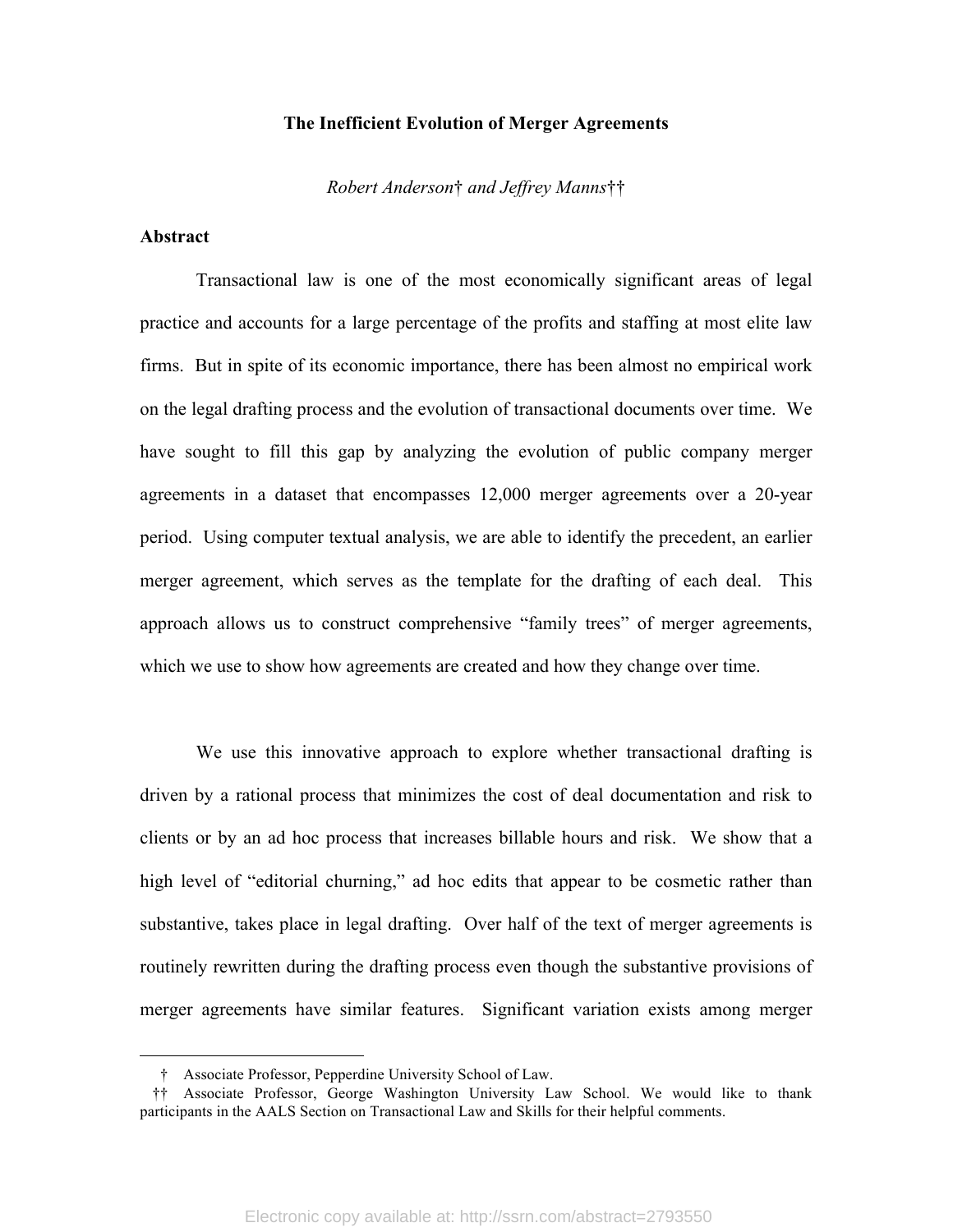agreements even involving the same firm as there is no evidence of firm-specific templates or industry-specific templates in most cases. Lawyers appear to choose earlier merger agreements as deal templates based on familiarity with past deals rather than based on the economic needs of clients or cost mitigation. Our empirical findings provide strong evidence of significant (structural) inefficiency in the drafting process which raises costs and risk to clients.

We argue that this inefficiency calls for an industry-wide solution of creating standardized templates for merger agreements that could be used across firms. The use of standardized documentation would help to minimize the time consuming (and expensive) drafting process of lawyer- and firm-specific edits that do little, if anything, to protect clients or affect the substance of the transaction. Furthermore, deal term standardization would have positive externalities as judicial opinions crystalize the meaning of standardized text. In addition, our analysis suggests that, somewhat counterintuitively, the failure to standardize text actually may stifle true innovation in the transactional context. We argue that by establishing an industry-wide set of "base documents," lawyers could create the technological platform on which to create truly innovative solutions for clients at lower cost. While lawyers may not have the selfinterest to embrace a standardized set of documents on their own, we argue that repeatplayer private equity firms or trade associations for the private equity industry may have the economic interest and leverage to push for greater standardization.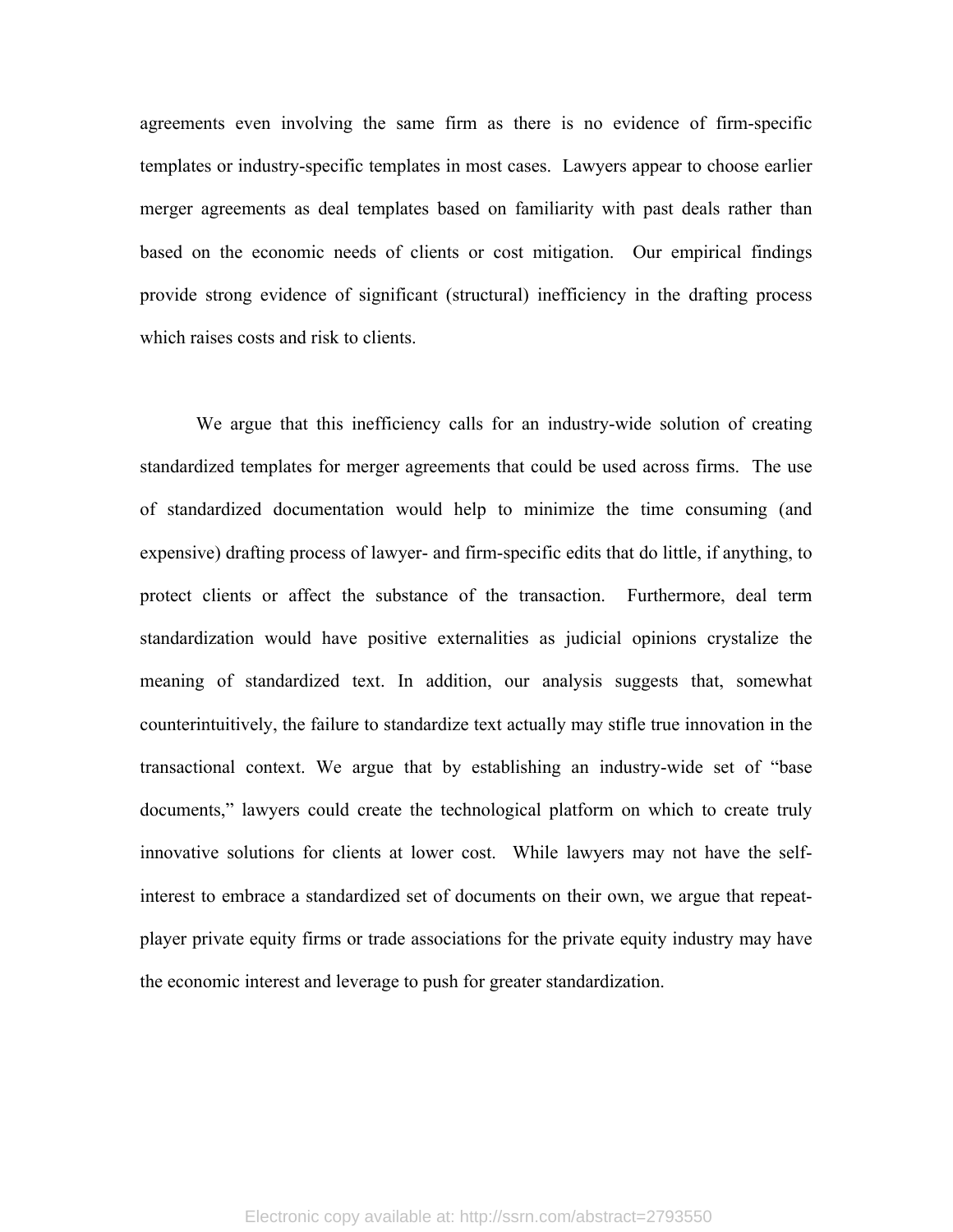# **Table of Contents**

| VII. Steering Law Firms or Their Clients Toward Standardization  43 |  |
|---------------------------------------------------------------------|--|
|                                                                     |  |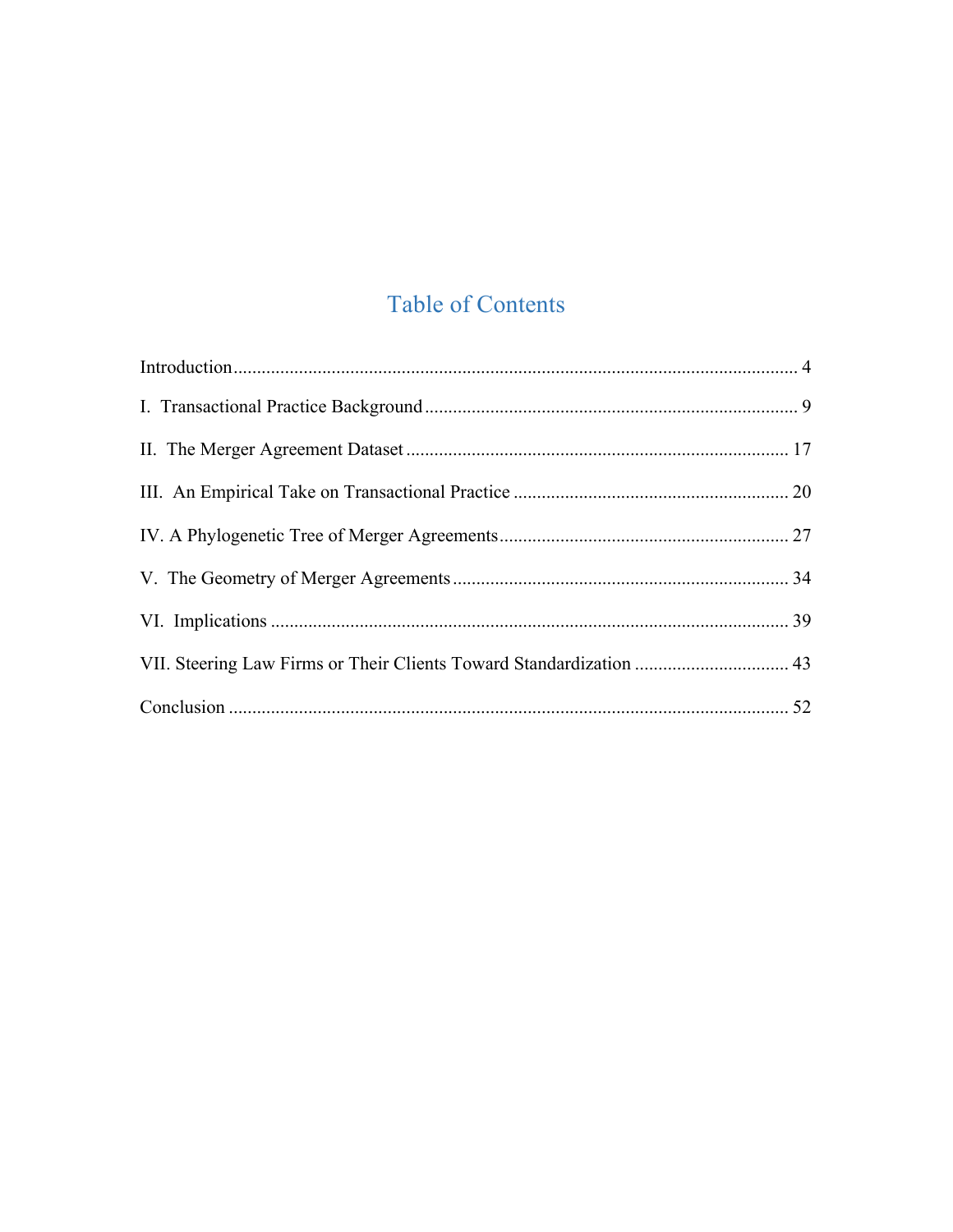#### **Introduction**

 $\overline{a}$ 

Transactional law accounts for approximately 32% of the revenue of Am Law 50 firms, nearly as much as litigation, $\frac{1}{1}$  and is an outsized driver of profitability and prestige for elite firms.<sup>2</sup> Transactional lawyers draft the terms contained in documents that delineate the rights and duties for trillions of dollars of transfers every year.<sup>3</sup> This work product has potentially staggering importance as the legally operative terms in these agreements have the potential to meet or frustrate the economic motivations of enormous transfers of capital in the United States and world economy.

In spite of its economic importance, there has been almost no empirical work on the legal drafting process in transactional law.<sup>4</sup> Most articles about transactional drafting either deal with pedagogical issues in teaching legal drafting or with specific substantive aspects of law.<sup>5</sup> In contrast, the process by which transactional lawyers draft documents that shape capital flows of trillions of dollars remains almost completely unstudied.<sup>6</sup>

<sup>1</sup> *See, e.g.*, John Wilmouth, *Citi Report: M&A Work Boosts Firm Profitability in 2014*, AMERICAN LAWYER, *available at* http://www.americanlawyer.com/id=1202717444629/Citi-Report-MA-Work-Boosts-Firm-Profitability-in-2014-#ixzz3eN20cBf5 (discussing how Am Law 50 firms have significantly outperformed other firms in profitability growth due to their greater reliance on mergers and acquisitions work for revenue); *see also* Georgetown Law Center for the Study of the Legal Profession, *2015 Report on the State of the Legal Market*, at 4 Chart 2, available at http://www.law.georgetown.edu/academics/centersinstitutes/legal-profession/upload/FINAL-Report-1-7-15.pdf (documenting how transactional law has been a driver of law firm growth).

<sup>2</sup> *See* https://peermonitor.thomsonreuters.com/wp-content/uploads/2015/06/Transaction-Practices-Spotlight\_2015.pdf.

<sup>3</sup> *See, e.g.*, Maureen Farrell, *2015 Becomes the Biggest M&A Year Ever*, WALL ST. J., Dec. 3, 2015 (discussing how global mergers and acquisitions surpassed \$4.3 trillion in 2015).

<sup>4</sup> There have been many studies of specific deal terms, such as MAC Clauses. *See, e.g.*, Talley & O'Kane, *The Measure of a MAC: A Machine-Learning Protocol for Tokenizing Force Majeure Clauses in M&A Agreements*, 168 J. INST. & TH. ECON. 181 (2012); Eric L. Talley, *On Uncertainty, Ambiguity, and Contractual Conditions*, 34 DEL. J. CORP. L. 755 (2009). However, most studies do not address transactional practice overall, but specific provisions within that practice.

<sup>5</sup> *See, e.g.*, Afra Afsharipour, *Transforming the Allocation of Deal Risk Through Reverse Termination Fees*, 63 VAND. L. REV. 1161, 1165–67, 1175, 1181 (2010) (discussing attempts at reallocating deal risks through reverse termination fees that compensate target companies should the buyer walk away and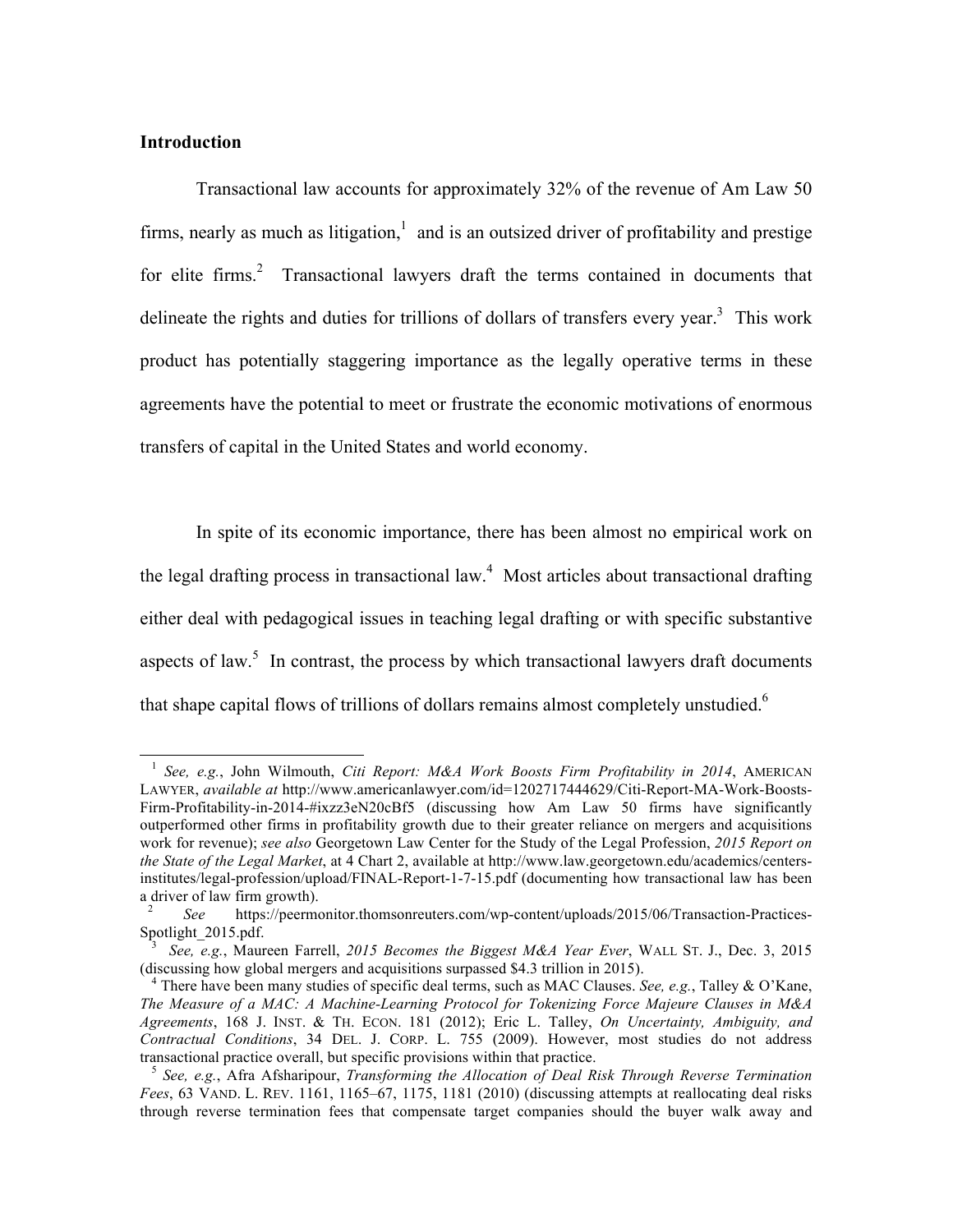assessing the impact such attempts have on acquisition agreement drafting); William T. Allen, *Understanding Fiduciary Outs: The What and the Why of an Anomalous Concept*, 55 BUS. LAW. 653, 653, 657–60 (2000) (discussing the role of fiduciary outs in providing an "escape hatch" to targets to consider unsolicited higher offers from third-party bidders); Thomas W. Bates & Michael L. Lemmon, *Breaking Up is Hard to Do? An Analysis of Termination Fee Provisions and Merger Outcomes*, 69 J. FIN. ECON. 469, 472, 484–86, 494 (2003) (arguing that deals with target termination fees entail greater premiums for target shareholder and higher completion rates than deals without such provisions); Albert Choi & George Triantis, *Strategic Vagueness in Contract Design: The Case of Corporate Acquisitions*, 119 YALE L.J. 848, 853–61, 889–91 (2010) (arguing that before closing the deal, the intentional vagueness of MAC clauses create more efficient incentives for the seller than more precise and less costly proxies); Yair Y. Galil, *MAC Clauses in a Materially Adversely Changed Economy*, 2002 COLUM. BUS. L. REV. 846, 850–851 (discussing how unclear judicial interpretations of the contours of material adverse change clauses (MAC) and material adverse effect clauses (MAE) cast a shadow over merger deals); Ronald J. Gilson & Alan Schwartz, *Understanding MACs: Moral Hazard in Acquisitions*, 21 J.L. ECON. & ORG. 330, 340–345 (2005) (using economic modeling to analyze the role that MAC and MAE clauses play in the structure of the standard acquisition agreement and the incentive effects for acquirers and targets); Sean J. Griffith, *Deal Protection Provisions in the Last Period of Play*, 71 FORDHAM L. REV. 1899, 1905–06, 1963–70 (2003) [hereinafter Griffith, *Deal Protection*] (discussing the significance of Delaware's judicially created limitations on deal protection provisions meant to resolve the conflicting incentives of the acquirer's and target's management when facing last-minute, third-party bids); Claire A. Hill, *Bargaining in the Shadow of the Lawsuit: A Social Norms Theory of Incomplete Contracts*, 34 DEL. J. CORP. L. 191, 192, 197–208 (2009) (arguing that the legal terms in acquisition agreements are intentionally ambiguous in order to deter litigation and incentivize negotiators to close the deal); Robert T. Miller, *Canceling the Deal: Two Models of Material Adverse Change Clauses in Business Combination Agreements*, 31 CARDOZO L. REV. 99, 108– 111 (2009) (advocating a judicial framework for interpreting MAC clauses that places the burden of material changes on targets and the burden of immaterial changes on acquirers during the closing period); Robert T. Miller, *The Economics of Deal Risk: Allocating Risk Through MAC Clauses in Business Combination Agreements*, 50 WM. & MARY L. REV. 2007, 2013–14 (2009) [hereinafter Miller, *Deal Risk*] (arguing that the reciprocal allocations of deal risk in MAC clauses serve to further efficiency in transactions by decreasing the likelihood that parties will exercise termination rights); Brian JM Quinn, *Optionality in Merger Agreements*, 35 DEL. J. CORP. L. 789, 792–94, 826–28 (2010) (arguing that reverse termination fees that are equal in size to termination fees inefficiently leave targets exposed to more risk from exogenous events); Christina M. Sautter, *Rethinking Contractual Limits on Fiduciary Duties*, 38 FLA. ST. U. L. REV. 55, 60, 96–105 (2010) (advocating contractual limits on fiduciary outs to allow target company mangers to sidestep fiduciary duties to make merger recommendations on third-party bids during the closing period); Alan Schwartz & Robert E. Scott, *Contract Interpretation Redux*, 119 YALE L.J. 926, 940–941 (2010) (arguing for interpretative default rules in construing Material Adverse Change clauses); Andrew A. Schwartz, *A "Standard Clause Analysis" of the Frustration Doctrine and the Material Adverse Change Clause*, 57 UCLA L. REV. 789, 817–823 (2010) [hereinafter Schwartz, *Standard Clause*] (arguing that MAC clauses transform conventional default rules by (1) allowing a contractual exit in cases of frustration of secondary purposes or partial loss of value and (2) shifting exogenous risk from the acquirer to the target); Eric L. Talley, *On Uncertainty, Ambiguity, and Contractual Conditions*, 34 DEL. J. CORP. L. 755, 760–63 (2009) (arguing that Material Adverse Event clauses are a tool for allocating the risk of market uncertainty present while negotiating the acquisition agreement).

 $\overline{a}$ 

 <sup>6</sup> One notable exception is Ronald Gilson's seminal article on the value-added from transactional lawyers, which focused attention on the constructive role of transactional lawyers. *See, e.g.*, Ronald J. Gilson, *Value Creation by Business Lawyers: Legal Skills and Asset Pricing*, 94 YALE L.J. 239, 243, 254– 55 (1984) [hereinafter Gilson, *Value Creation*] (observing that "the academic literature assume[s] that business lawyers *increase* the value of a transaction" and arguing that M&A lawyers add value by designing provisions in acquisition agreements that reduce transaction costs and increase mutual gain); *see also* Steven L. Schwarcz, *Explaining the Value of Transactional Lawyering*, 12 STAN. J.L. BUS. & FIN. 486, 487–88, 506–07 (2007) (using survey data from transactional lawyers and their clients to argue that lawyers add value to transactions primarily by reducing regulatory costs through legal expertise rather than more broadly reducing transactions costs or adding reputational value).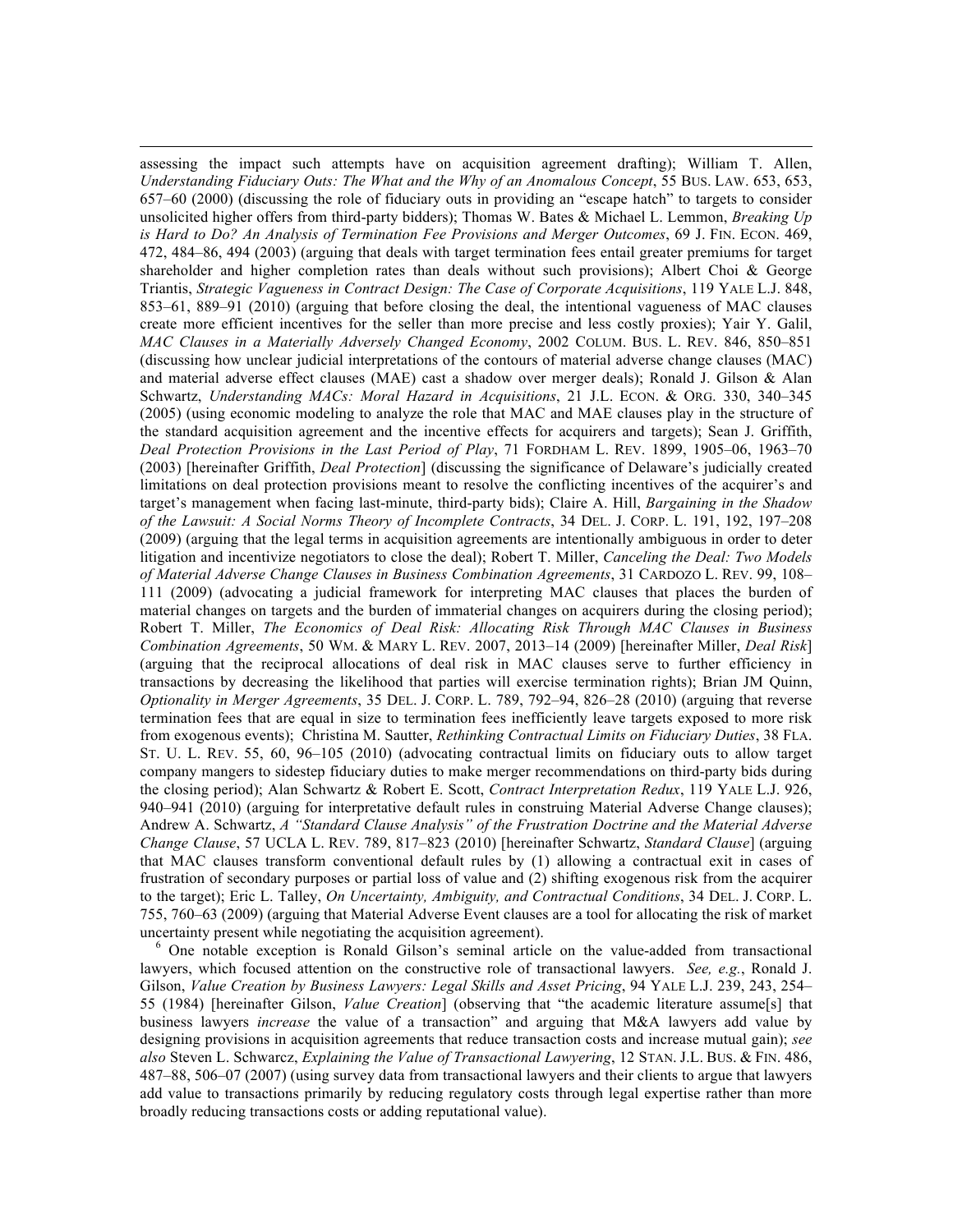We have sought to fill this gap by analyzing the evolution of public company merger agreements in a dataset that encompasses 12,000 merger agreements over a 20 year period. Using computer textual analysis, we are able to identify the precedent, an earlier merger agreement, which serves as the template for the drafting of each deal.<sup>7</sup> This approach allows us to construct comprehensive "family trees" of merger agreements, which we use to show how agreements are created and how they change over time.

We use this innovative approach to explore whether transactional drafting is driven by a rational process that minimizes the cost of deal documentation and risk to clients or by an ad hoc process that increases billable hours and risk. We show that a high level of "editorial churning," unnecessary and ad hoc edits that appear to be cosmetic rather than substantive, takes place in legal drafting. This churning appears to go far beyond the necessary deal-specific edits, $\frac{8}{3}$  with over half of the text of merger agreements are routinely rewritten even though the substantive provisions of merger agreements have similar features.

We show that public merger agreement terms are not based off a common "form" agreement, but rather are the product of an "evolution" over many generations. This is true even within large law firms, where drafts are based on prior agreements rather than standardized form language. The absence of even firm-specific forms has led to

<sup>7</sup> *See, e.g.*, TINA L. STARK, DRAFTING CONTRACTS: HOW AND WHY LAWYERS DO WHAT THEY DO 335- 36 (2007) (discussing the benefits of heightened efficiency and legal certainty from precedent-based legal drafting).

<sup>8</sup> *See, e.g.*, Avery Katz, *The Strategic Structure of Offer and Acceptance: Game Theory and the Law of Contract Formation*, 89 MICH. L. REV. 215, 277 (1990) (discussing the tradeoffs between standardization and customization in contractual drafting).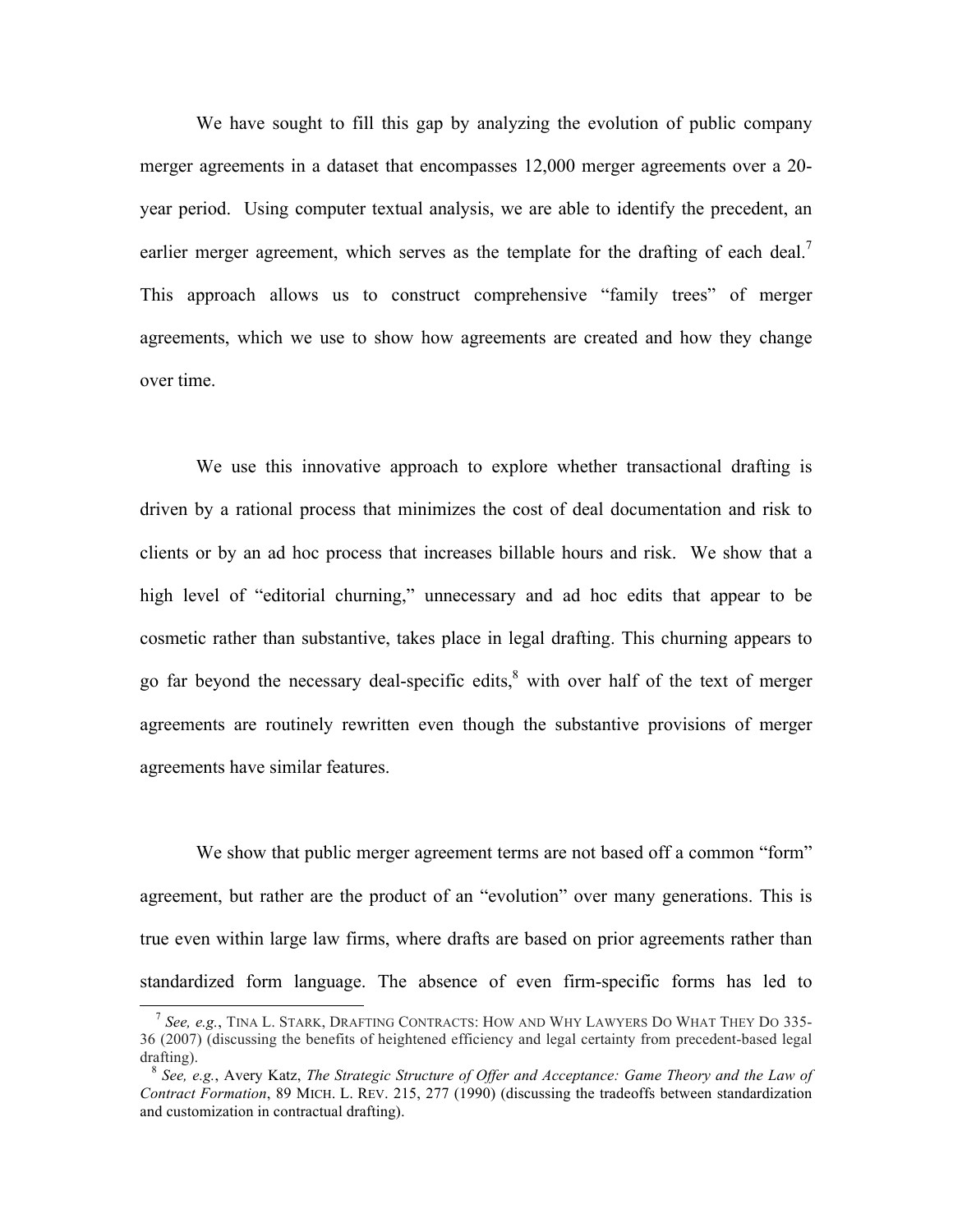haphazard and inconsistent lawyering as lawyers add significant amounts of extraneous information to each deal and inadvertently retain deal-specific information from prior deals. This fact underscores the inefficiency of current deal drafting processes and undercuts the argument that merger agreements are distinctively crafted (at great expense!) to suit the needs of clients.

We argue that the remarkable heterogeneity of acquisition agreements reflects lawyers' tendency to use precedents that they are more familiar with or relate to the particular client they are dealing with, rather than those that may be more readily adapted to the transaction at hand. The result is a path dependent process of deal term evolution that thwarts standardization even within firms and leads to systematic inefficiencies in the acquisition agreement drafting process which raises costs and risk to clients.

The high degree of drafting inefficiency suggests the desirability of a transition to greater standardization of acquisition agreements,<sup>9</sup> and we provide an approach that could assist that process. Our technique enables drafters to see the edits that have been made over the past few generations of a draft lineage, allowing them to more easily reverse non-standardized text embedded in a precedent document. This approach would help to transform acquisition agreements from opaque, byzantine documents into easily comparable agreements that would entail lower cost to produce and would create higher legal certainty. We suggest how private equity firms (or trade associations representing

<sup>9</sup> *See, e.g.*, Joshua Fairfield, *The Cost of Consent: Optimal Standardization in the Law of Contract*, 2002 58 EMORY L.J. 1401, 1431-1438 (2009) (providing an overview of the benefits of standardization for contracting).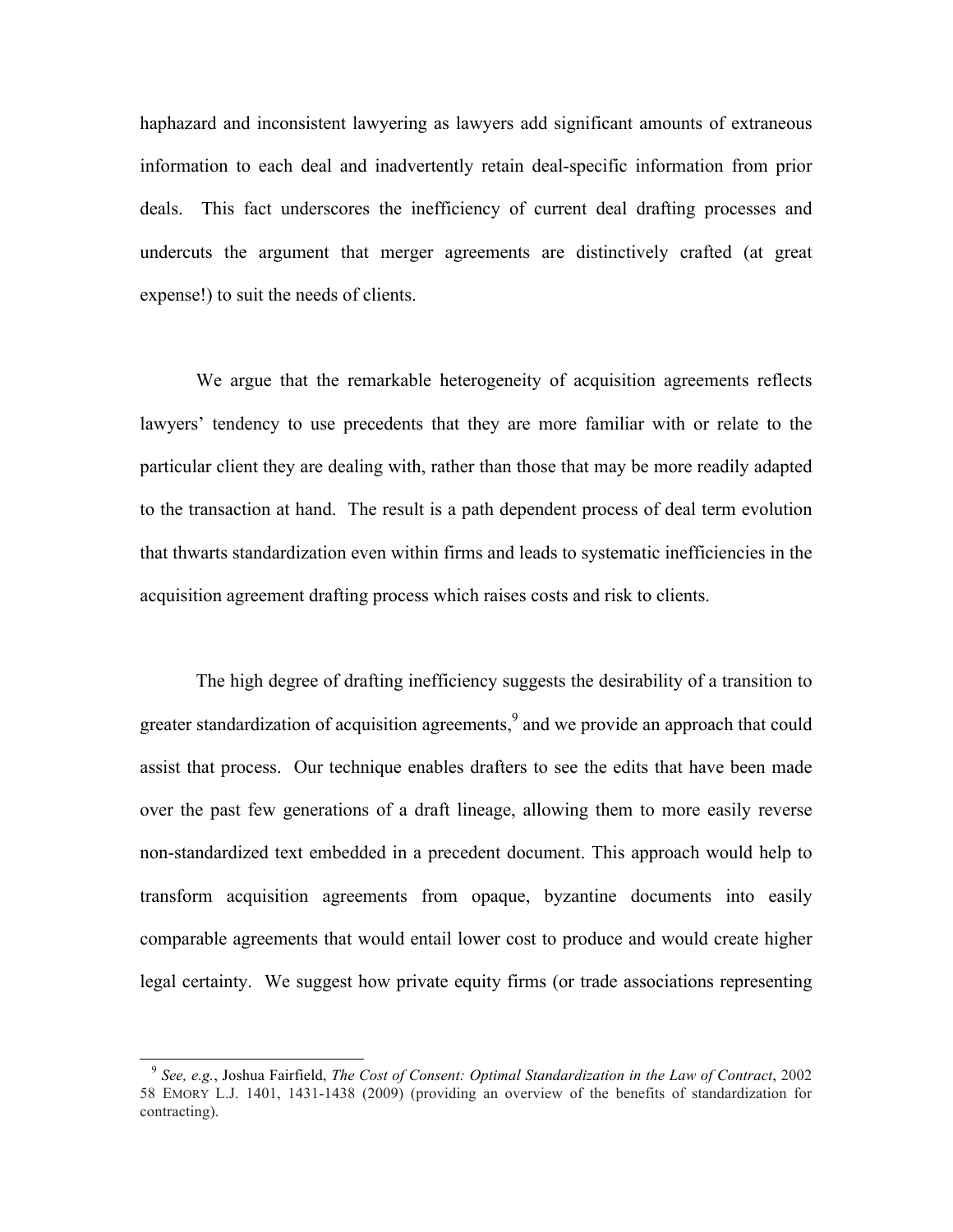the private equity industry) could take the lead in the standardization process based on their repeat player interaction with law firms.

Although we focus on the public company merger context, our argument may extend to a far broader spectrum of transactional contexts. If there is evidence of systematic inefficiency in the merger agreement context where there is transparency of the end product, we would expect there is an even greater risk of an absence of standardization and editorial churning in other transactional contexts where there is little to no transparency of the deal documents.<sup>10</sup> Deal lawyers face a paradox  $$ standardization reduces transaction costs and thus helps their clients, but also may cut into the bottom line of their firm's revenues.<sup>11</sup> We argue that just as merger agreement standardization may allow transactional lawyers to focus on where they can add value to a merger or acquisition that the same logic applies in other transactional contexts. But a similar challenge exists across transactional law as lawyers have every temptation to stick with the lucrative status quo unless clients themselves push for greater standardization across the spectrum of transactional law contexts.<sup>12</sup>

<sup>10</sup> *See, e.g.*, Victor Fleischer, *Deals: Bringing Corporate Transactions Into the Law School Classroom*, 2002 COLUM. BUS. L. REV. 475, 485-486 (2002) (discussing the lack of transparency concerning most corporate law documents).

<sup>11</sup> *See, e.g.*, Maurits Dolmans, *Standards for Standards*, 26 FORDHAM INT'L L.J. 163, 166 (discussing how standardization reduces barriers to entry).

<sup>12</sup> *See, e.g,*, Gilson, *Value Creation*, *supra* note 6, at 289-93 (discussing how the focus of transactional lawyers is often on upholding their reputations); Jeffrey Manns & Robert Anderson, *The Merger Agreement Myth*, 98 CORNELL L. REV. 1143, 1173-74 (2013) (discussing how much of the perceived valueadded from M&A lawyers appears to be from their reputational intermediary role and due diligence function); Steven L. Schwarcz, *Regulating Complexity in Financial Markets*, 87 WASH. U. L. REV. 211, 260 n.279 (2009) (discussing the significance of the role of transactional lawyers as "reputational intermediaries").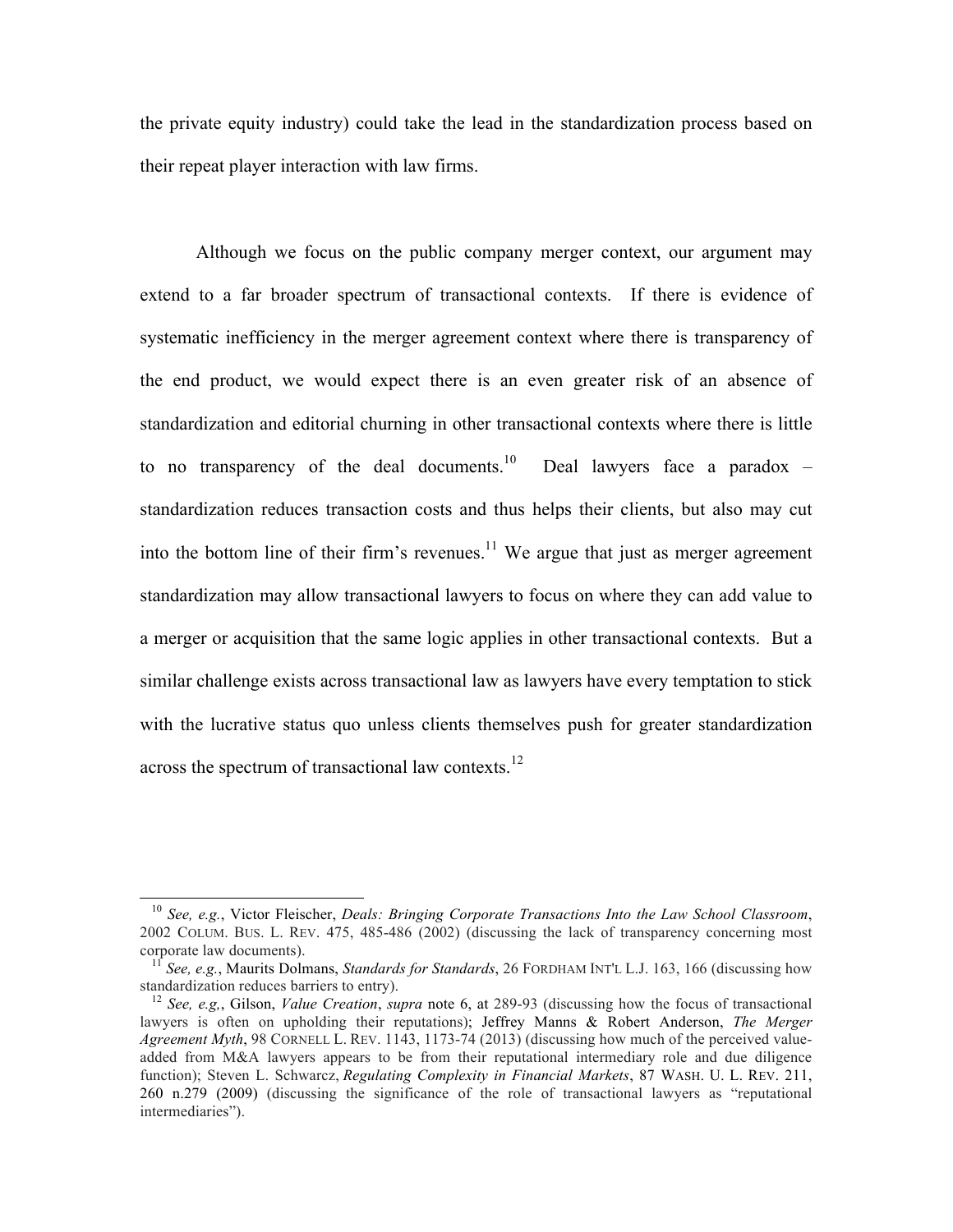We organize this paper by first describing in Part I the background to transactional practice that is necessary to understand the approach we take. Next, in Part II we will describe our dataset of merger agreements. In Part III we will demonstrate that in contrast to the degree of standardization or convergence we expected to see, we find an incredible degree of variety in the agreements studied.

In Part IV, we will create several "phylogenetic trees" of the set of merger agreements, showing how agreements have evolved over time. We find clear evidence that in most cases there are no standardized "forms," but rather "lineages" of agreements that drift rapidly from their original forms. In Part V, we will explain why the agreements have evolved in this way. We show that it is predominantly prior firm connection, rather than similarity of the deals, that drives precedent selection. We also discuss the problems associated with the random drift of deal documents. The lack of standardization makes agreements more costly and difficult to interpret, it results in less case law and therefore more uncertain legal outcomes. In Part VI, we will offer some steps toward solutions that will better integrate legal practice with the needs of modern capital markets.

#### **I. Transactional Practice Background**

 $\overline{a}$ 

The deal drafting process has been all but ignored by legal scholars. This issue is not limited to mergers and acquisitions as legal scholarship has explored remarkably little about the deal drafting process.<sup>13</sup> Most corporate law professors' understanding of deal

<sup>&</sup>lt;sup>13</sup> The seminal article on legal drafting is Ronald Gilson's article on the value added by transactional lawyers. See Gilson, *Value Creation*, *supra* note 6, at 254–55. But Gilson's work and others who have written on transactional law have largely overlooked the legal drafting process, and instead have focused on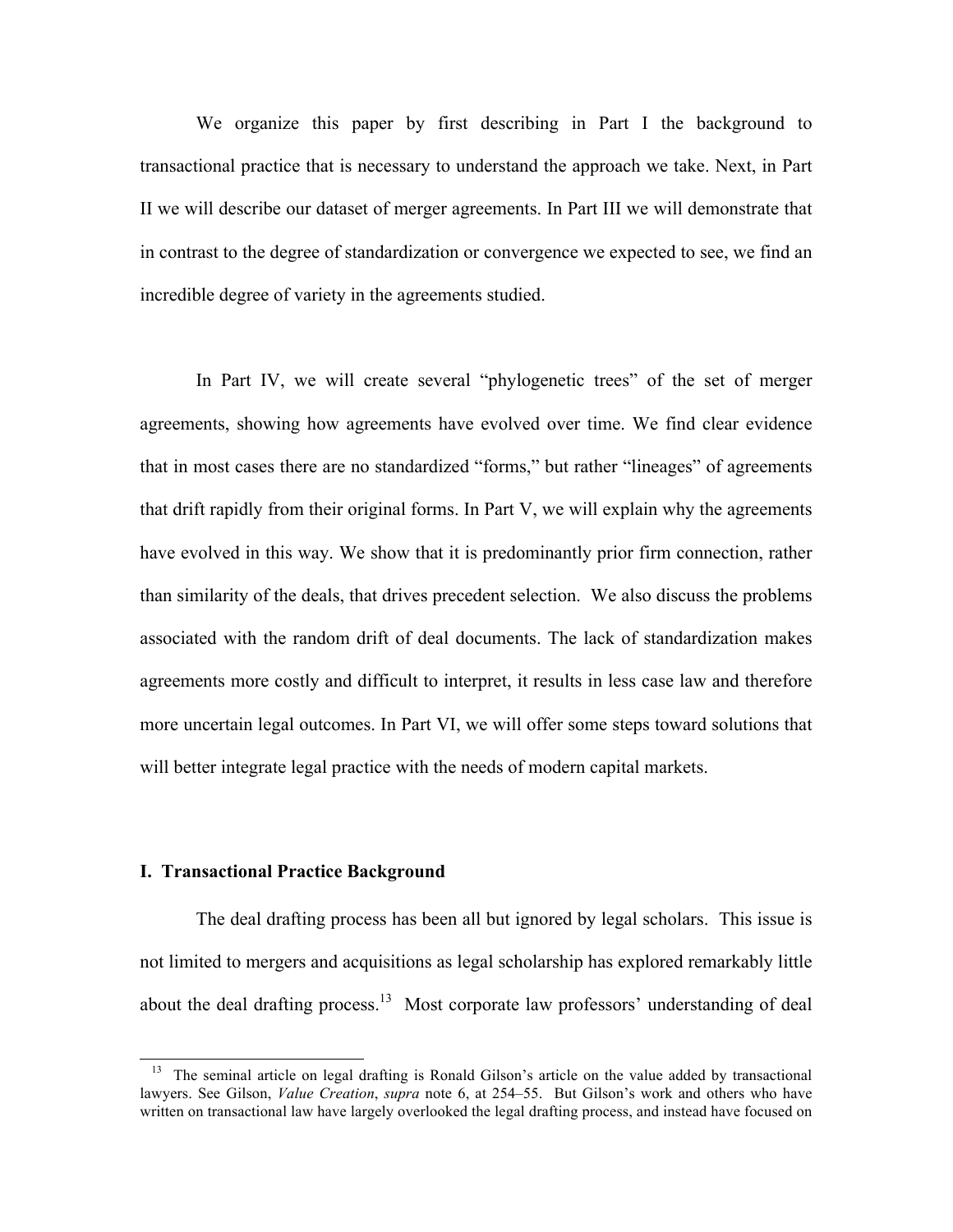making appears formed by their own idiosyncratic experience in practice in corporate law that was shaped by the law firm they worked for as well as the partners and associates they worked with. The emphasis is on the word idiosyncratic as even a cursory examination of the products of transactional law reveals the remarkable degree of divergence in deal design, not only from firm to firm but also from transaction to transaction for deals involving particular firms. This fact raises the concern that surveys of lawyers or other more anecdotal ways of gathering information about the deal making process would fail to capture what is actually happening in deal making across firms.

The dearth of academic research on legal drafting is so severe that little is known about where deal documents come from beyond the rudimentary insight that transactional lawyers start off with precedents from past deals as a template for the new deal. Even less is known about how deal documents evolve over time and who shapes the de facto standard setting process. The stakes are high as developing a better understanding of how deal terms develop and diverge in different areas of transactional law is key to creating incentives for greater standardization and reducing inefficiency, so that lawyers can focus on truly adding value for their clients.

For this reason we seek to step back from individual lawyers' perspectives and deploy quantitative techniques to compare the deal documents that lawyers produce. Our study addresses a number of unanswered empirical questions concerning legal drafting.

abstract questions of value creation, *see infra* note 6, or more narrow questions concerning the interpretation of particular merger agreement provisions. *See infra* notes 4 & 5. The irony is that the legal drafting process itself is at the heart of the question of value creation as inefficiencies in the drafting process both raise cost and as importantly distract lawyers from focusing on where they can add value to their clients.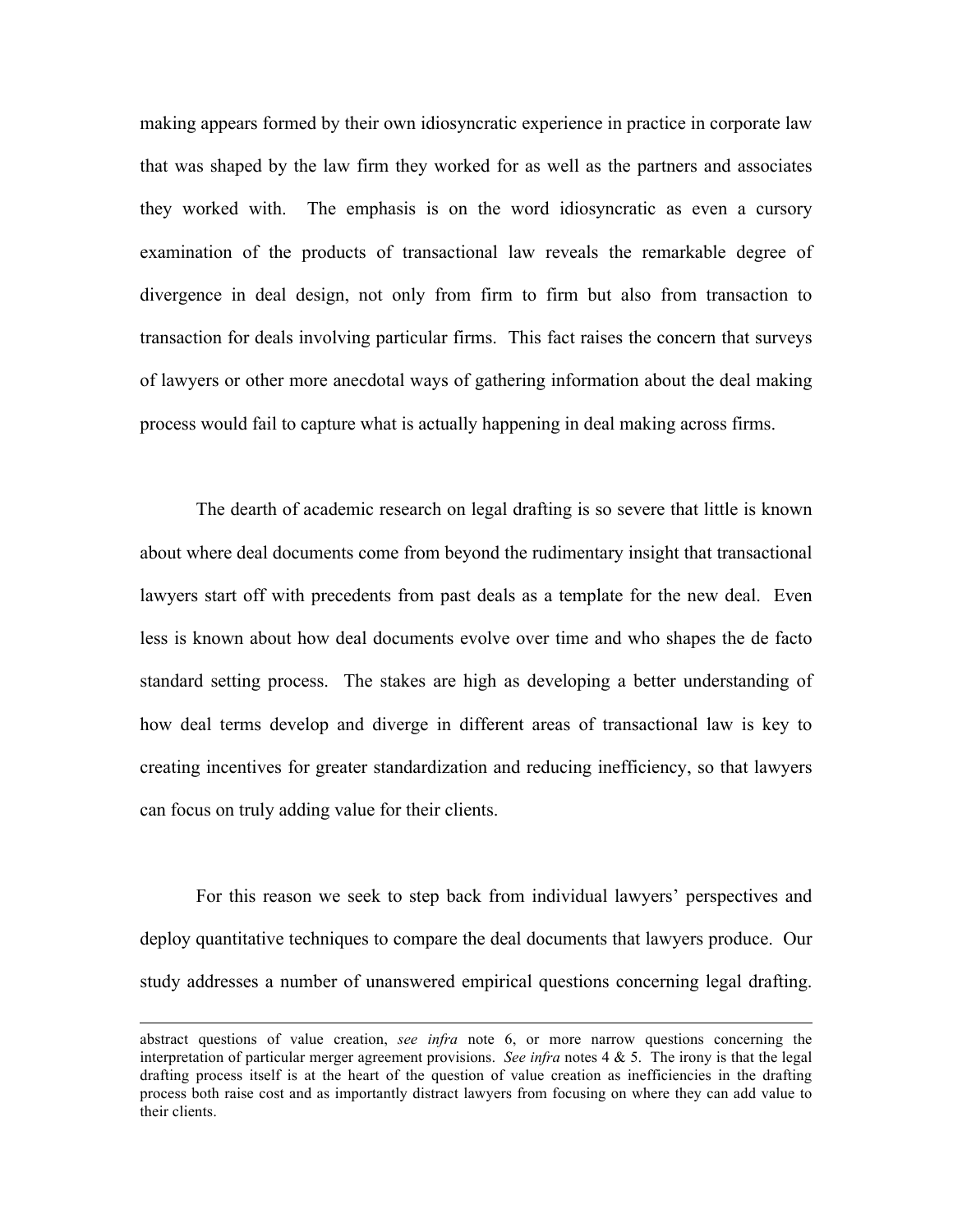Where do the terms contained in these documents come from? How standardized are the terms across transactions? How does the evolution of deal documents shape their form and substance? The answers to these questions have broad implications for transactional law scholarship, for the training of law school students and lawyers in transactional law practice, and for clients to assess the degree of inefficiency in transactional lawyering.

To be able to assess the work product of lawyers, it is important to have an understanding of the goals of the transactional drafting process. The bulk of the work in transactional law practice involves memorializing deal terms in documents that delineate the deal's details and structure. To create these documents, deal lawyers do not write new documents from scratch.<sup>14</sup> Instead, they work from "precedents" from past deals that provide a template of established law and practice with provisions that reflect firmspecific or partner-specific conventions.<sup>15</sup> For example, lawyers representing an acquirer in an M&A transaction typically choose the precedent used in the deal which sets the defaults and baseline for negotiations among the lawyers (and their clients).<sup>16</sup>

The widespread use of precedent-based drafting means that the first draft of the terms of virtually every deal are based upon and adapted from a prior deal, its "precedent."<sup>17</sup> This approach mitigates some of the inherent uncertainties by leveraging

<sup>&</sup>lt;sup>14</sup> *See, e.g.*, SCOTT J. BURNHAM, DRAFTING AND ANALYZING CONTRACTS 5-6 (2003) (discussing how attorneys "rarely start to draft on a blank slate … [and generally] start with an existing contract or form").

<sup>15</sup> *See, e.g.*, TINA L. STARK, DRAFTING CONTRACTS: HOW AND WHY LAWYERS DO WHAT THEY DO 335- 36 (2007) (discussing the benefits of heightened efficiency and legal certainty from precedent-based legal drafting).

16 *See, e.g.*, Scott Austin, *Acquirers Back in the Game, But VCs Advised to Tread Carefully,* WALL ST. J., Apr. 29. 2009 (discussing norm for acquirers to make the first draft of the merger agreement).

<sup>17</sup> *See, e.g.*, FIONA BOYLE, DEVERAL CAPPS, PHILIP PLOWDEN, & CLARE SANFORD, A PRACTICAL GUIDE TO LAWYERING SKILLS 153-154 (2012) (discussing the role of precedent in legal drafting).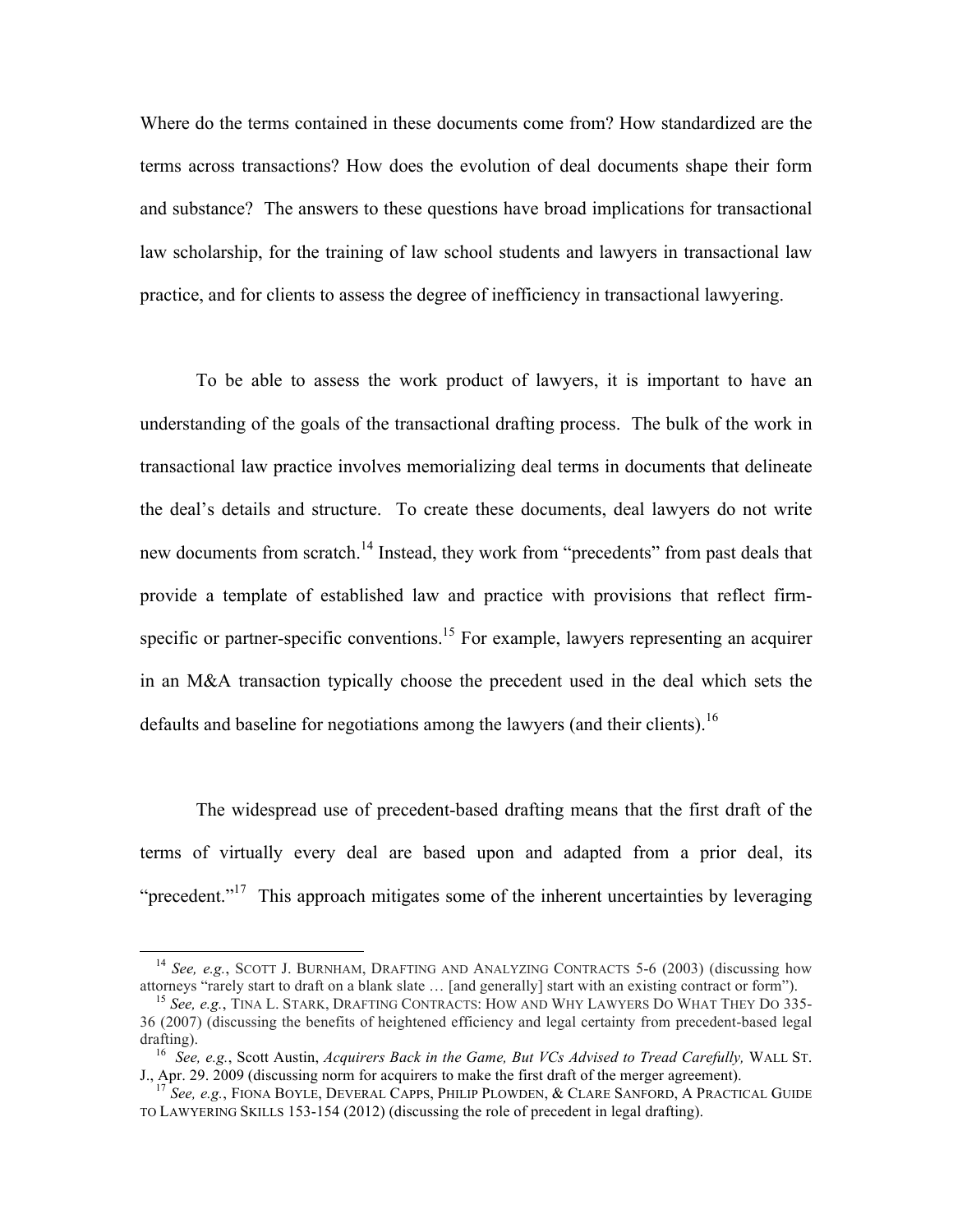past experience and saves time and money compared to drafting from scratch.<sup>18</sup> In each case, the precedent document must be adapted to the present transaction, which involves decustomizing the terms specifically crafted for the last transaction and recustomizing the terms specifically crafted for the present transaction.<sup>19</sup> Although some decustomization is obvious (such as names and dates), other terms in a precedent document may appear generic but were actually specifically crafted for the particular situation of the precedent deal.

The precedent-based drafting approach makes it possible to systematically study transactional practice. If the precedent for each deal is known, then we can study the changes made from deal to deal, as well as the overall evolution of the deal terms. The ability to compare a document to its precedent exposes each and every edit made during the drafting process, offering an unparalleled view into the work that transactional lawyers do. The barrier to conducting this type of research is the difficulty of finding a complete corpus of documents and their precedents as well as the ability to trace the ancestry of individual documents in such a corpus.

We surmount this obstacle by using documents from the one segment of transactional practice where almost all precedents are publicly available—public company mergers. Public company merger agreements offer a unique opportunity to

<sup>18</sup> *See, e.g.*, TINA L. STARK, DRAFTING CONTRACTS: HOW AND WHY LAWYERS DO WHAT THEY DO 335- 36 (2007) (discussing the benefits of heightened efficiency and legal certainty from precedent-based legal drafting). *See also* Claire A. Hill, *Why Contracts Are Written in Legalese*, 77 CHI.-KENT. L. REV. 59, 63 (2001) (explaining why drafting from a prior agreement speeds the drafting process, increases certainty, and decreases cost).

19 *See, e.g.*, Marcel Kahan & Michael Klausner, *Path Dependence in Corporate Contracting*, 74 WASH. U. L.Q. 347. 353-55 (1996) (discussing the tradeoffs from customizing agreements rather than relying on standard terms).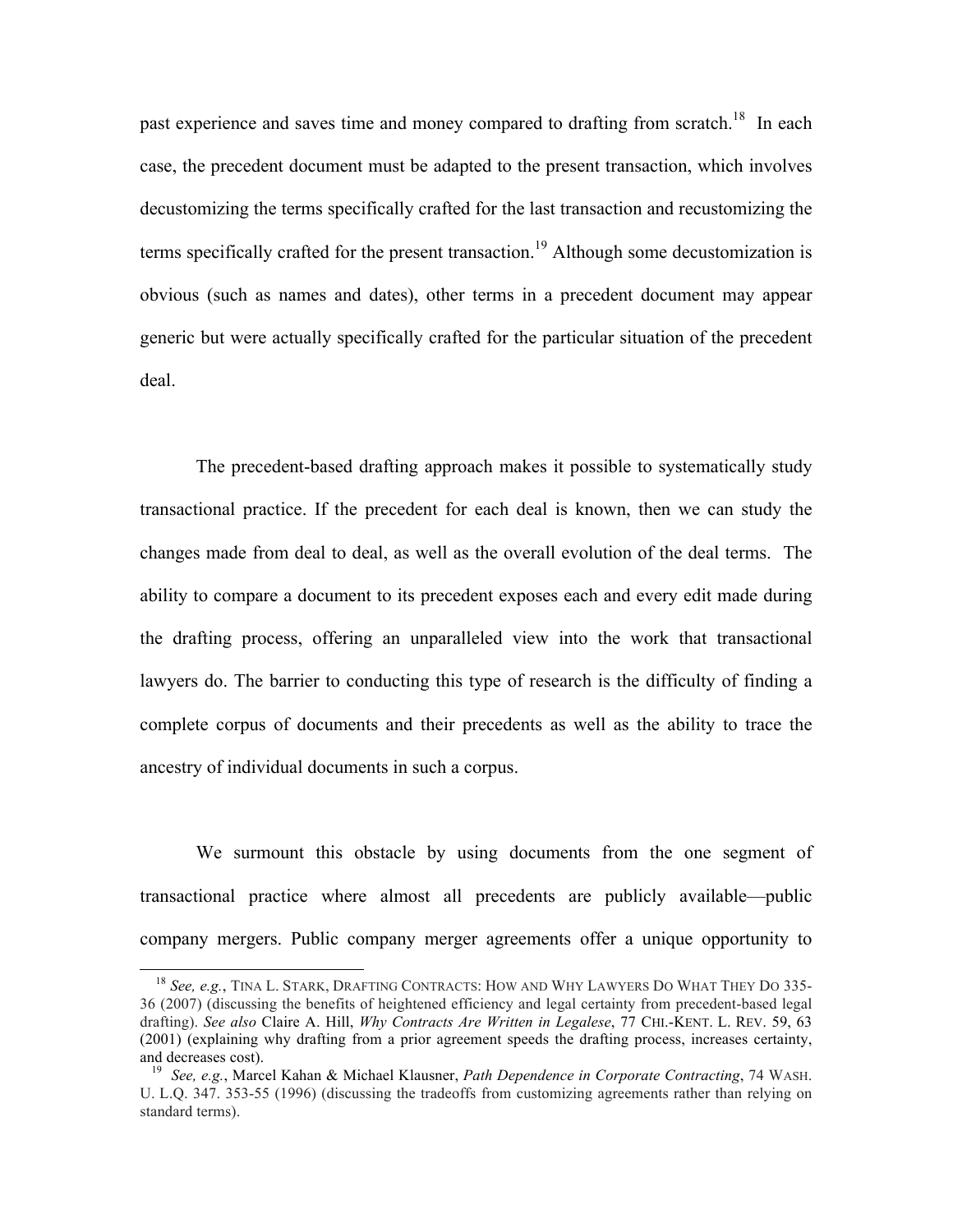study the evolution of transactional documents for three reasons. First, public company merger agreements are among the most visible and high-profile documents in all of transactional legal practice, and therefore reflect the investment of considerable legal time and attention.<sup>20</sup> Second, we are able to construct an almost complete genealogy of these documents as virtually all public company merger documents are based on other publicly available merger documents.<sup>21</sup> SEC disclosure rules allowed us to acquire each of the 12,000 public company merger agreements from 1994 to 2014, and we can put together a comprehensive picture of the evolution of merger agreements.<sup>22</sup> Third, these documents almost always identify the law firms and lawyers who generated them, making it possible to trace their connection to specific firms and individuals who may serve as the catalysts for innovation (or for standardization). These features allow us to examine the drafting work performed by transactional lawyers from one deal to the next and to analyze the evolution of documents both within and across law firms.

In this precedent-based drafting process, the choice of precedent becomes significant in setting the defaults and baselines for the negotiating process among lawyers (and their clients). Generally lawyers believe that the ability to create the first draft offers an advantage in giving lawyers the chance to choose the precedent and shape it to meet the

20 *See, e.g.*, Gilson, *Value Creation*, *supra* note 6, at 243, 254–55 (observing that corporate acquisition agreements are "among the highest forms of the business lawyer's craft").

<sup>&</sup>lt;sup>21</sup> Our dataset consists of 12,407 merger agreements filed with the Securities and Exchange Commission between 1994 and 2014. We obtained this data from the Archive Indices of the SEC EDGAR Database. *See* http://www.sec.gov/cgi-bin/edgar\_archive\_indices.

22 *See* Securities & Exchange Commission, Form 8-K, Item 1.01 (requiring companies to disclose material definitive agreements outside of the ordinary course of business, a category which includes merger agreements).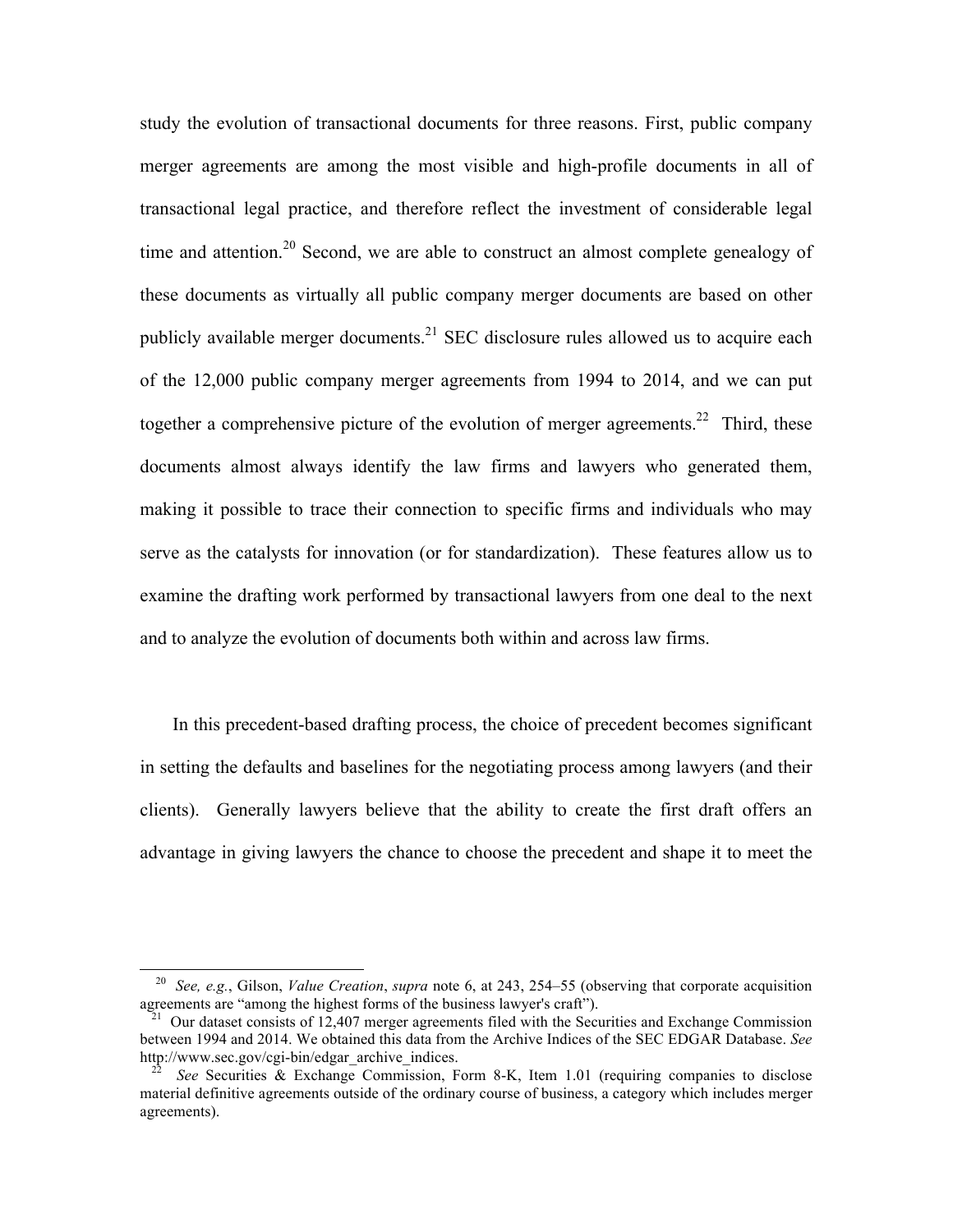needs of the new deal.<sup>23</sup> The convention in an M&A deal is that the acquirer's counsel typically creates the first draft, which entails choosing the precedent.<sup>24</sup> The acquirer's counsel then forwards the draft to the target's counsel, who will propose a set of changes. Target counsel rarely rewrite the agreement, and instead generally seek to work within the basic framework of the document to meet his or her client's objectives<sup>25</sup> as it is considered a breach of deal etiquette for the seller's counsel to change the "form" of the agreement.<sup>26</sup>

The end product is often quite different from the original precedent. But the fingerprints or DNA of the original document are never fully erased. This is because much of the idiosyncratic wording of the precedent document is retained in the final product, even after heavy editing. This fact allows us to recreate the entire "family tree" of public company merger agreements by comparing the text of the documents word-forword and linking precedents to their antecedents. Because of SEC disclosure rules, we are able to acquire each public company merger agreement over a twenty-year period and can put together a comprehensive picture of the evolution of merger agreements.<sup>27</sup>

<sup>&</sup>lt;sup>23</sup> See JAMES C. FREUND, ANATOMY OF A MERGER: STRATEGIES AND TECHNIQUES FOR NEGOTIATING CORPORATE ACQUISITIONS 26-27 (1975). (discussing how the power to make the first draft gives the drafter leverage over other parties).

<sup>24</sup> *See* ROBERT A. FELDMAN & RAYMOND T. NIMMER, DRAFTING EFFECTIVE CONTRACTS: A PRACTITIONER'S GUIDE 1-27 (2010) (discussing basic strategies in drafting contracts).

<sup>25</sup> *See* DAVID C. BURGESS ET AL., DRAFTING BUSINESS CONTRACTS §1.21 (2015) (discussing the limitations lawyers face in suggesting revisions to a draft).

<sup>26</sup> *See* FREUND, *supra* note 20, at 28 ("Typically, the seller should live with the purchaser's *form* of agreement, without being precluded in any way from negotiating any and all substantive matters") (emphasis in original).

<sup>&</sup>lt;sup>27</sup> See Securities & Exchange Commission, Form 8-K, Item 1.01 (requiring companies to disclose material definitive agreements outside of the ordinary course of business, a category which includes merger agreements).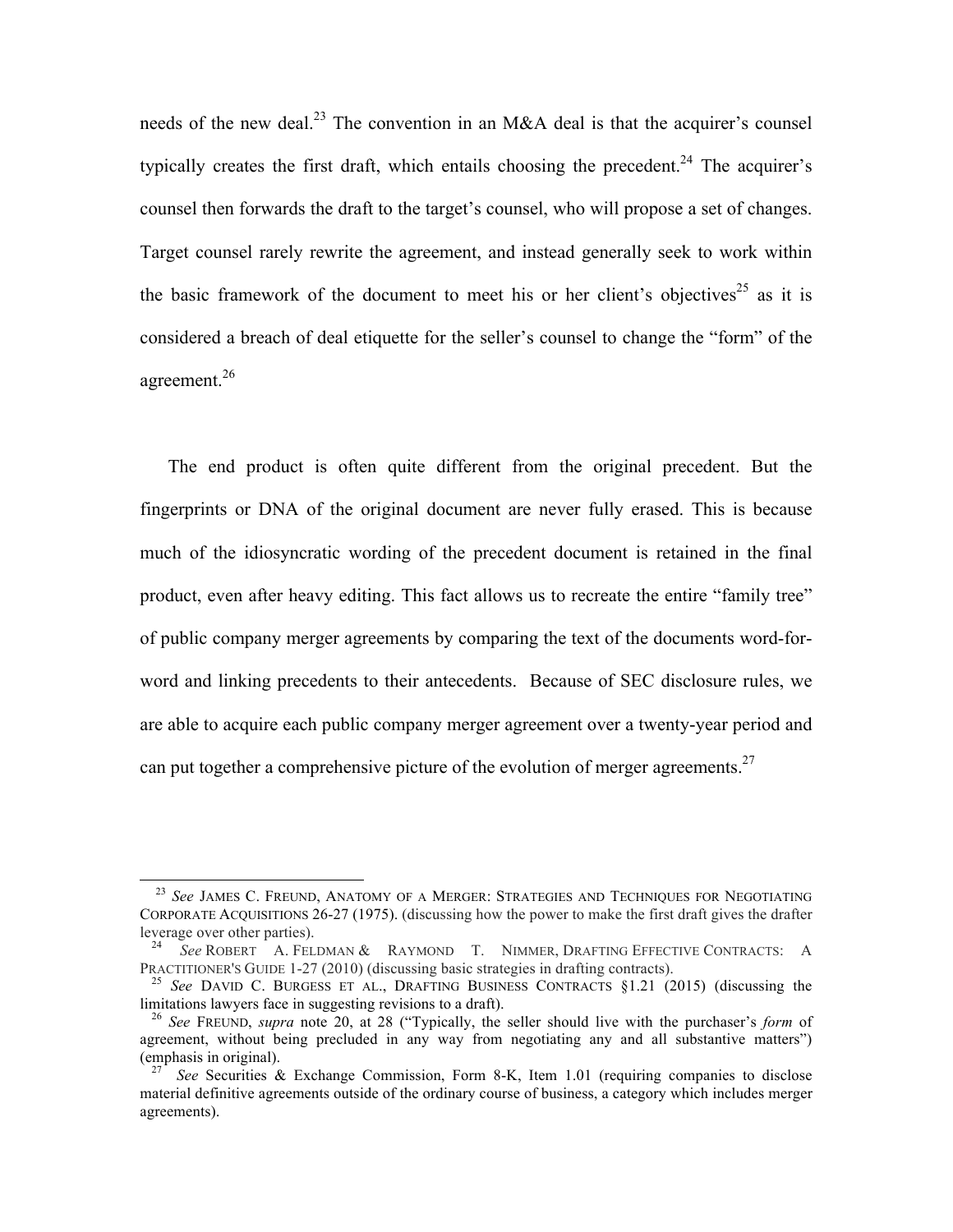Public company acquisition agreements illustrate the role of precedents. Acquisition agreements generally follow the broad contours of earlier agreements with standardized categories of provisions,  $28$  but they are also products of extensive negotiations tailored to the particulars of the transaction.<sup>29</sup> Transaction-specific provisions identify the transaction's structure and the timing and location of the closing,  $30$ as well as the price and payment formula for converting or buying shares.<sup>31</sup>

The more generic provisions include representations and warranties, contractual constraints on the target company during the pre-closing period, and conditions to closing. These provisions combine standardized provisions and highly negotiated terms. 32 Representations and warranties entail assertions about the target company's business, balance sheets, and potential liabilities to address uncertainties uncovered in the presigning due diligence review of the target.<sup>33</sup> Covenants and closing conditions define the rights and responsibilities of the parties during the pre-closing period and the extent of

<sup>28</sup> For a broader overview of acquisition agreements, see RONALD J. GILSON  $\&$  BERNARD S. BLACK, THE LAW AND FINANCE OF CORPORATE ACQUISITIONS 1563–1601 (1995).

<sup>29</sup> *See* JAMES C. FREUND, ANATOMY OF A MERGER: STRATEGIES AND TECHNIQUES FOR NEGOTIATING CORPORATE ACQUISITIONS 140 (1975) ("[M]ost agreements utilized in the merger and acquisition field . . . [include] abundant instances of nearly identical words, phrases and clauses, suggesting that respectful plagiarism is indeed the order of the day."); Gilson, *Value Creation*, *supra* note 6, at 257–62, 257 n.45; EVAN L. GREEBEL, KEY PRIORITIES FOR BUYERS AND SELLERS IN ACQUISITIONS OF PUBLIC AND PRIVATE COMPANIES 2–8 (Aspatore 2011) (discussing lawyers' focal points in negotiating merger agreements).

<sup>30</sup> *See* THERESE H. MAYNARD, MERGERS AND ACQUISITIONS: CASES, MATERIALS, AND PROBLEMS 317 (2009) (discussing how "the basic architecture of any acquisition agreement follows a certain convention regardless of deal structure"); Gilson, *Value Creation*, *supra* note 6, at 257–62 (discussing the standardization of the form of acquisition agreements).

<sup>31</sup> *See* Gilson, *Value Creation*, *supra* note 6, at 258–59; Lou R. Kling et al., *Summary of Acquisition Agreements*, 51 U. MIAMI L. REV. 779, 781–82 (1997).

<sup>32</sup> *See* Alyssa A. Grikscheit & Gavin D. Solotar, *Key Issues in Drafting and Negotiating Acquisition Agreements*, *in* DRAFTING AND NEGOTIATING CORPORATE AGREEMENTS 183–89 (2012 Practicing Law Institute, PLI Order No. 34774, Jan. 25, 2012) (detailing the types of contractual constraints that parties face in mergers).

33 *See* Gilson, *Value Creation*, *supra* note 6, at 259–60; Kling et al., *supra* note 13, at 781–95.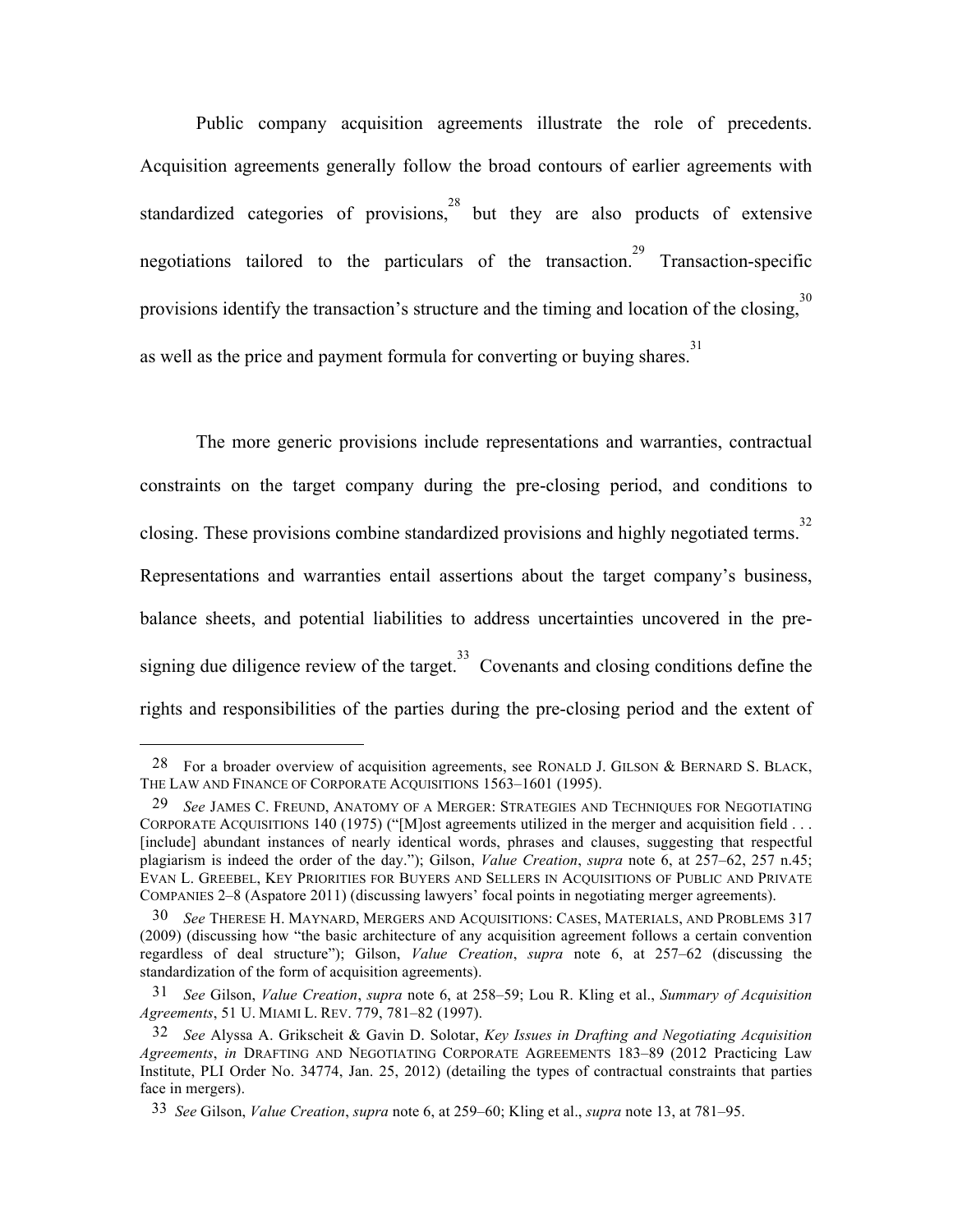the parties' obligations to close the transaction.<sup>34</sup> These contractual constraints delineate how breach of warranties and representations, failures to satisfy conditions, or other circumstances that the parties agree upon can trigger walk-away rights for one or both parties and/or termination fees.<sup>35</sup> The tension in covenant and closing condition negotiations is that target company lawyers generally seek to heighten the certainty of closing,  $36$  while the acquirer's lawyers seek to preserve flexibility to withdraw or rework the deal if the expectations are not met. $37$ 

Law firms have traditionally emphasized the distinctiveness of their acquisition agreement precedents as a virtue. This study shows how that this alleged virtue is a potential vice for clients as firms have failed to put together standardized agreements and instead rely on labor-intensive edits that churn billable hours rather than add value to clients. Our study offers a first look at the significant degree of divergence in acquisition agreement provisions, as well as the degree to which merger negotiations lead to extraneous changes from deal to deal.

34 *See* WILLIAM J. CARNEY, MERGERS AND ACQUISITIONS: ESSENTIALS 106–09 (2009). Material Adverse Change (or Material Adverse Event) clauses specify which events entitle an acquirer to call off a deal if events occur between signing and closing that make the deal less advantageous than expected). *See* Schwartz, *Standard Clause*, *supra* note 5, at 817–23. Deal Protection provisions are designed to reduce the likelihood that the target board will walk away from the agreement or to require the target to compensate the acquiring company if the target does walk away in favor of a third-party bidder. *See* Stephen M. Bainbridge, *Exclusive Merger Agreements and Lock-Ups in Negotiated Corporate Acquisitions*, 75 MINN. L. REV. 239, 242–46 (1990).

<sup>35</sup> *See* Afsharipour, *supra* note 5, at 1163–64, 1179–1184 (discussing MAC/MAE termination fees paid for by either the purchaser or seller depending on the terms of the acquisition agreement); Gilson, *Value Creation*, *supra* note 6, at 259–60; Kling et al., *supra* note 12, at 781–94; *see also* Choi & Triantis, *supra* note 5, at 892–93.

<sup>36</sup> *See* Brian JM Quinn, *Bulletproof: Mandatory Rules for Deal Protection*, 32 J. CORP. L. 865, 876, 881–84. (2007) (explaining the presumed objectives of sellers' counsel in acquisition agreement negotiations).

<sup>37</sup> *See* Choi & Triantis, *supra* note 5, at 860–65 (arguing that in negotiations, acquirers aim to preserve as great a degree of flexibility as possible in order "to terminate, cancel, or be excused from [their] obligations").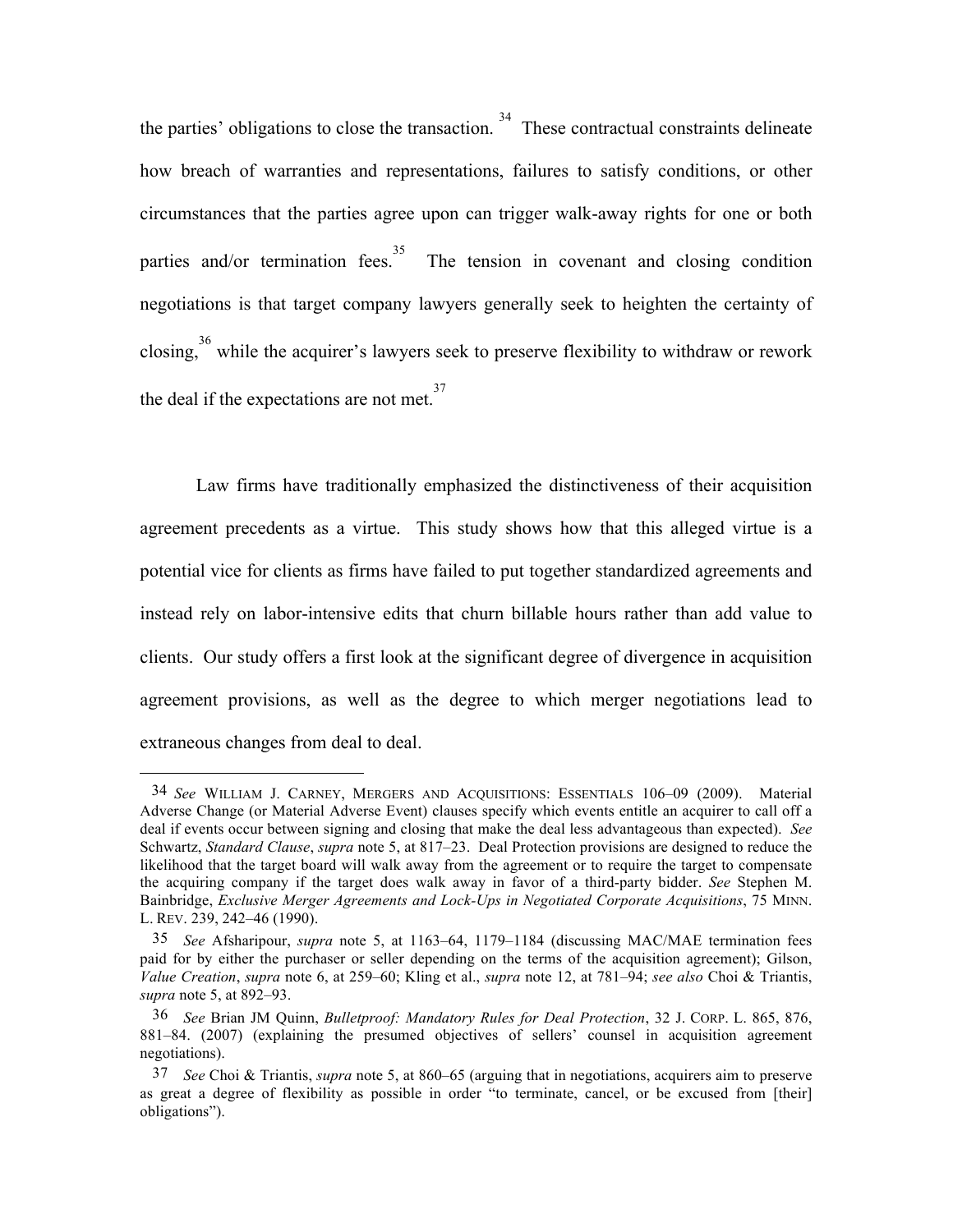#### **II. The Merger Agreement Dataset**

 $\overline{a}$ 

Our dataset consists of 12,407 merger agreements filed with the Securities and Exchange Commission between 1994 and 2014. We obtained this data from the Archive Indices of the SEC EDGAR Database.<sup>38</sup> A computer script was used to visit each URL contained in these indices and determine which filings contained exhibits labeled Exhibit 2, which is where acquisition agreements are typically filed.<sup>39</sup> The computer script collected the full text of each agreement for analysis.

We refined this initial set of agreements by including only agreements whose titles contained the terms "merger" or "reorganization." This refines the focus to the narrow category of merger agreements that are reliably filed on the EDGAR system, and excludes other agreement types also filed under Exhibit 2.<sup>40</sup> The data were further curated to eliminate exact and near duplicates as well as very short agreements that were intrafirm reorganizations, such as mergers to reincorporate from one state to another.<sup>41</sup>

<sup>38</sup> *See* Securities & Exchange Commission Edgar Database, *available at* http://www.sec.gov/cgibin/edgar\_archive\_indices.

 $39$  Exhibit 2 is the exhibit where merger agreements are filed, along with any other "plan of acquisition, reorganization, arrangement, liquidation or succession." *See* 17 CFR 229.601(b)(2). Such agreements can also be filed under Exhibit 10, but primarily when they relate to other companies such as subsidiaries.

 $40$  This approach eliminates agreement types that may overlap, such as "Contribution Agreement," "Stock Purchase Agreement," "Asset Purchase Agreement," "Transaction Agreement," "Share Exchange Agreement," "Arrangement Agreement," and the like. Although these agreements certainly contain overlapping language, we focused on documents that were clearly public company acquisition agreements. We also eliminated very short documents that are less than 15,000 characters because these agreements likely did not address the complex issues raised in larger public company acquisitions. We also excluded mutual holding company conversions.

<sup>&</sup>lt;sup>41</sup> Near duplicates were defined as those documents filed within 100 days of each other and having 97% or more similarity to one another. Most of these were the identical document, but some were amended and restated versions of the same document. Many of the documents contained extraneous text such as attachments to the main merger agreement. To remove this text, we disregarded text following the first occurrence (if any) of "In witness whereof," which typically signals the end of a merger agreement.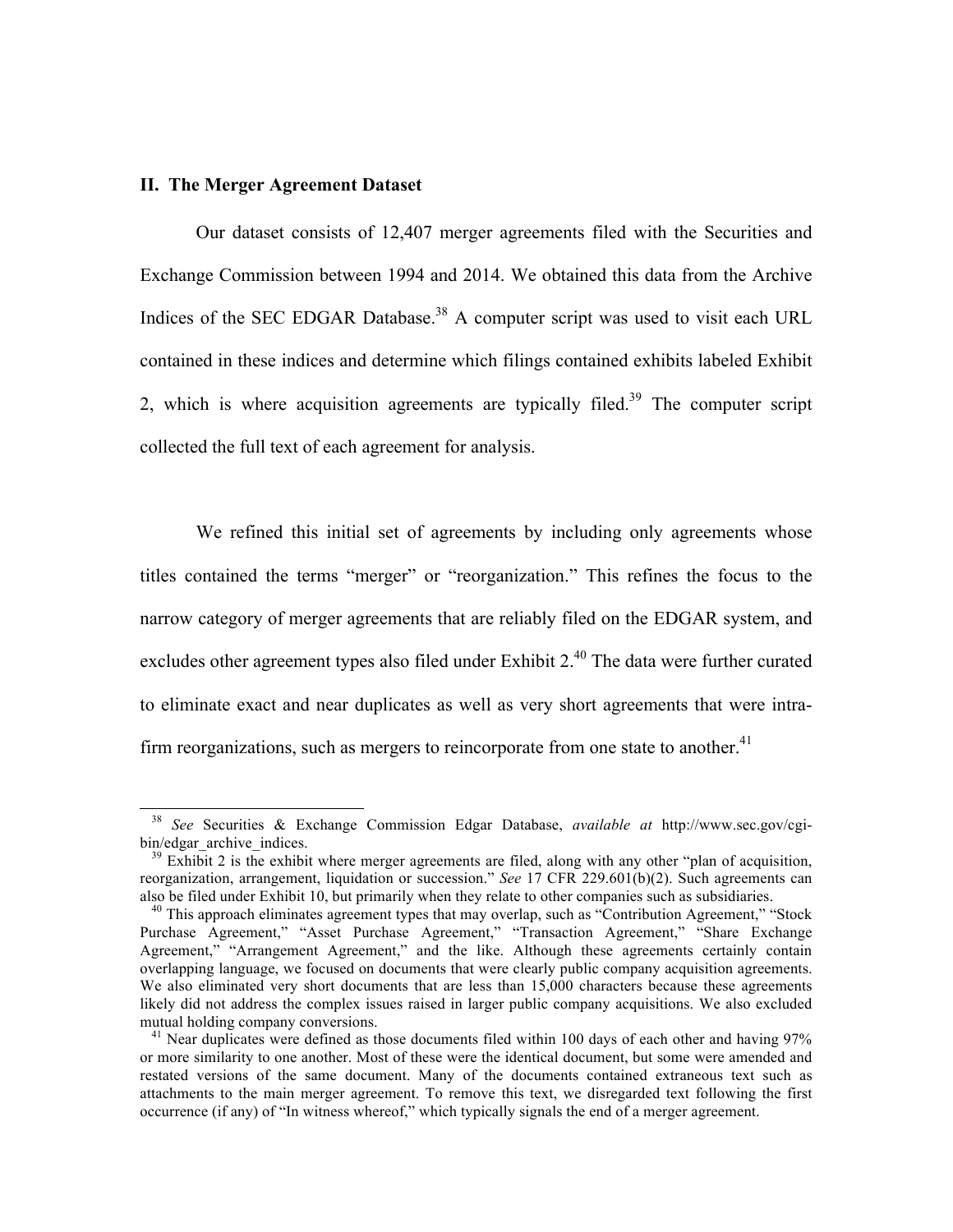With our dataset of agreements thus compiled, we used a combination of computer scripts and hand-coding to identify the law firms representing the acquiring company and the target company in each transaction.<sup>42</sup> In addition, we collected the SIC codes for the company filing the agreement and the dates of the filings.

The heart of our analysis is our word-for-word comparison of each agreement to each other agreement using the "edit distance" (also called Levenshtein distance) between each pair of agreements.<sup>43</sup> When one document is copied from another, it retains substantial word-for-word similarity to its precedent, even after significant editing. This similarity is not present among documents that were not copied directly or indirectly from one another, even when the documents deal with identical subject matter. The techniques we use are similar to those used to detect plagiarism in writing,<sup>44</sup> which can detect common ancestry of texts even after significant editing.

To determine the similarity of the merger agreements, we used a computer program to compute the "edit distance" between each pair of agreements. Edit distance is an inexact or "fuzzy" matching approach to measuring of textual similarity or dissimilarity based on the number of insertions and deletions (i.e., "edits") necessary to transform one document

 $\overline{\phantom{a}}$ 

<sup>&</sup>lt;sup>42</sup> In some cases there truly was no "acquiring" and "target" company, as in a some "merger of equals" transactions in which a holding company structure is used. *See* LOU R. KLING & EILEEN NUGENT, NEGOTIATED ACQUISITIONS OF COMPANIES, SUBSIDIARIES AND DIVISIONS 1-15 (2015) (describing such a structure). In such cases the first company listed in the notice provision was arbitrarily treated as the acquiring company.

<sup>43</sup> *See* DAN GUSFIELD, ALGORITHMS ON STRINGS, TREES, AND SEQUENCES: COMPUTER SCIENCE AND COMPUTATIONAL BIOLOGY 215-216 (1997).

<sup>44</sup> *See, e.g.*, Zhan Su; Byung-Ryul Ahn; Ki-Yol Eom; Min-Koo Kang; Jin-Pyung Kim; Moon-Kyun Kim, *Plagiarism Detection Using the Levenshtein Distance and Smith-Waterman Algorithm*, INTERNATIONAL J. NNOVATIVE COMPUTING INFORMATION AND CONTROL 569 (2008).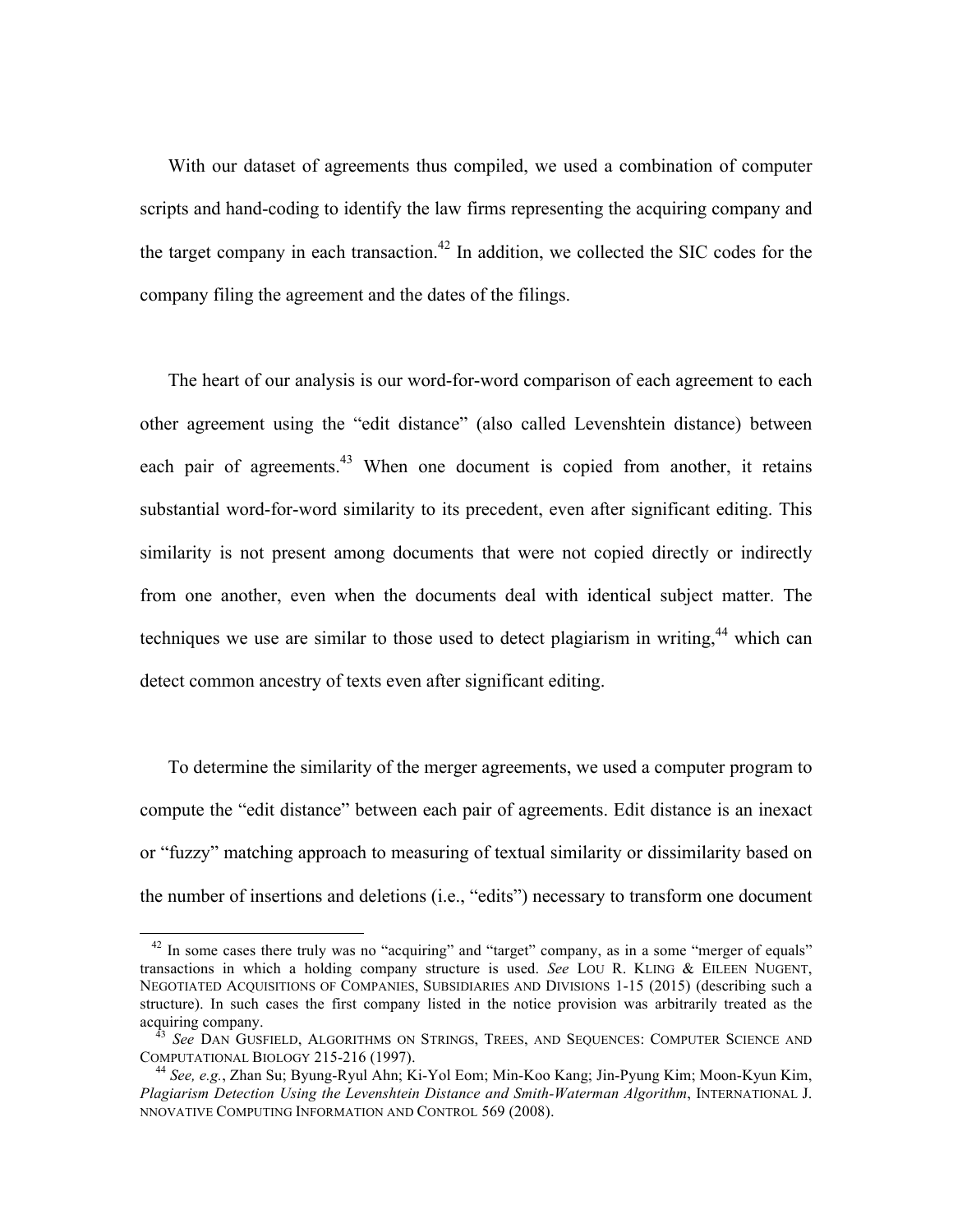into the other.<sup>45</sup> The concept is very similar to what is displayed when one document is "blacklined" or "redlined" against another document. Thus, this process is similar to blacklining documents against one another (about 77 million times) and looking for those blacklines with the fewest edits. The word-for-word comparisons of 77 million pairs of documents requires substantial computing resources, so we used certain techniques to speed the comparisons.<sup>46</sup>

We focus our analysis on pairs of documents with edit distance of less than 75% (i.e., pairs that are more than 25% similar to each other). Although 25% similarity may not sound very similar, in fact it is quite unusual to find two merger agreements with greater similarity under the edit distance measure. The number of matches for any given agreement increases dramatically below 25% similarity, so similarity below this level is generally not meaningful.

#### **Descriptive Statistics**

 $\overline{a}$ 

The most striking feature of our initial analysis of merger agreements is the high degree of diversity both in terms of their textual provisions and their antecedent merger templates. Although merger agreements are thought to have a great deal of substantive similarity, textually the vast majority of merger agreements have very little in common. Table I underscores the small degree of commonalities across merger agreements. The

<sup>45</sup> *See* DAN GUSFIELD, ALGORITHMS ON STRINGS, TREES, AND SEQUENCES: COMPUTER SCIENCE AND COMPUTATIONAL BIOLOGY 215-216 (1997).

<sup>&</sup>lt;sup>46</sup> Specifically, we compressed the documents by eliminating the 500 most common words in the dataset from each agreement. This approach reduced the total amount of text in the average agreement by approximately 50%, but had almost no effect on the accuracy of the computations. This "compressed" version of the documents produced pairwise distance comparisons that correlated at .953 with the original documents in the range of distances we examine (greater than 20% similarity).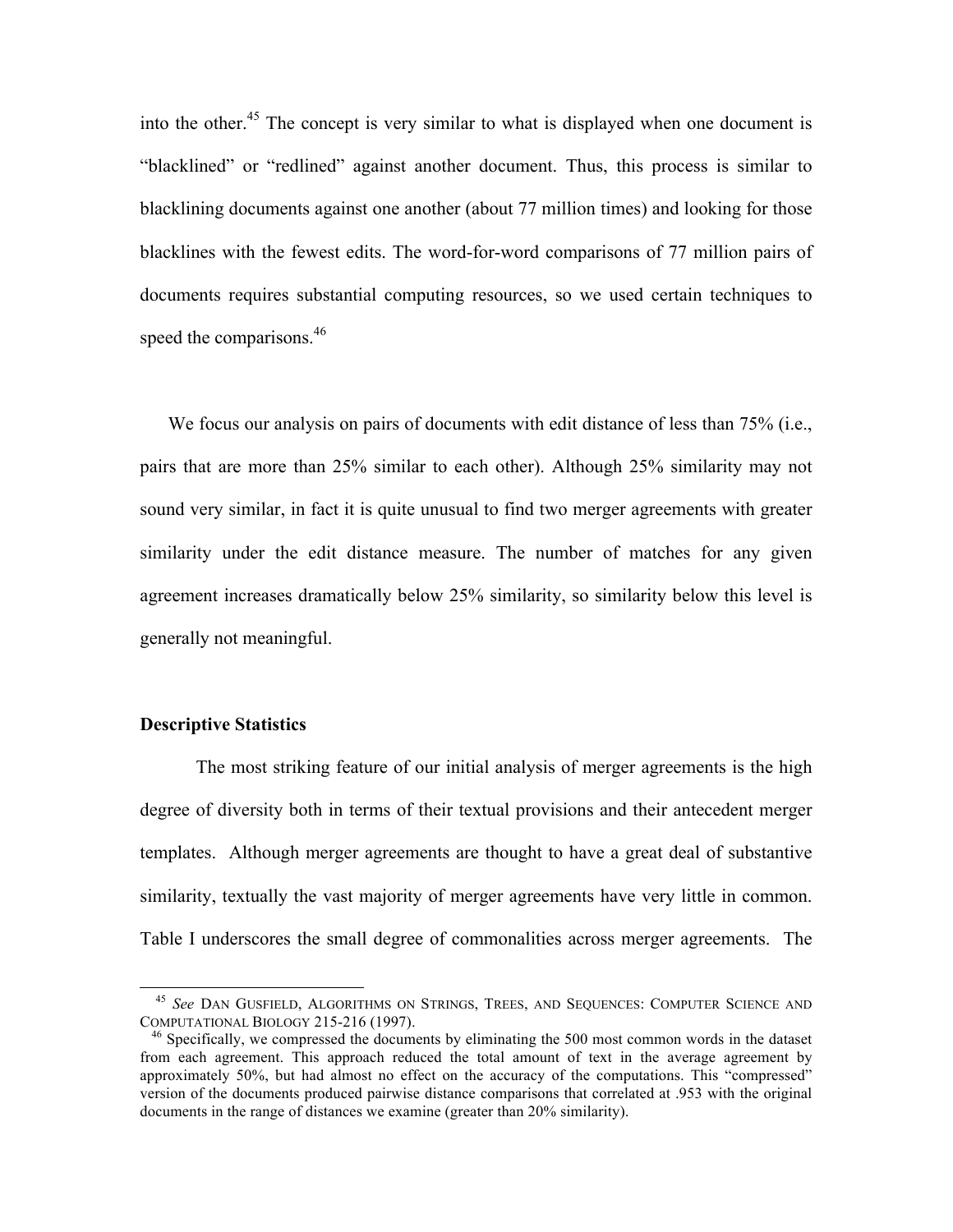mean degree of similarity among documents is 19.5% (7.4% on the compressed scale), and the median degree of similarity is 19.9% (7.8% on the compressed scale). Thus, only a tiny fraction of agreements "match" (similarity of 25% or more on the compressed scale). Indeed, 99.76% of individual pairs of agreements are less than 25% similar on the compressed scale. This fact suggests that there is remarkable heterogeneity in merger agreements in spite of the fact that all of these agreements deal with the same general type of transaction and each agreement begins with a precedent acquisition agreement from an earlier deal.

| Table I. Similarity distribution of the data.                                         |                       |                             |  |  |  |
|---------------------------------------------------------------------------------------|-----------------------|-----------------------------|--|--|--|
|                                                                                       | <b>Full Documents</b> | <b>Compressed Documents</b> |  |  |  |
| More than 30% Similar                                                                 | $0.5\%$               | $< 0.1\%$                   |  |  |  |
| $25-30\%$ Similar                                                                     | $3.8\%$               | $0.1\%$                     |  |  |  |
| 20-25% Similar                                                                        | 44.7%                 | $0.2\%$                     |  |  |  |
| 15-20% Similar                                                                        | 40.3%                 | $1.4\%$                     |  |  |  |
| 10-15% Similar                                                                        | $7.4\%$               | 15.3%                       |  |  |  |
| Less than $10\%$ Similar                                                              | $3.4\%$               | 83%                         |  |  |  |
| Median                                                                                | 19.9%                 | 7.4%                        |  |  |  |
| Mean                                                                                  | 19.5%                 | 7.8%                        |  |  |  |
| *Based on sample of 50,000 random comparisons drawn from the documents. The           |                       |                             |  |  |  |
| correlation between the compressed distances and the full document distances was .953 |                       |                             |  |  |  |
| in the range of our analysis (greater than 25% similarity).                           |                       |                             |  |  |  |

### **III. An Empirical Take on Transactional Practice**

Our method was able to identify a clear precedent deal for most of the agreements in the dataset. This fact means that most merger agreements were copied from another merger agreement that served as a template. The fact that we can identify the sources of merger agreements means that we can also observe the changes that were made in the drafting process, something previously only known to the drafters themselves. Thus, using this data we are able to empirically derive systematic conclusions about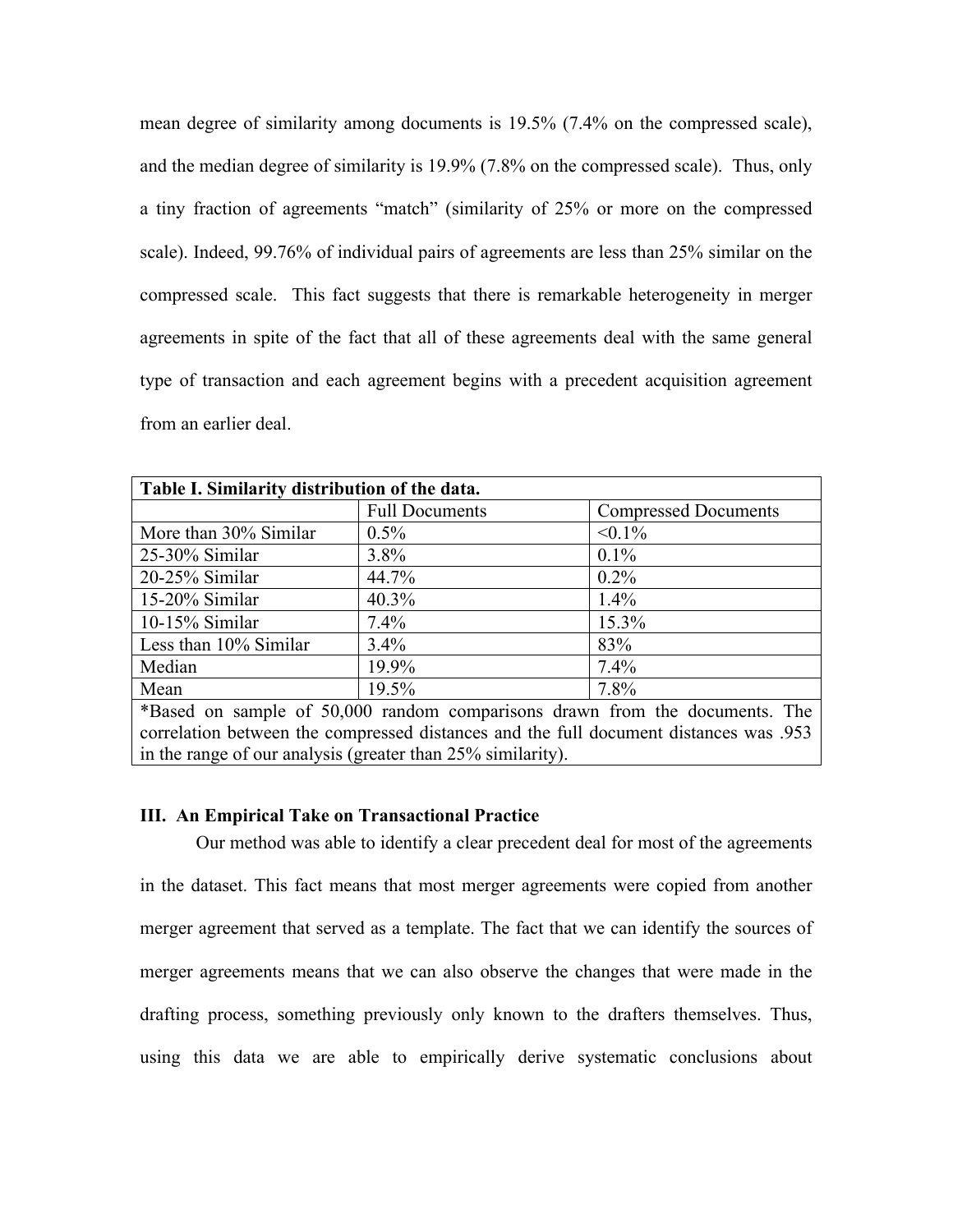transactional legal practice that were previously based only on extrapolation of lawyers' personal experience.

We are interested in using this information to address three main questions. First, how are precedent documents chosen by lawyers? What are the factors that lead toward the decision to use a particular agreement as a model rather than another? Second, what are the changes that are made from the precedent to the draft? How many edits are made and why types of edits are made? Is text that was contained in the precedent document inadvertently retained in the new draft? Third, how do these documents evolve over time?

The conventional wisdom would predict four principal criteria on which law firms are likely to choose precedents. First, law firms are more likely to choose precedents from past deals in which the same firm was involved.<sup> $47$ </sup> Second, law firms are more likely to choose precedents from past deals in the same or a related industry.<sup>48</sup> Third, law firms are more likely to prefer more recent precedents to older ones.<sup>49</sup> Fourth, law firms are more likely to prefer precedents from similar deal structures (e.g., cash versus stock consideration, merger of equals versus acquisition, strategic versus financial acquisition, etc.).<sup>50</sup> We investigate each of these assumptions empirically below.

<sup>47</sup> *See, e.g.*, Gur Huberman, *Familiarity Breeds Investment*, 14 REV. FIN. STUD. 659, 659-60 (2001) (discussing "familiarity bias" which tilts decision-making in favor of contexts of existing knowledge, rather than exploring what is optimal)

<sup>48</sup> *See, e.g.*, Geoffrey P. Friesen et al., *Price Trends and Patterns in Technical Analysis: A Theoretical and Empirical Examination*, 33 J. BANKING & FIN. 1089, 1099 (2009) (discussing "representativeness bias," the tendency to choose related samples as representative, which in the merger agreement context leads lawyers to choose precedents from the same industry).

<sup>49</sup> *See, e.g.*, MICHAEL M. POMPIAN, BEHAVIORAL FINANCE AND WEALTH MANAGEMENT 216-27(2006) (discussing "recency bias," the tendency to emphasize more recent contexts than those that occurred during earlier periods).

<sup>50</sup> *See, e.g.*, THERESE H. MAYNARD, MERGERS AND ACQUISITIONS 10-11 (2d ed. 2009) (discussing the differences in design of a range of types of merger and acquisition deal structures).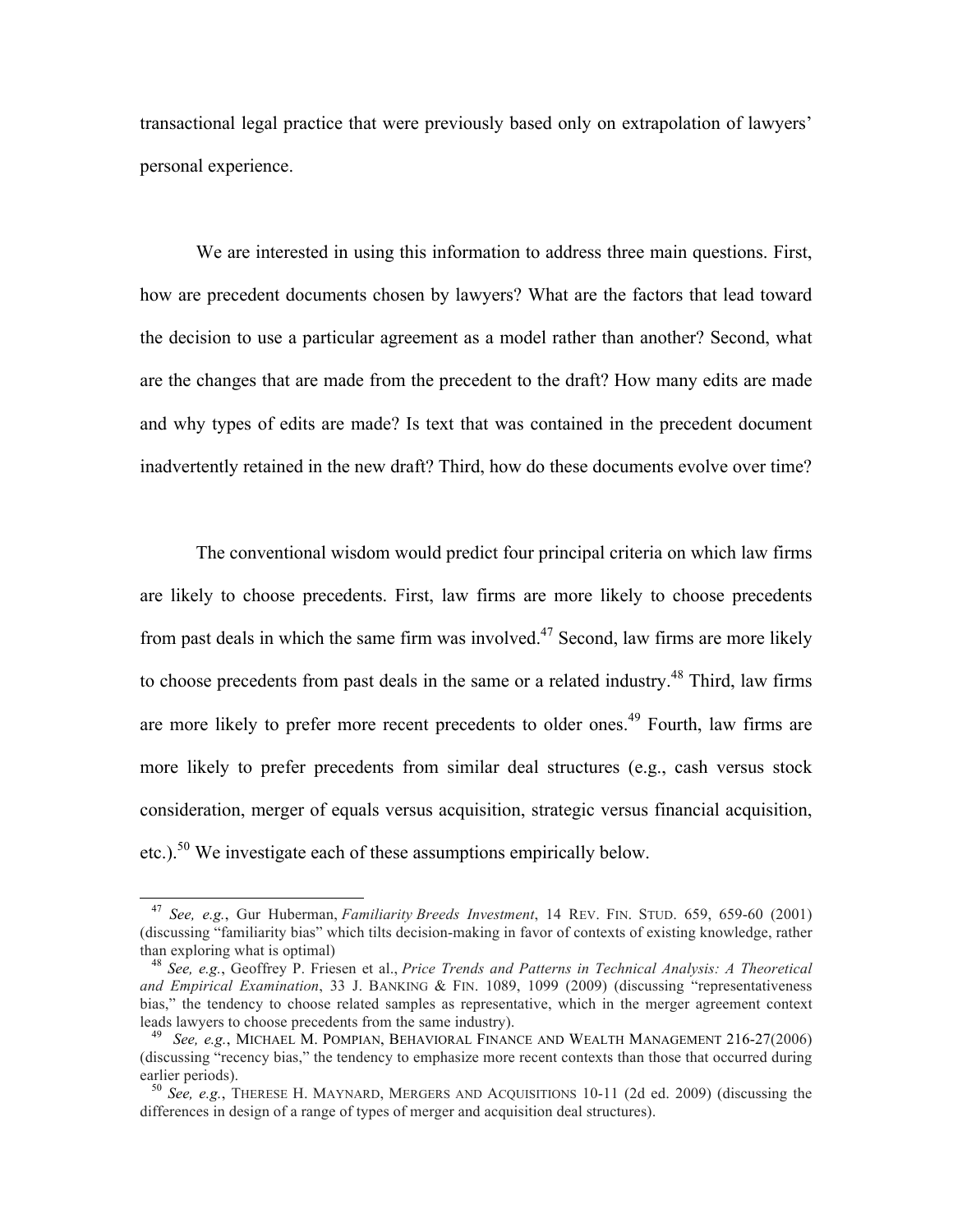First, we examine the identity law firms of involved in the precedent deal and each law firm's role in the precedent transaction compared to their identities and roles in the current transaction. Table II illustrates the counts for each category.

| Table II. Role of each law firm in precedent deal. |                   |                                                            |                |  |  |  |  |
|----------------------------------------------------|-------------------|------------------------------------------------------------|----------------|--|--|--|--|
|                                                    |                   | Represented acquirer Represented target in Not involved in |                |  |  |  |  |
|                                                    | in precedent deal | precedent deal                                             | precedent deal |  |  |  |  |
| Acquirer firm's role   1488                        |                   | 171                                                        | 1132           |  |  |  |  |
| in precedent deal                                  |                   |                                                            |                |  |  |  |  |
| Target firm's role in   174                        |                   | 499                                                        | 2046           |  |  |  |  |
| precedent deal                                     |                   |                                                            |                |  |  |  |  |

The results provide strong empirical confirmation of the conventional wisdom among deal lawyers. The largest number of precedents are ones in which the same law firm represented the acquirer in both deals. The conventional wisdom suggests that the acquirer's counsel chooses the precedent, and the acquirer's counsel prefers a precedent in which the acquirer's counsel represented the acquirer. Our data confirms this pattern of behavior. One reason for this is that acquirer's counsel are frequently repeat players for the same acquirer client in which case they heavily borrow both substantive and firmspecific provisions related to their client from an earlier precedent. The pattern is evident even when repeat acquirers are excluded, however, suggesting other reasons.

We next examine the industry of the company that filed the precedent document compared to the industry of the company that filed the current document. The industry is given by the  $(3$ -digit) SIC codes attached to the party that filed the agreement.<sup>51</sup>

 $<sup>51</sup>$  In some cases the filer is the acquiring company and in some cases it is the target company.</sup>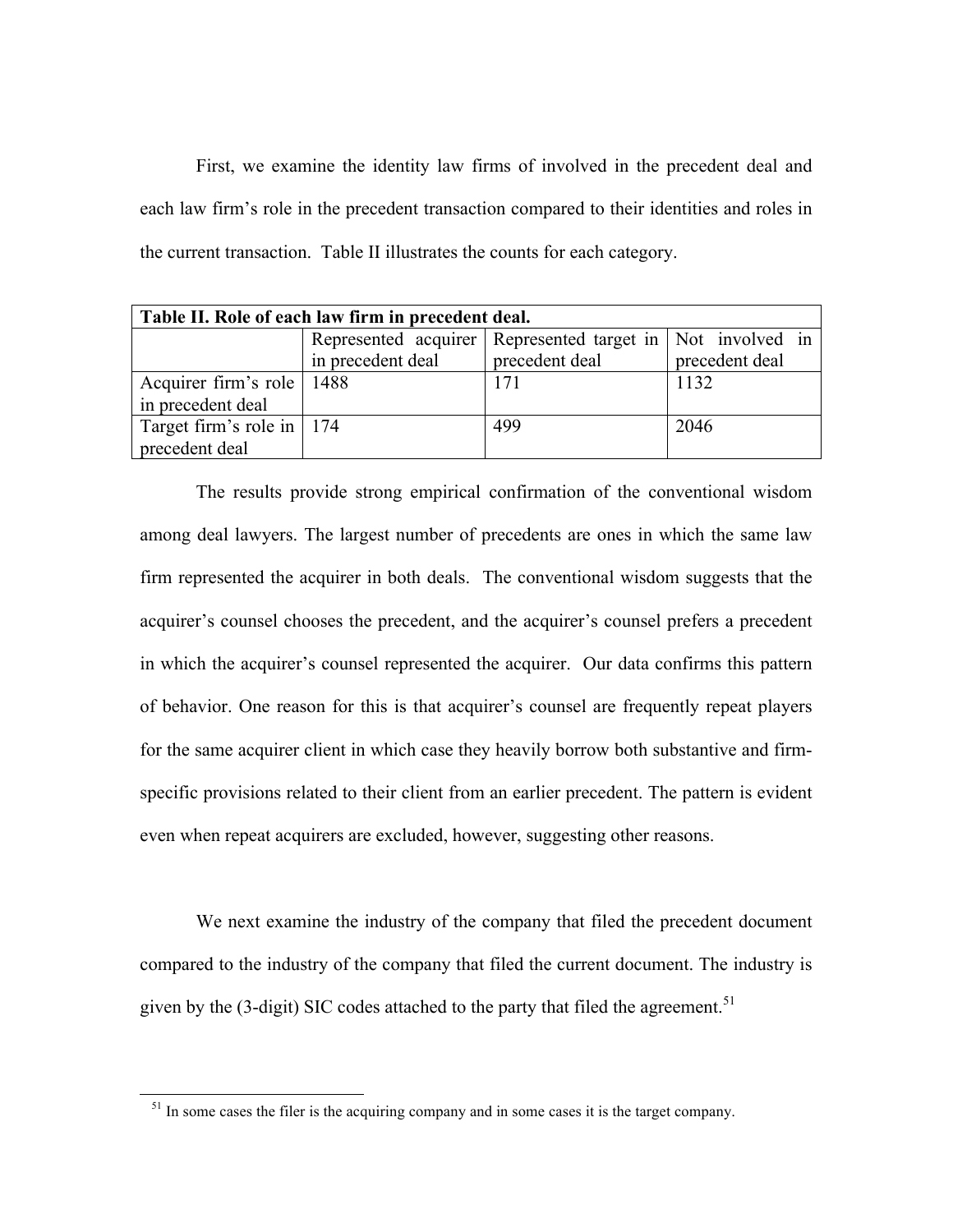| Table III. Industry in precedent deal. |              |                                       |                     |  |  |
|----------------------------------------|--------------|---------------------------------------|---------------------|--|--|
|                                        |              | All 3 Digit SIC   Non-Banking 3 Digit | Banking 3 Digit SIC |  |  |
|                                        | Codes        | <b>SIC Codes</b>                      | Codes               |  |  |
| Same SIC Code                          | 3407 (32.7%) | 2675 (28.3%)                          | 732 (75%)           |  |  |
| Different SIC Code                     | 7010 (67.3%) | 6768 (71.7%)                          | 242 (24.8%)         |  |  |

The "All 3 Digit SIC Codes" column of Table III reveals that although there is some preference for drawing a precedent from the same SIC code, agreements are often (even usually) copied from precedent documents from other industries. When commercial banking deals are excluded (SIC codes beginning with 602), the preference for the same industry is even weaker, at only 28%. The "Banking" column reveals, however, that this pattern is flipped in commercial banking (SIC codes beginning with 602), where the vast majority (75%) of precedents are drawn from within commercial banking. It appears that the industry of the precedent document is highly relevant for the banking industry, but not very relevant for precedent selection in other industries.<sup>52</sup> While we do not have conclusive evidence to explain the higher degree of same-industry precedents for commercial banking deals, the most plausible explanation is the high degree of regulation of the financial industry which requires more specialized industryspecific provisions.<sup>53</sup>

 $\overline{\phantom{a}}$ 

 $52$  This figure may reflect some bias in favor of finding differences between banking and other industries. This is because almost all banking combinations are between banking companies. Thus, the SIC code will be a banking SIC code whether the filer is the acquiring company or the target company.

<sup>53</sup> *See, e.g.*, Nicholas Economides, R. Glenn Hubbard, & Darius Palia, *The Political Economy of Branching Restrictions and Deposit Insurance*, 39 J.L. & ECON. 667, 668-69 (1996) (discussing how commercial banks are subject to a high degree of regulation in virtually all countries).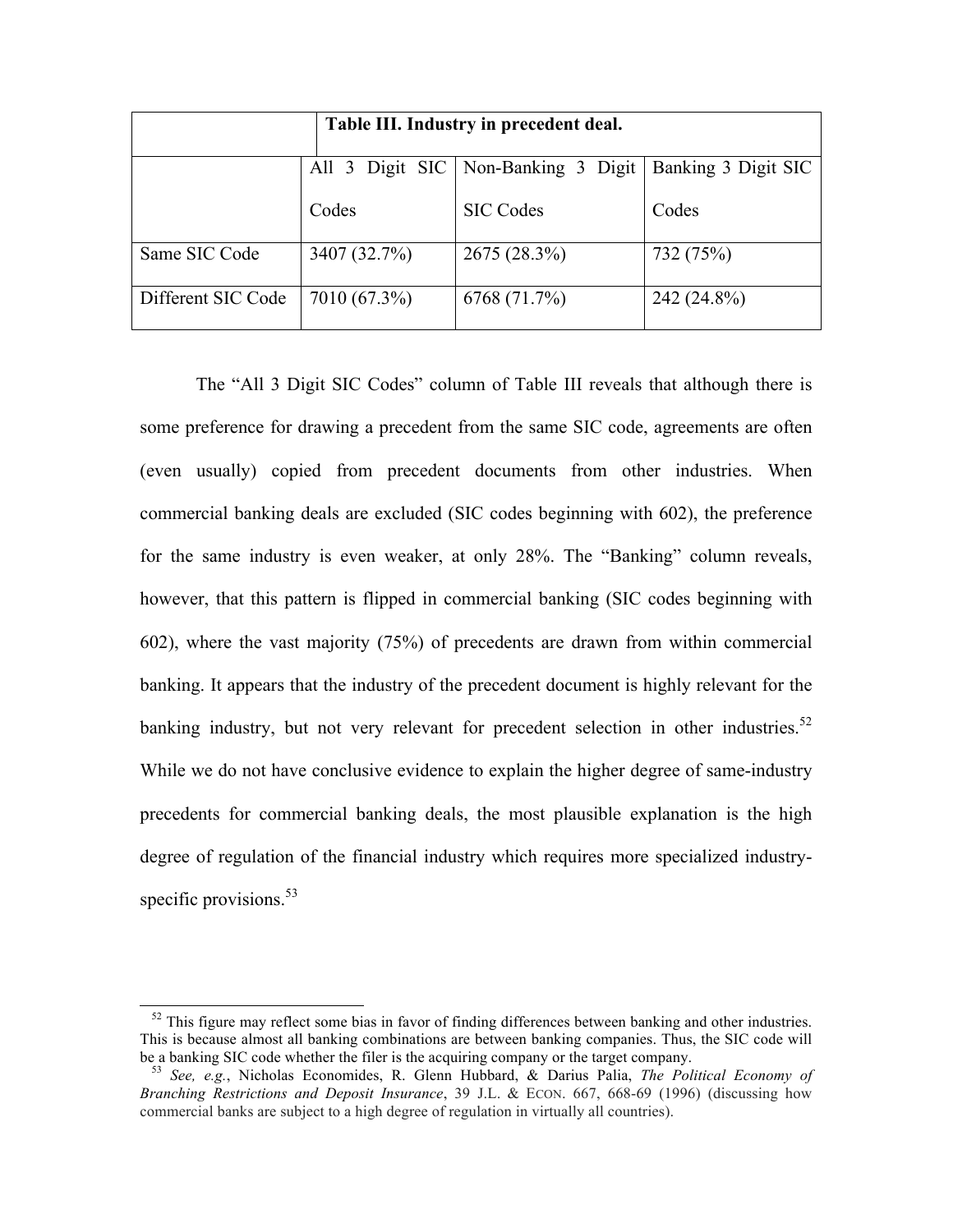We next investigate the age of the precedents that firms use using the dates on which our agreements were filed. We would expect firms to favor precedent documents drafted more recently than those drafted longer in the past. The age of precedent documents used gives some indication of how quickly language obsolesces. The following chart shows the distribution of how old the precedents are relative to the resulting document.





Age of Precedent in Days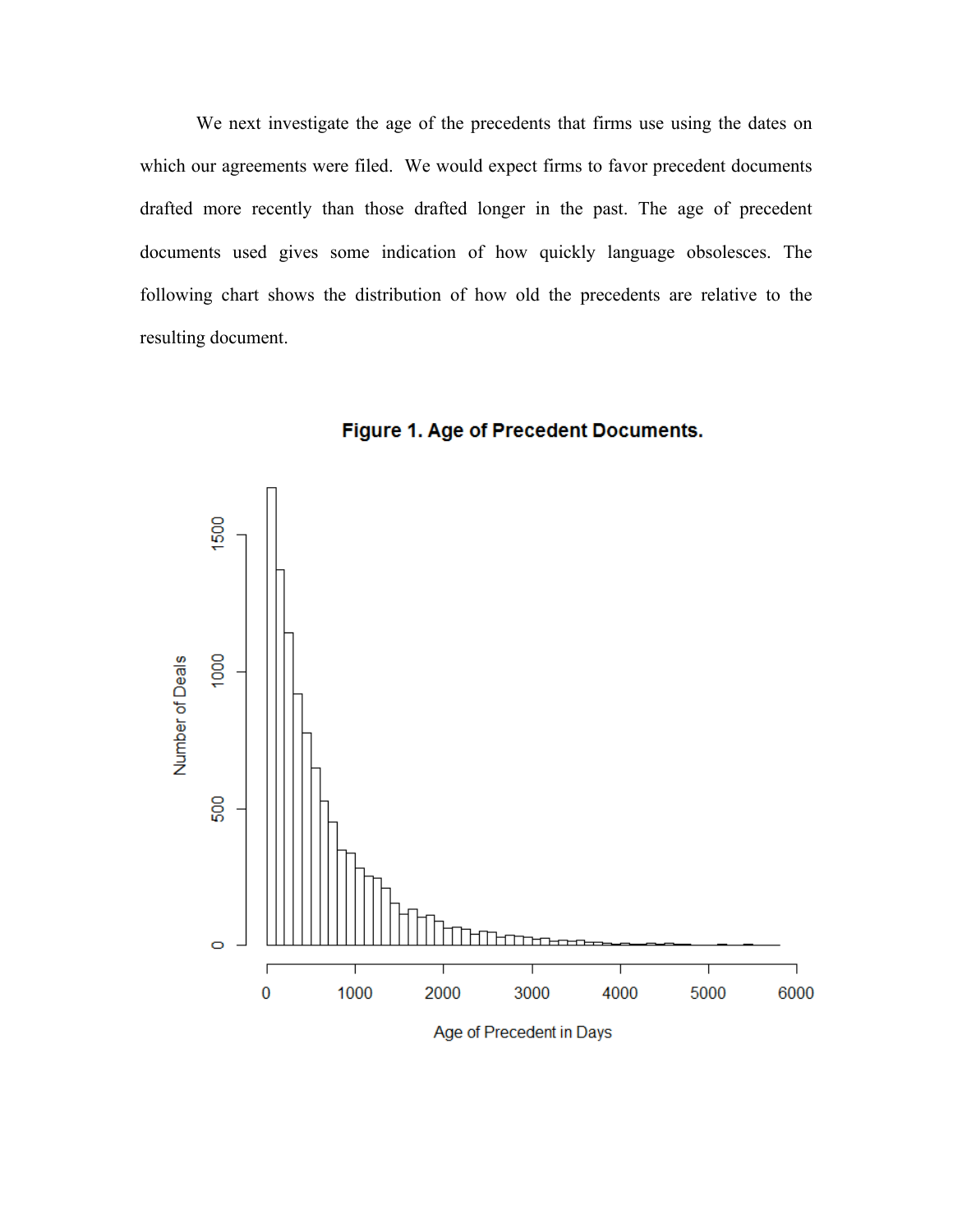The median number of days between a document and its precedent is 423.5, meaning that the median precedent document is just over a year old. This reflects a fairly strong preference for more recent precedents. Precedents more than three years old are very unusual, suggesting a high perceived rate of obsolescence of contract text.

We now examine how many edits drafters make between the precedent document and the resulting document. Figure 2 below shows the percentage textual similarity between documents and their precedents.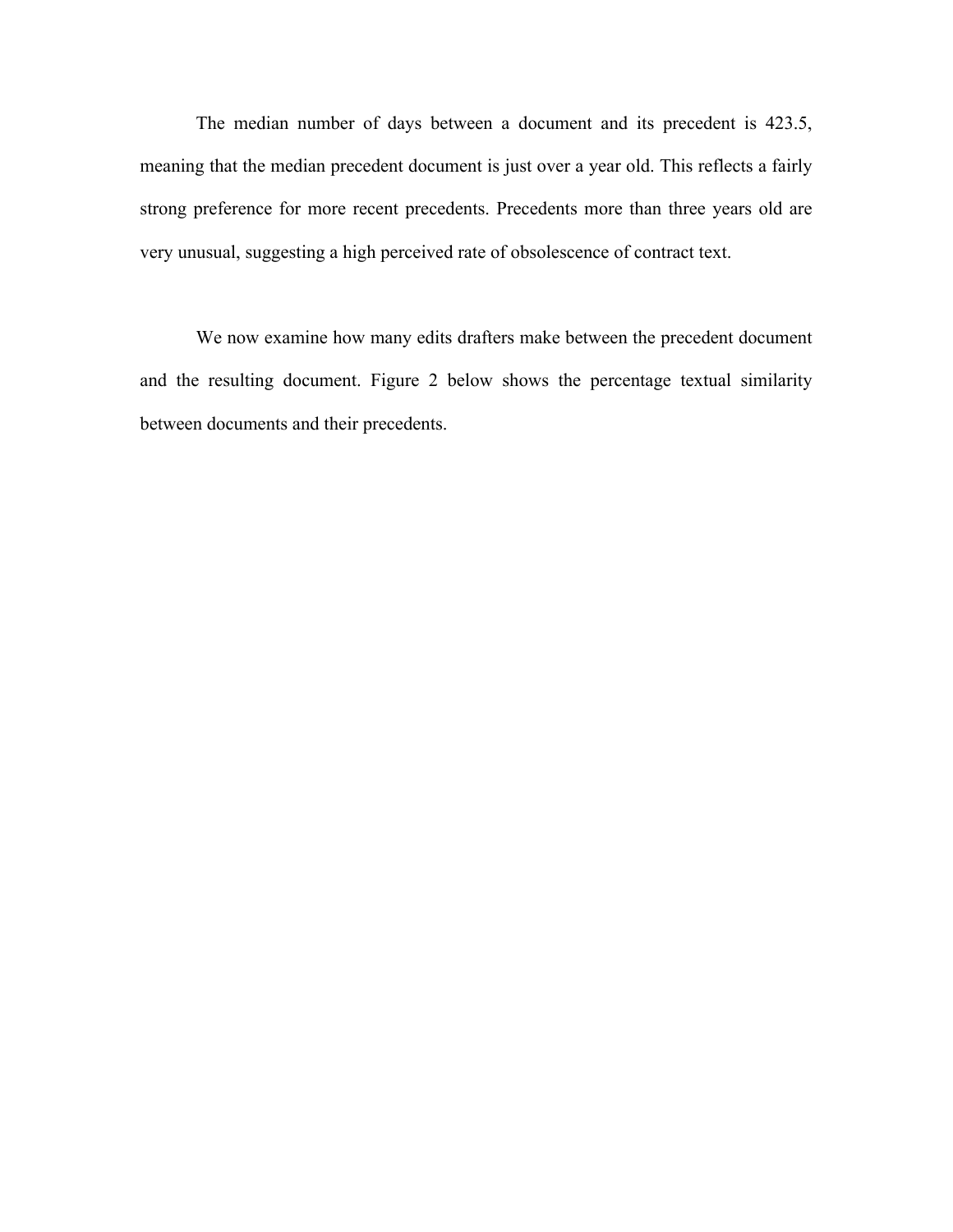

Figure 2. Similarity of Documents to Precedents.

Percentage Similarity to Precedent

The Figure reveals that documents are quite heavily edited during the drafting process. Although the degree of editing from precedent to final document varies widely, the largest number of documents share about 50% textual similarity to their precedents. Although there are a handful of documents with more than 80% similarity to the underlying precedents, most of those are repeat acquisitions for the same acquiring company.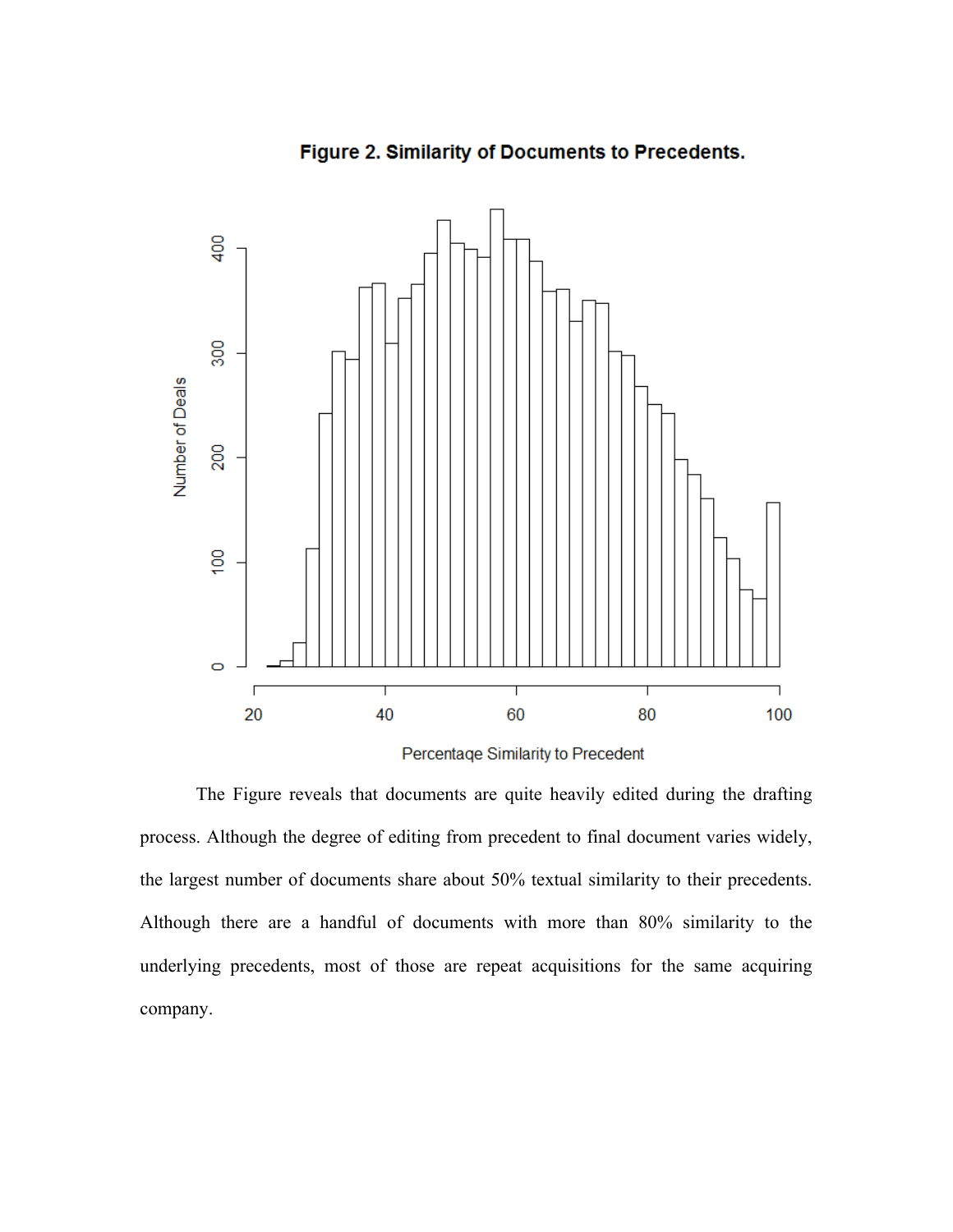These figures allow us to make rough estimates of the time lawyers are investing in making edits throughout the drafting and negotiation process. The median number of word edits between a precedent and a document is 21,866, meaning that in the typical drafting process approximately 22,000 words are deleted or inserted in documents that are typically about 27,000 words in length. This fact suggests a remarkable level of editorial churning takes place throughout the drafting process and underscores the lack of standardization even within a given firm.

The results suggest the possibility of excessive editing of the precedent and the final document. It is possible for heavy editing to be necessary between documents because of relevant differences between the two deals, but it is also possible that the heavy editing results from inefficient precedent selection and document design. We explore these topics in more detail below, first by building "family trees" of merger agreement lineages in Part IV, then by examining the relationships among these family lineages in Part V.

#### **IV. A Phylogenetic Tree of Merger Agreements**

The analysis above suggests that drafts diverge significantly from their precedent documents, with approximately 50% of the text edited. This fact does not fully answer the question of whether agreements are based off standard forms, because it is possible for documents based off the same standard form to differ significantly if the forms have a large number of variable text or "blanks." To answer the question of whether standard forms underlie these documents, therefore, we need to examine the network of precedent documents.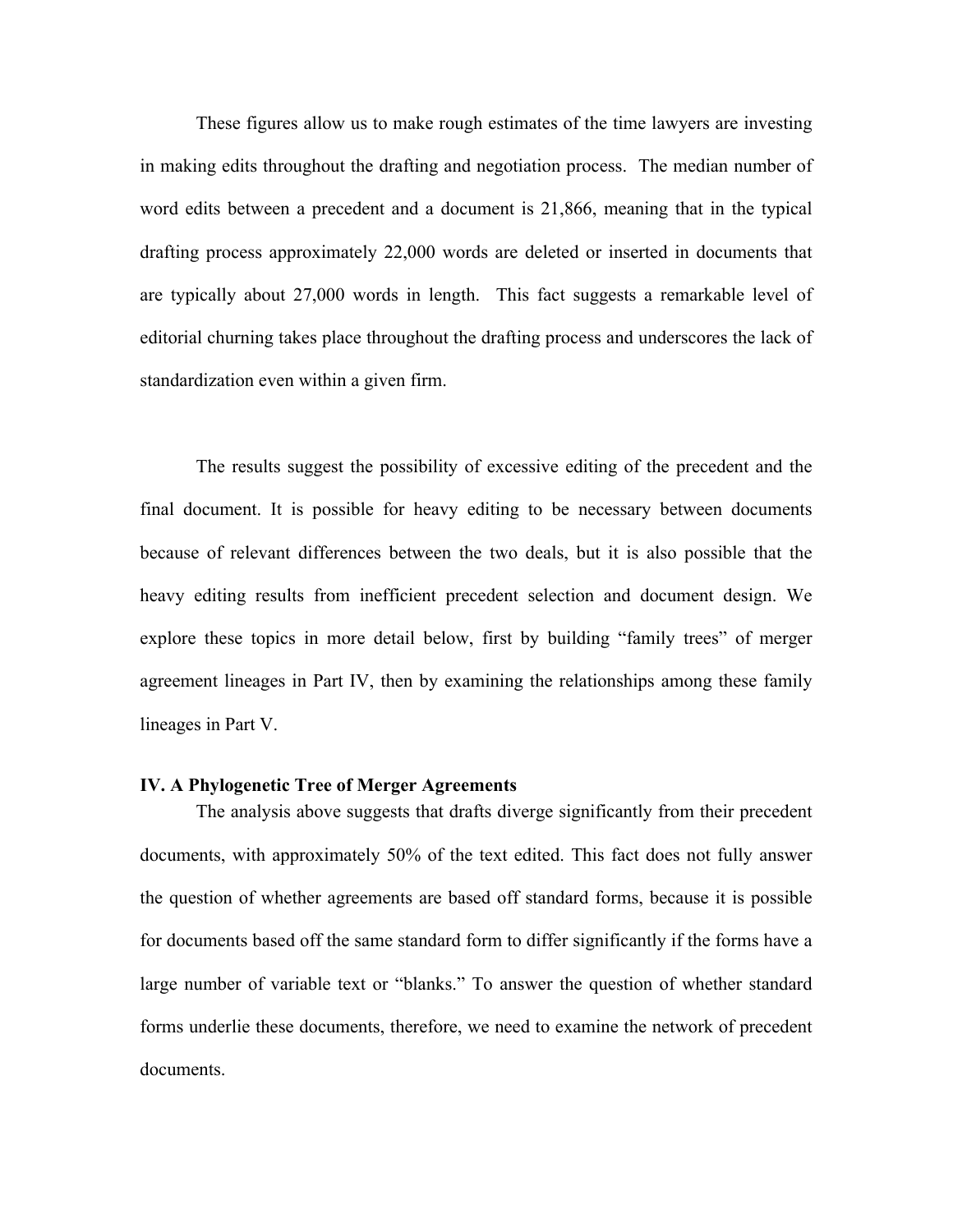Because agreements are created by duplicating a "parent" agreements with edits, we argue that a genetic evolutionary analogy offers the best way to understand the creation and dispersion of legal language in transactional documents. Envisioning legal language as a form of "DNA" of transactions, we use computer textual analysis to identify the likely ancestors and descendants of each agreement, allowing us to build the equivalent of a phylogenetic tree of thousands of agreements.<sup>54</sup> Techniques originally developed for analyzing genetic sequences have been applied in a variety of textual contexts, such as in the analysis of historical manuscripts copied by scribes.<sup>55</sup>

The fact that we can identify likely precedent documents means that we can answer several types of questions that were previously impossible to analyze. For example, how many "lines" or "versions" of agreement forms are there? To what extent do we witness evolutionary dead ends in terms of precedent lineage through a selection process? To what extent is their convergent evolution among different lines of precedents as they incorporate standardized provisions? To what extent is there speciation as precedent lines split or evolve into different versions?

The network of relationships of the agreements shows that there is no one "ancestor" of all agreements, but rather a series of "lineages" that are clustered largely by

<sup>&</sup>lt;sup>54</sup> A phylogenetic tree is a statistical reconstruction of evolutionary relationships among organisms based on their genetic code. *See* MASATOSHI NEI AND SUDHIR KUMAR, MOLECULAR EVOLUTION AND PHYLOGENETICS 73 (2000).

<sup>&</sup>lt;sup>55</sup> Applying phylogenetic methods to text is an example of "phylomemetics," applying evolutionary theory to explain other processes that incorporate aspects of both path development and change over time. *See, e.g*., Christopher J. Howe & Heather F. Windram, *Phylomemetics—Evolutionary Analysis beyond the Gene*, PLOS BIOL. May 2011; 9(5).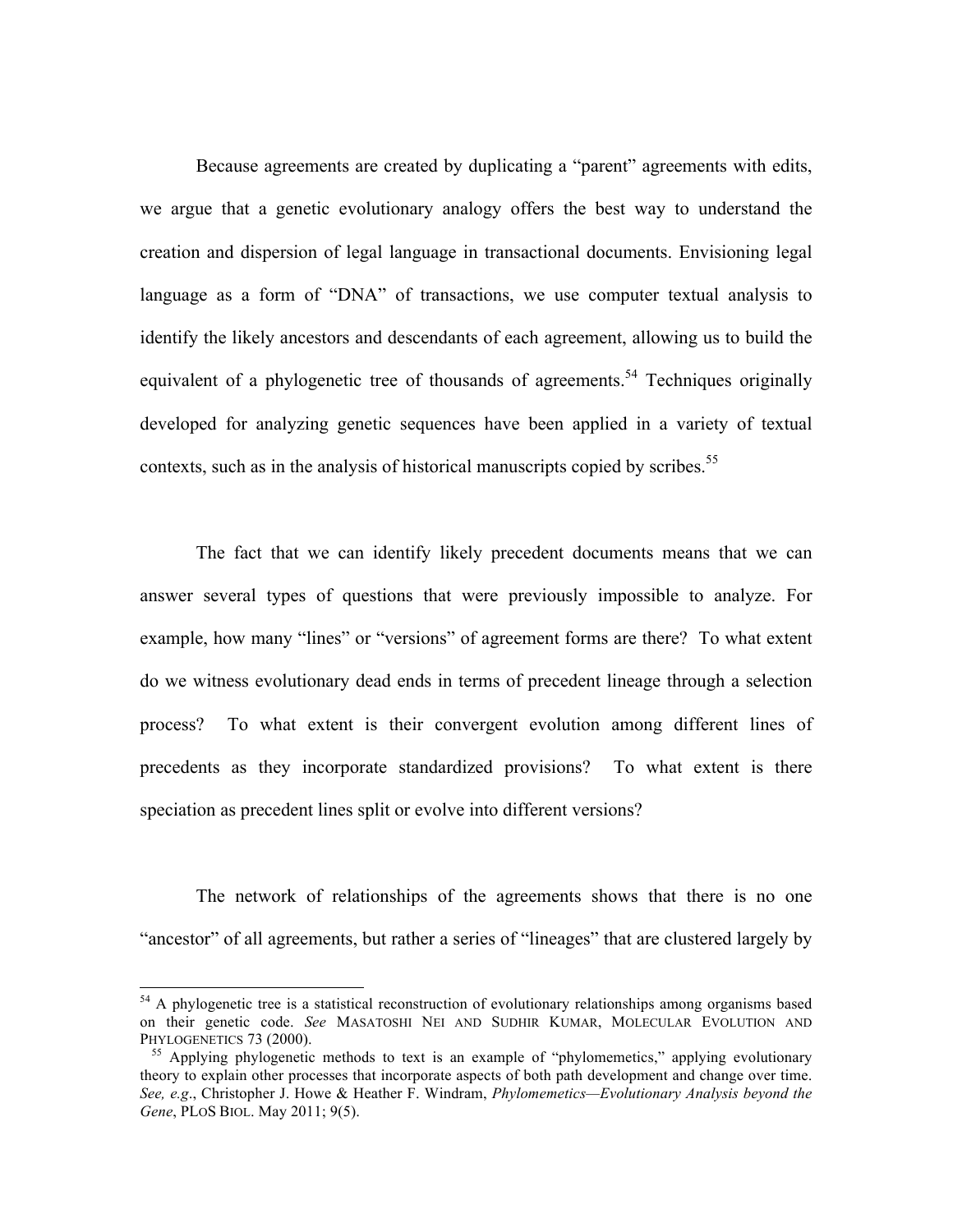law firm. The following three illustrative figures show precedent relationships for clusters of agreements dominated by particular law firms.



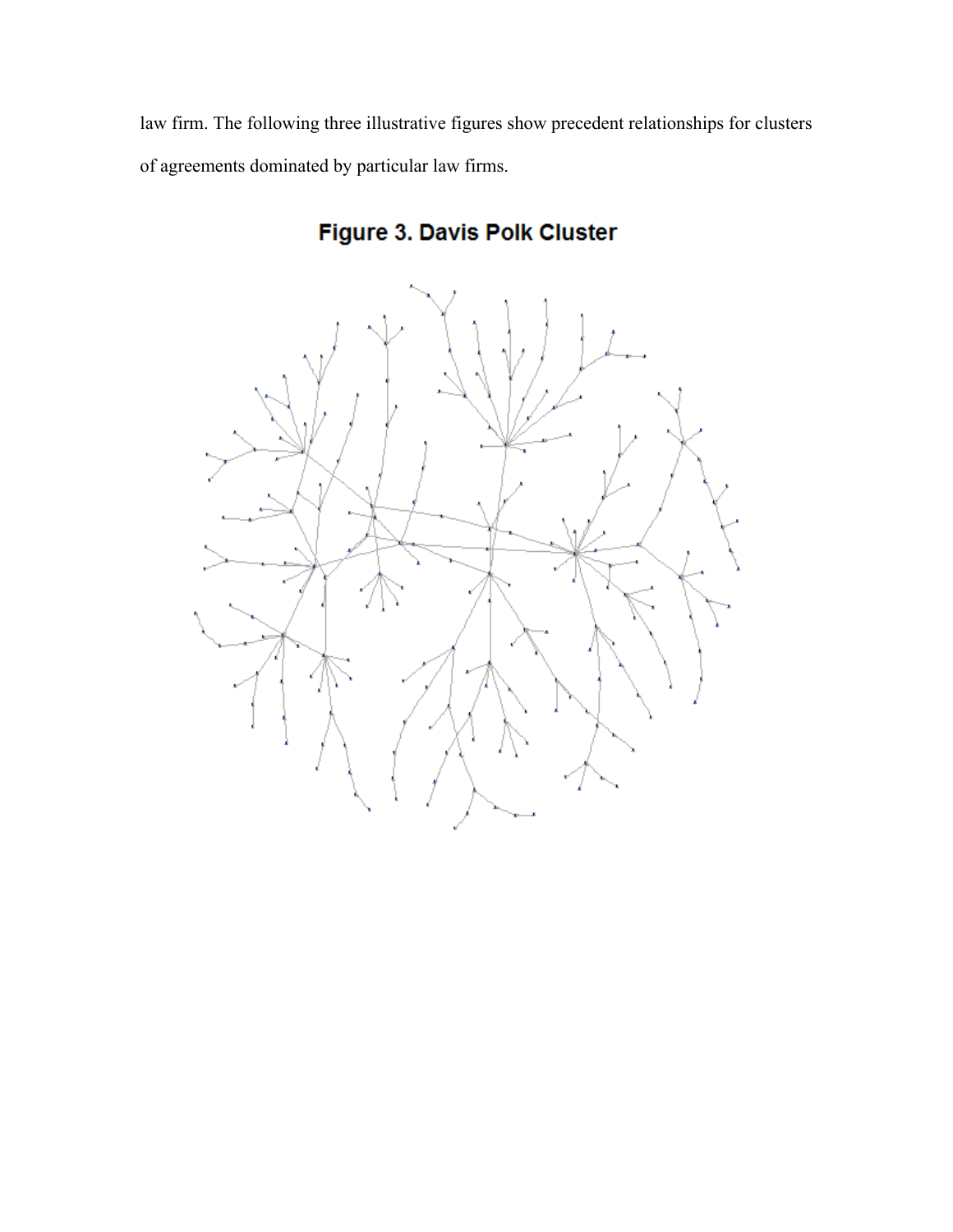Figure 4. Sullivan & Cromwell Cluster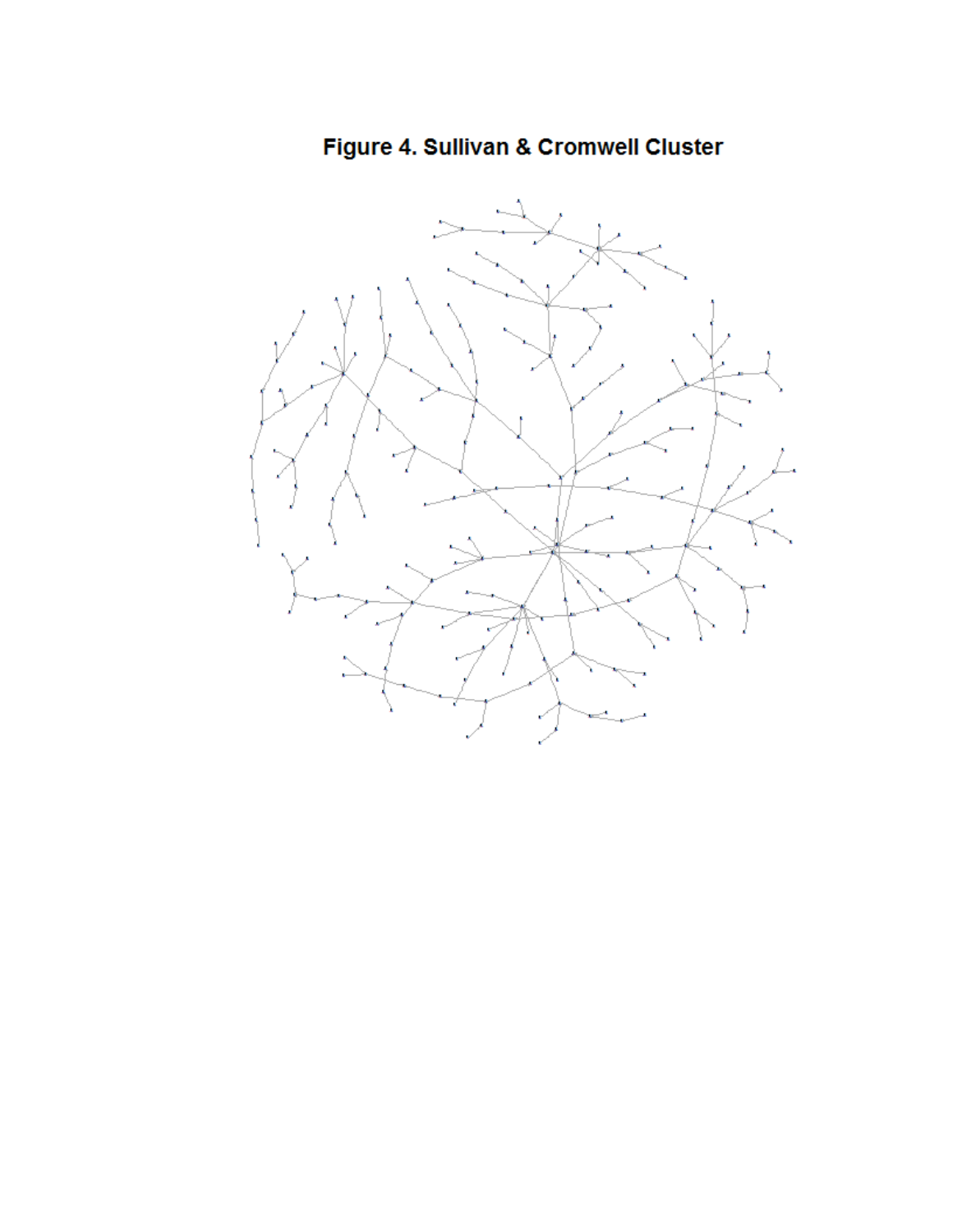Figure 5. Cooley Godward Cluster



Figures 3, 4, and 5 represent Davis Polk, Sullivan & Cromwell, and Cooley LLP clusters, respectively. In each figure, documents are represented by the points and the lines connect the documents to their precedents. All three figures serve as evidence of many "lineages" of merger agreements, rather than clusters of agreements based off a form. However, Figures 3 and 4 have different characteristics from Figure 5, although the differences are somewhat subtle. In all three Figures, most agreements have at most one or two descendants, with only a handful having more than two. However, in Figures 3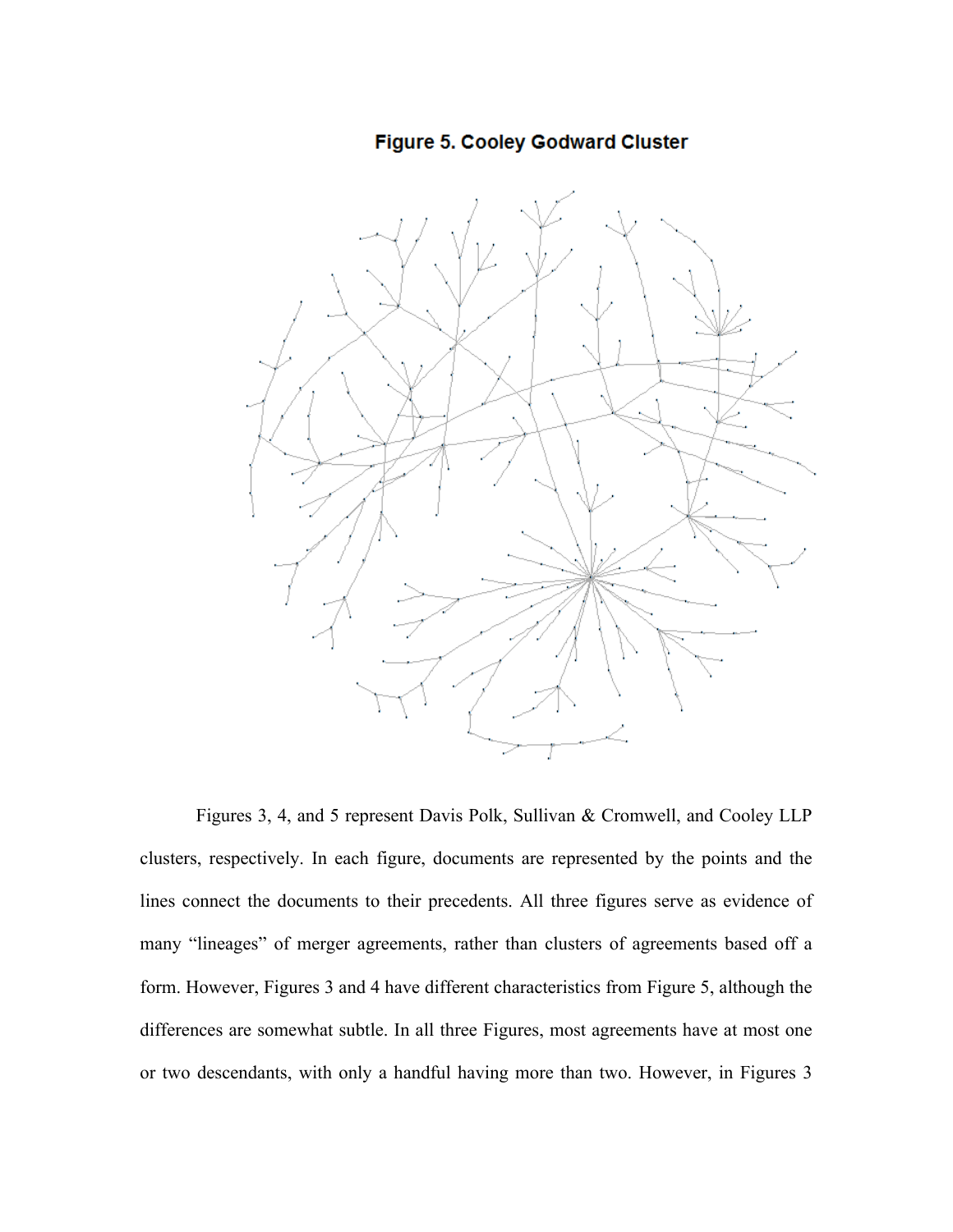and 4, there are no "hubs" that account for a large portion of the total number of documents. In contrast, in the Cooley cluster, there is one very important hub that has dozens of descendants within a few generations.

The Davis Polk and Sullivan & Cromwell networks suggest that standardized forms are not widely used within those firms, and that pattern is true of most firms we studied. Even in the Cooley example where forms do appear to be used, most of the agreements do not appear to stem from the form. The merger agreements appear to form precedent "lineages," in which agreements strongly resemble other individual agreements rather than any apparent attempts to standardize acquisition agreements based on a standardized form. The result is that the text of each agreement reflects a somewhat idiosyncratic path-dependent process of evolution, rather than a standardized design from an industry-wide or even firm-specific standard form.

 One striking finding is that standard form agreements are not widely used, even within a given firm. At most firms appear to recycle precedent from a given client, but there is little consistency in acquisition agreements even within a given firm. Instead, there are "lineages" of acquisition agreements that bear the fingerprints of their earlier progenitor precedents. The lack of standardization even within firms suggests there are systematic inefficiencies to the precedent selection and acquisition agreement drafting process.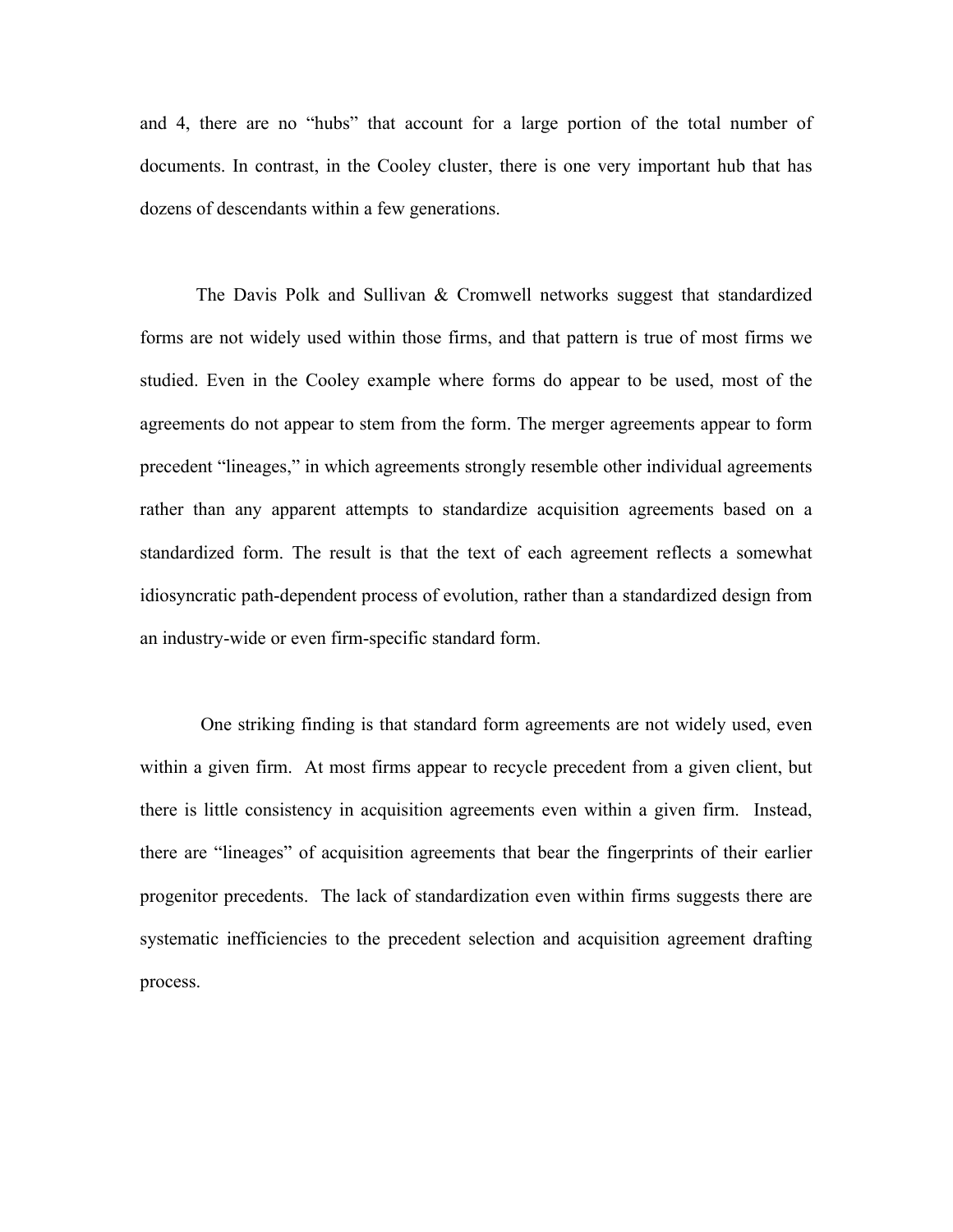This practice is illustrated rather dramatically with the case of the American Bar Association's Model Merger Agreement for the Acquisition of a Public Company, published in 2011. This model agreement, drafted by the ABA's Mergers and Acquisitions Committee's Subcommittee on the Acquisition of Public Companies, took over 15 years to produce with the contributions of hundreds of attorneys.<sup>56</sup> If any industry-wide model could have the potential to standardize text in the public company market, the ABA's Model Merger Agreement would be it. Our analysis reveals, however, that the text of the Model Merger Agreement has not been used as the basis for many negotiated merger agreements. Indeed, only one public company merger agreement in our data set of 12,000 mergers appears to have more than a 50% resemblance to the "model."

The problem is likely not with the Model Merger Agreement itself (as it is hard to imagine a more in-depth attempt at standardization), but with the culture and practice of mergers and acquisitions. A model agreement, no matter how carefully drafted, is not as appealing to practitioners as a negotiated document.

Our analysis suggests the possibility of suboptimal precedent selection and inefficiently high levels of editing. One caveat to this conclusion is that each merger agreement is the product of the union of two or more law firms' vision for the acquisition agreement. Each document therefore reflects at least a partial cross-fertilization of law

<sup>56</sup> AMERICAN BAR ASSOCIATION, MODEL MERGER AGREEMENT FOR THE ACQUISITION OF A PUBLIC COMPANY, at v (2011).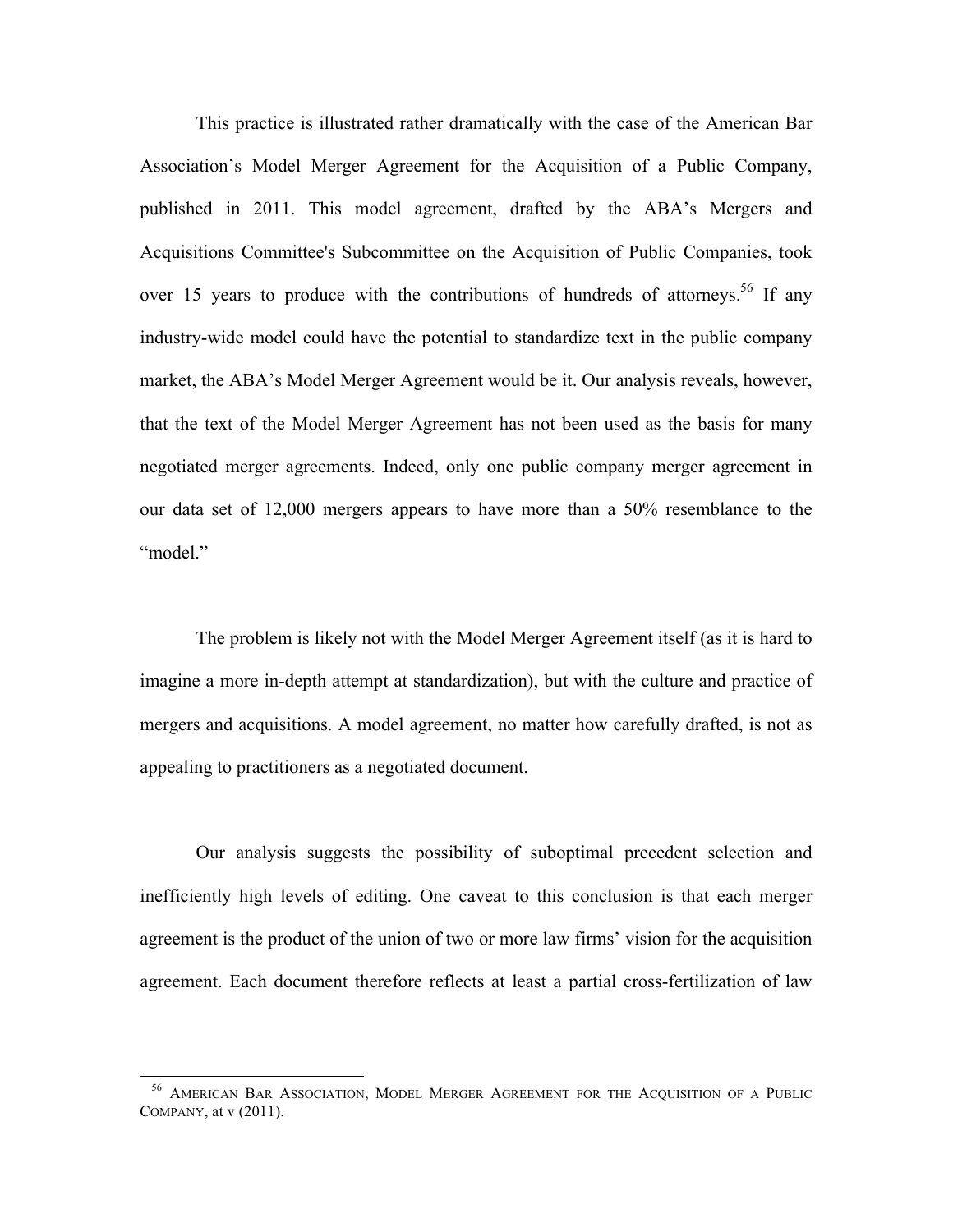firms' approaches to drafting.<sup>57</sup> While the acquirer's counsel takes the lead and chooses the precedent, provisions or changes that the target's counsel believes are integral will shape the evolution of the agreement. Therefore, it is possible that a significant percentage of agreements reflect the melding of multiple "parent" sources into one. We address this possibility and its implications further in Part VI, below.

#### **V. The Geometry of Merger Agreements**

The trends we have observed in merger agreement drafting can be thought of geometrically. We could imagine a spectrum of drafting that ranges from a completely standardized form on one end to a completely artisanal "craft" document on the other. One end of the spectrum is the pure fillable form that consists of fixed text (boilerplate) and variable text (blanks). Such pure forms (often referred to as adhesion contracts) are ubiquitous in small transactions in everyday commerce.<sup>58</sup> In such cases, the pure form's tenth descendant will not be much more distant from the original than will the ninth, eighth, seventh, or even the second. This is because each time the document is reproduced, the variable text is changed and the fixed text remains intact, meaning that the text overall does not drift much from the original. Although such forms are perhaps most often associated with consumer transactions, they are not limited to that context. The International Swaps and Derivatives Association's Master Agreement serves as an

<sup>&</sup>lt;sup>57</sup> There is a rough analogy in the context of molecular evolution with the concept of horizontal gene transfer, in which genes are transferred not from parent to offspring but from one fully developed organism to another. *See* Carlos F. Amábile-Cuevas & Marina E. Chicurel, *Horizontal Gene Transfer*, 81 AMER. SCIENTIST 332 (1993).

<sup>&</sup>lt;sup>58</sup> *See, e.g.*, E. Allan Farnsworth, Contracts 296 ( $3<sup>rd</sup>$  ed. 1999) (explaining that "in routine transactions the typical agreement consists of a standard printed form that has been prepared by one party and assented to by the other with little or no opportunity for negotiation").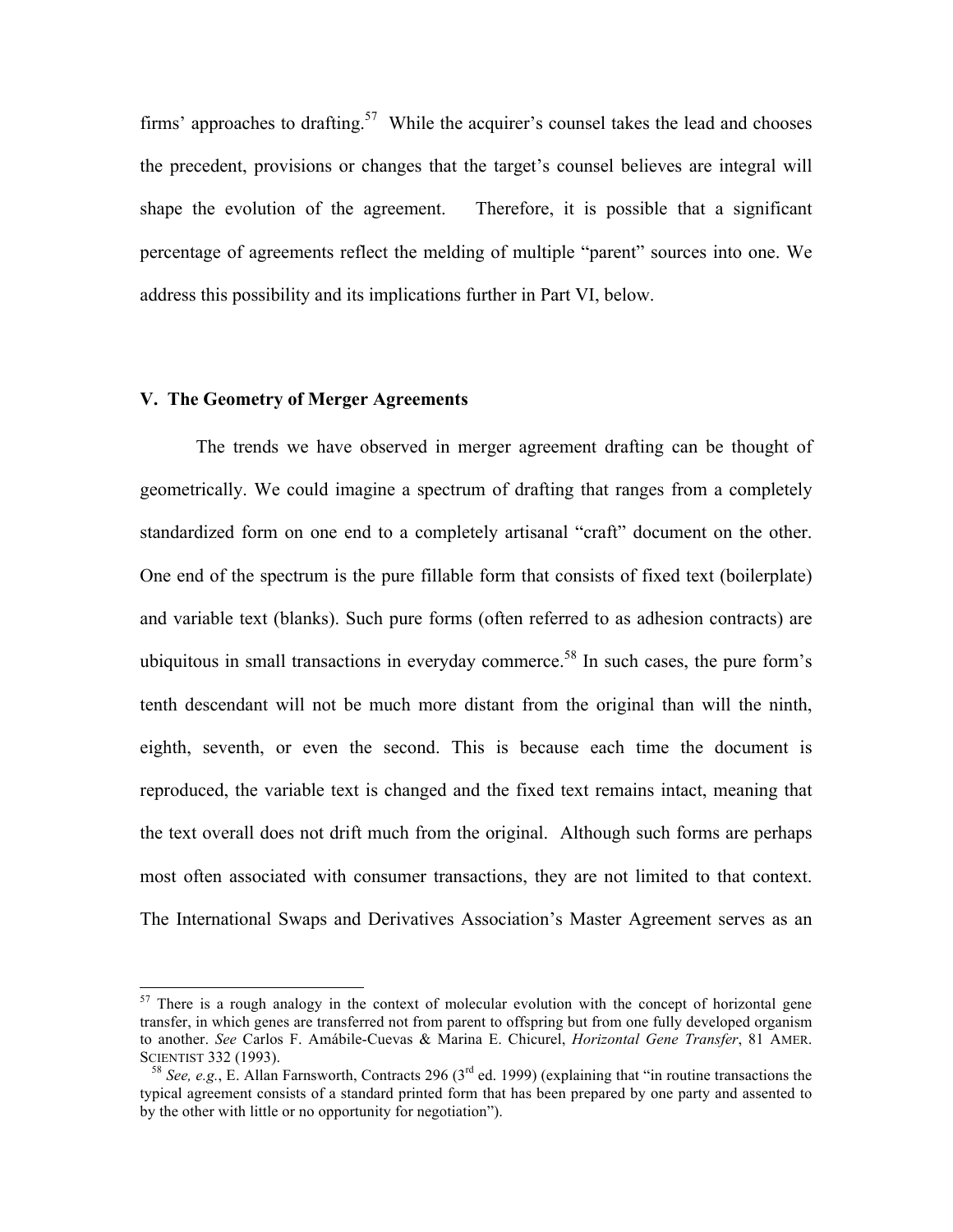example of how a standardized set of terms can serve as a basic framework for hundreds of trillions of dollars of credit risk.<sup>59</sup>

On the other end of the spectrum is the "artisanal" model where there is no distinction between "fixed" and "variable" text—everything is negotiable.<sup>60</sup> Although documents are created by copying precedents and therefore immediate descendants will bear a resemblance to their immediate ancestor, remote ancestors quickly become distant from even relatively recent ancestors. When virtually all text in the agreement is negotiable, after many generations the text tends to drift quite far from its original moorings. Much legal drafting falls more in this category than the "fill-in-the-blanks" category.<sup>61</sup> This type of random selection would foster rapid "speciation" of agreements but would also make it very difficult for any degree of standardization to develop.

In theory, the degree of editing of variable text and the degree of standardization of the "fixed" text are separate. One could have a preprinted boilerplate form with many, many blanks but otherwise fixed text. One could also have a free-form agreement where there is no text but that hews closely to its precedent document. In practice, however, the number of edits and the percentage of fixed text is likely closely connected. Documents

 $\overline{\phantom{a}}$ 

<sup>59</sup> *See, e.g.*, Norman Menachem Feder, Deconstructing Over-the-Counter Derivatives, 2002 Colum. Bus. L. Rev. 677, 737 (discussing how the ISDA Master Agreement was the first widely used template for swaps); *See* ROY GOODE, PRINCIPLES OF CORPORATE INSOLVENCY LAW 52-53 (4th ed. 2011) (discussing how the ISDA Master Agreement is one of the most broadly used standardized agreements).

<sup>60</sup> *See, e.g.*, Jacob M. Carpenter, *Unique Problems and Creative Solutions to Assessing Learning Outcomes in Transactional Drafting Courses: Overcoming "The Form Book Problem*," 38 U. DAYTON L. REV. 195, 199-200 (2012) (discussing the practical difficulties of starting off completely from scratch in drafting legal agreements).

61 *See, e.g.*, SUSAN L. BRODY ET AL., LEGAL DRAFTING 3-5 (1994) (discussing "the myth that drafting is merely a fill-in-the-blank activity and explaining the context-specific nature of legal drafting).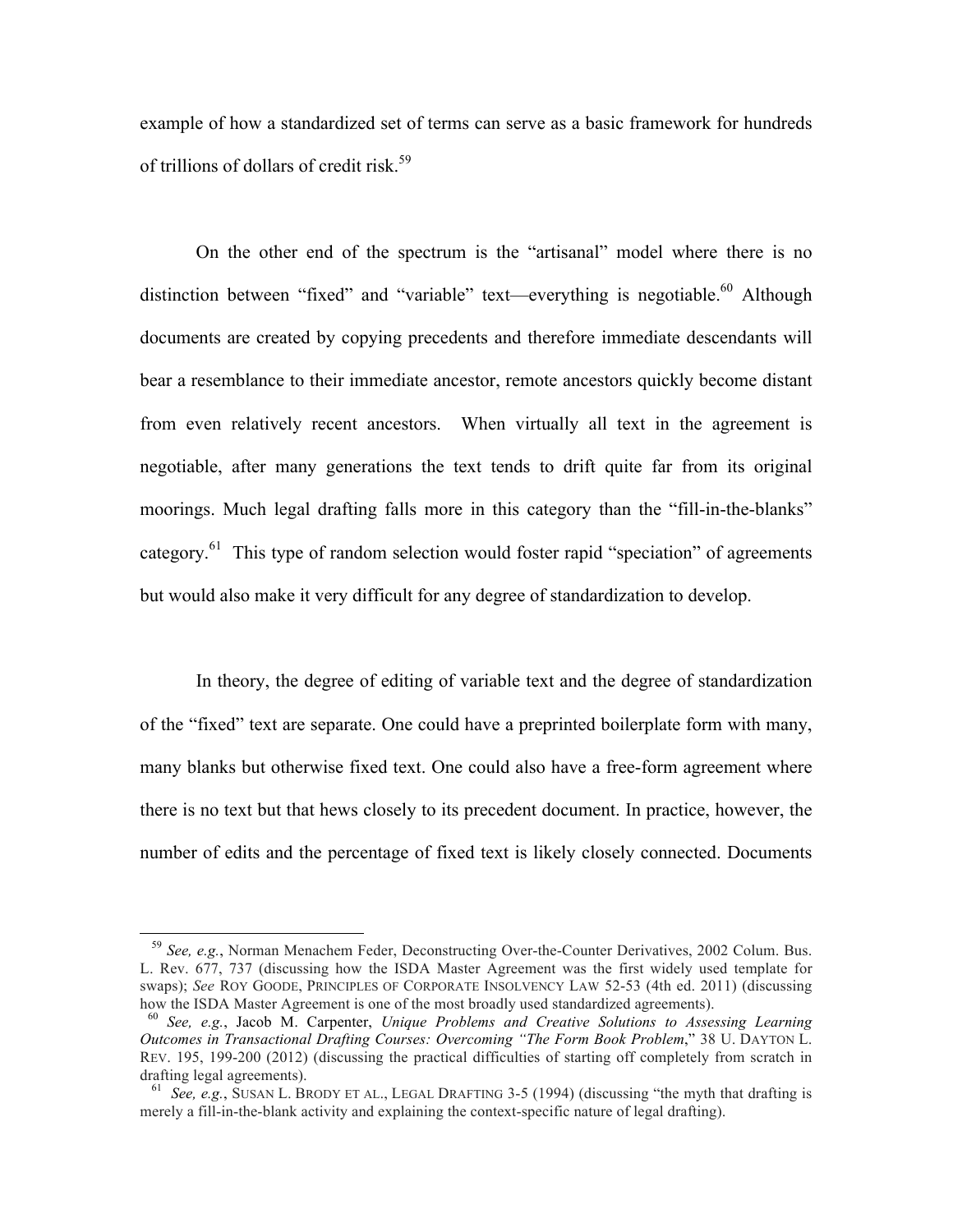that are heavily edited from their precedents are likely to be completely negotiable, and documents that are lightly edited are likely to be mostly non-negotiable.

The empirical reality we observe in our dataset is far closer to the "artisanal" model than the "standardized form" model. Figure 6 shows the distance from the original "ancestor" agreement in lineages that span ten or more generations.



Figure 6. Generational Drift of Merger Documents.

**Generations from Ancestor**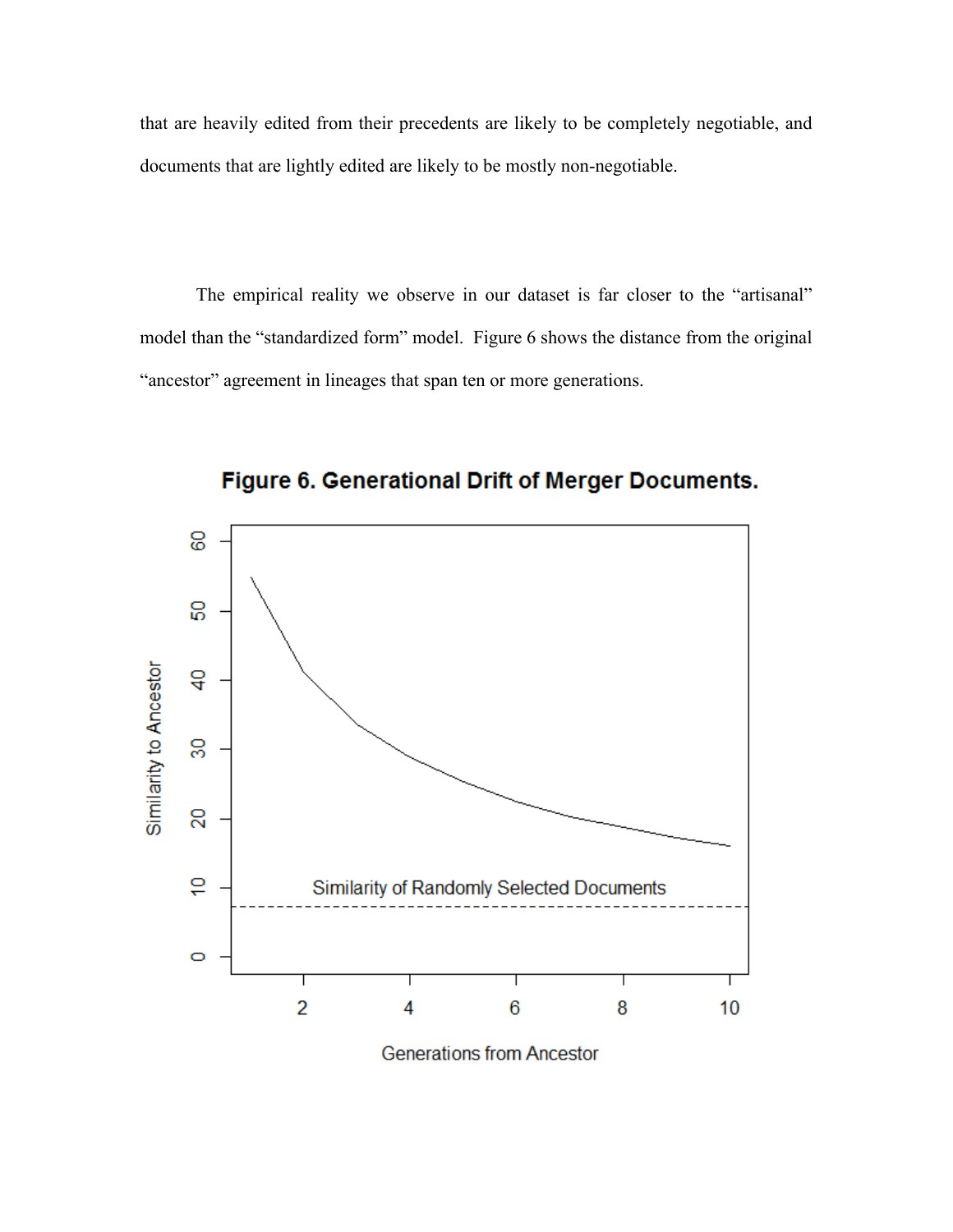The slope of the line shows that the edits from one generation to another tend to accumulate, meaning that within a few generations the descendant bears much less similarity to its ancestor. The horizontal dashed line is the median similarity of randomly selected documents. Although after ten generations the median similarity to the ancestor remains higher than that of random documents, the graph shows fairly clearly that a document is not much more similar to its ancestor after ten generations than is a random document from the dataset.

The data therefore show that lawyers not only make a significant number of changes while editing a document, but that those changes tend to persist in later generations of descendants of the document, resulting in a marked degree of "drift" from the original text. The high degree of changes from one "generation" of precedent to the next and the persistence of those changes over time suggests that lawyers are making little effort to standardize their agreements.

The excessive editing, together with the other observations made above, reflects a further pathology in drafting—the precedent selection process. It appears that lawyers engage in little effort to identify agreements whose terms are most applicable to the challenges of a particular deal. Instead, lawyers tend to choose very recent precedents from their own firms, rather than more applicable precedents that may be older or drafted by another firm. Thus, the haphazard precedent selection process appears to engender excessive editing, because an ill-fitting precedent will need substantial reworking to suit the needs of the transaction.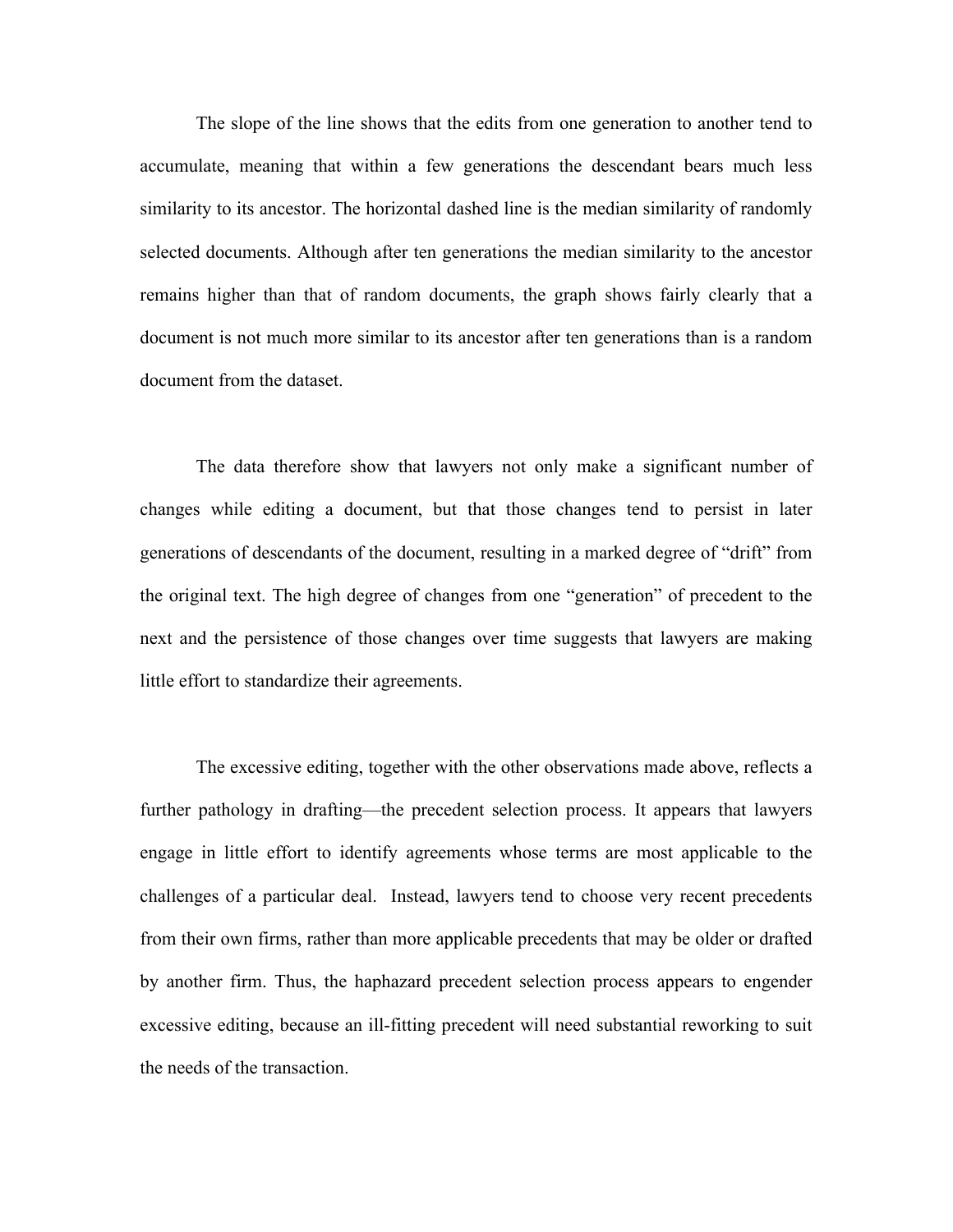The likely reason for the precedent selection pathology is one that most transactional lawyers are familiar with: being tasked by a partner or senior associate to find an example from a firm's data bases of a past set of deal documents and randomly selecting one of those deal documents to serve as a template. But if a firm had some standardization to its agreements, the firm's standardized terms would still rise to the surface even from randomly selected agreement templates.

The one exception to this rule is that lawyers appear to use merger agreement templates that involve the same client if the client is a repeat-player. In such cases, the average similarity is generally over 70% from one transaction to another. But this finding only highlights the randomness in other cases. The fact that the same precedent can be adapted with relatively few changes from one target company to another suggests that the extensive edits are not "necessary" in other agreements. The key difference is that in such cases, it is likely client pressure that disciplines the drafting process and keeps the draft document from differing markedly from its precedent. Whether this repeat-player client pressure comes from in-house counsel expecting their earlier deals to serve as templates because of familiarity or demanding greater efficiency from their lawyers, the effect is the same in leading to a greater degree of repeat-player client standardization

The irony is that indiscriminate copying from past merger actually leads to a large divergence in deal documents over time both because extraneous artifacts live on from one deal to another, and lawyers have to make more changes that may lead to a greater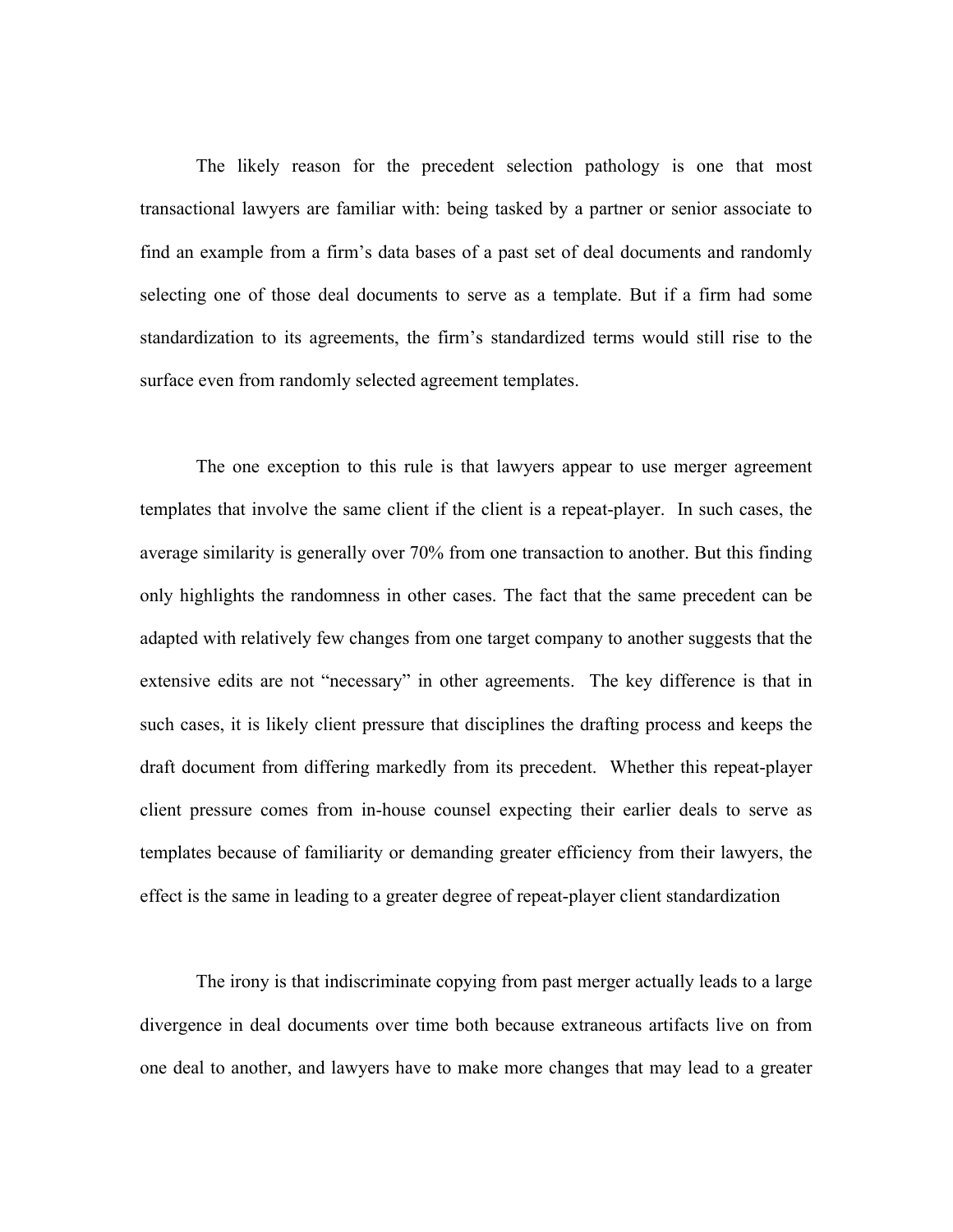risk of error or poor drafting that raises risks for clients. Both of these points underscore the desirability of a greater move towards standardization of acquisition agreements. We explore these facets of the analysis in Parts VI and VII, below.

#### **VI. Implications**

This project represents a first step in understanding the role of precedents in the deal making process. But our data analysis gives a clear picture of how precedents set the defaults for merger agreement negotiations. The high degree of divergence of the final products from their precedent agreements highlights how the absence of standardization imposes a high cost on clients both in terms of higher billable hours from extensive edits and greater legal uncertainties from the absence of uniform language.

We identify four costs that arise from the system of precedent selection that contribute to the inefficiencies of the drafting process. First, there is the cost of expending efforts to become familiar with deal documents.<sup>62</sup> Paradoxically, the very cost of familiarity with a multiplicity of agreement forms is what sustains the multiplicity of agreement forms in the first place and thwarts standardization.<sup>63</sup> Senior associate and junior partner deal lawyers do not have the luxury of time of determining which precedent is best, and instead are likely to start off looking at their own firm's database of past deals. Even to the extent more senior lawyers are involved in the selection of deal

 <sup>62</sup> *Cf.* Brian J. Broughman & Darian M. Ibrahim, *Delaware's Familiarity*, 52 SAN DIEGO L. REV. <sup>273</sup> (2015) (discussing how familiarity with Delaware law reduces transaction costs and conversely how switching to another state governance regime would significantly raise transaction costs). 63 *See, e.g.*, Marcel Kahan & Michael Klausner, *Standardization and Innovation in Corporate Contracting*,

<sup>83</sup> VA. L. REV. 713, 727-29 (1997) (discussing the significant impact of switching costs on corporate contracting).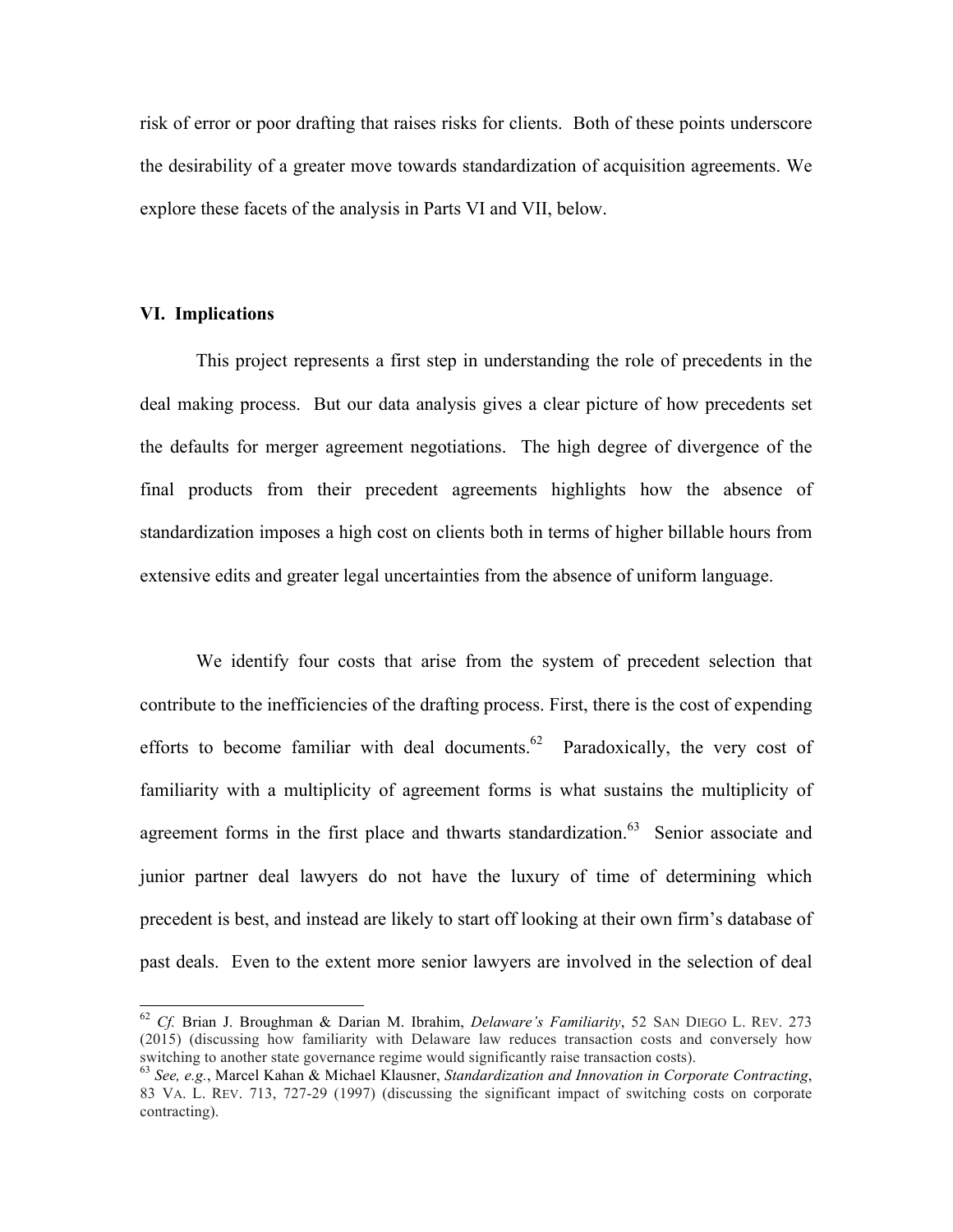documents, they are likely to choose deal templates that they are familiar with, rather than to invest the time and energy in figuring out what previous agreement would be best suited for the needs of their clients.<sup>64</sup> The precedent selection process therefore inhibits the ability to standardize agreements.

This cost should not be understated as lawyers are focused on their immediate needs and do not have the luxury of becoming familiar with the diverse array of acquisition agreements that are publicly available. Transactional lawyers frequently scramble to start a deal on short notice and lack incentives to do more than the bare minimum to select a plausible precedent from their firm's database. Whenever possible, they would likely start and end their search on precedent that relate to their acquirer client. Their search also would be limited to deal documents within their law firm. While each merger agreement reflects a degree of cross-fertilization between firms through the back-and-forth of drafting edits, this focus on a law firm's own agreements also hinders the potential for standardized deal documents to emerge.

Second, because lawyers choose documents they are familiar with they likely expend more resources than necessary to adapt a familiar draft to a new situation.. Simply put, lawyers may have the natural tendency to choose past deals they have worked on for precedents, rather than choosing precedent that is more on point for the industry or particular challenges of a given deal. This will result increased drafting efforts for both sides of the transaction and will lead to higher costs for the client. These

 <sup>64</sup> *See, e.g.*, Gur Huberman, *Familiarity Breeds Investment*, 14 REV. FIN. STUD. 659, 659-60 (2001) (discussing "familiarity bias" which tilts decision-making in favor of contexts of existing knowledge, rather than exploring what is optimal).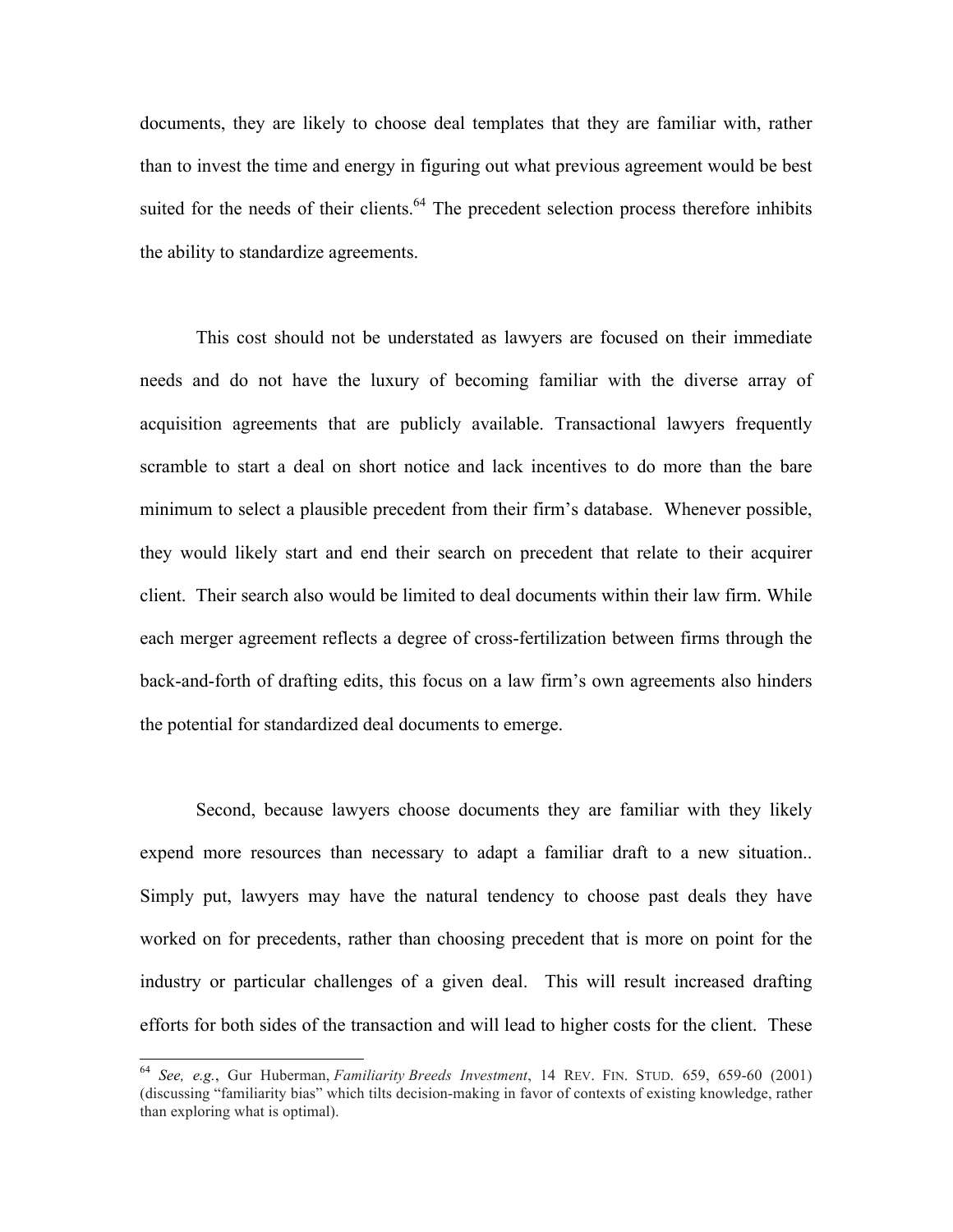costs could be mitigated through the selection of precedent that was more on point for the situation.

The third related point is that there are a host of residual costs from imperfect familiarity. Lawyers replicate the same type of precedent selection inefficiencies from deal to deal which thwarts any move towards standardization even within firms. This point raises the concern that agreement lineages within a given firm may reflect the default choices of the partner or senior associate in charge of the initial template selection, rather than any more cogent selection process.

Lastly, there is the residual cost of an "estopped" bargaining position. The absence of standardized acquisition agreements means that the acquirer's counsel has incentives to use precedent selection as a tool to create leverage vis-à-vis the seller's counsel. Because the target's counsel cannot easily push back and demand sweeping changes in negotiations, acquirer's counsel have incentives to use non-standardized terms that stack the deck in favor of their clients.<sup>65</sup> The net result is that deal terms are highly path dependent in ways that thwart standardization and heighten the inefficiencies of the M&A process.

The irony of the strategic value of framing the negotiations is that individual law firms may have not standardized firm-specific merger agreements in a systematic way in order to gain a greater advantage over the counsel of target companies. The logic may be

 <sup>65</sup> *See, e.g.*, DAVID C. BURGESS ET AL., DRAFTING BUSINESS CONTRACTS §1.21 (2015) (discussing the limitations lawyers face in suggesting revisions to a draft).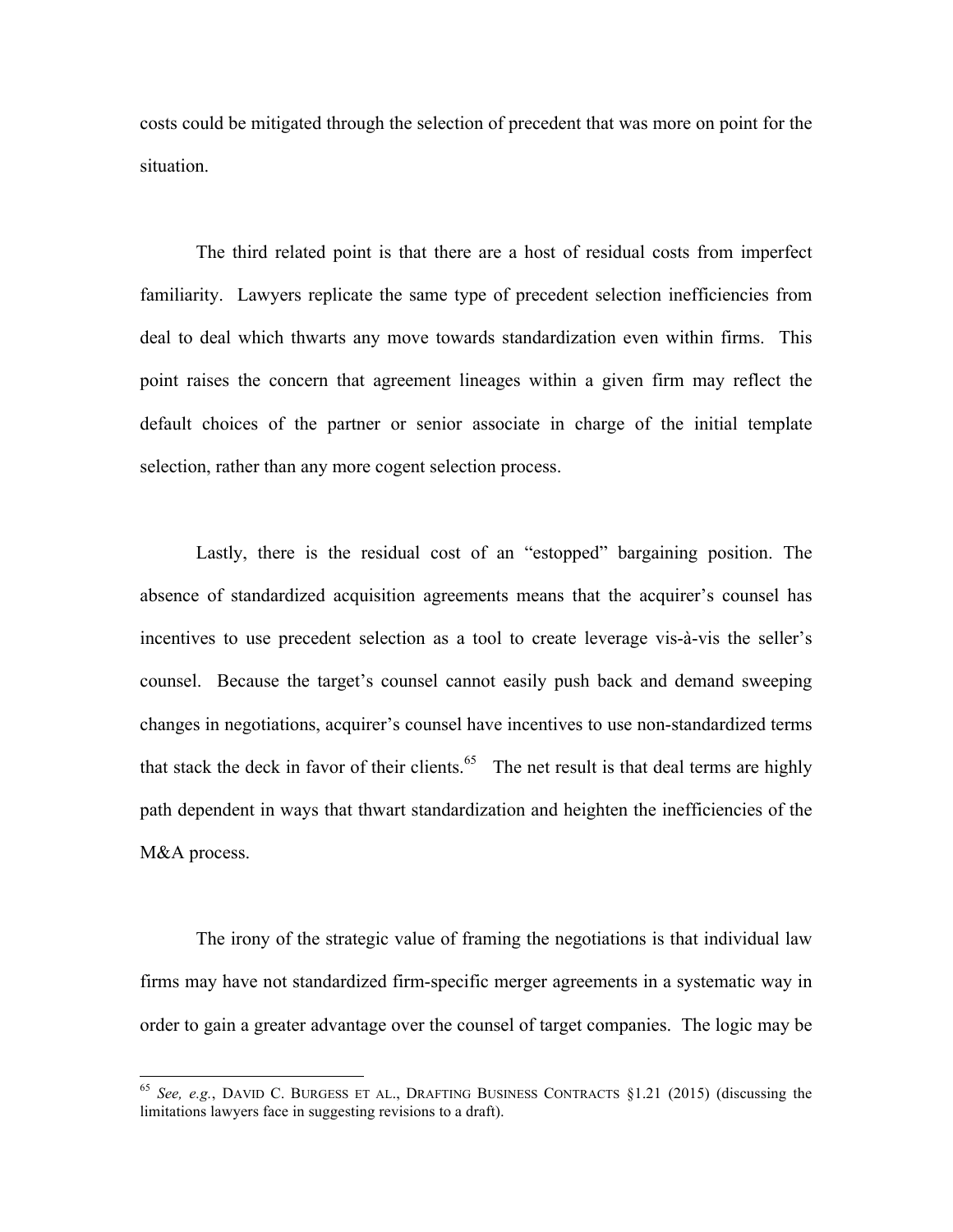that too high a degree of standardization would make it easier for repeat-player target counsel to anticipate and blunt key provisions of firm-specific agreements. Standardization also would reduce barriers to entry to competitors that could erode the market share of leading firms as there is no intellectual property barrier to copying another firm's merger agreement template. As importantly, even though greater firmspecific standardization might improve firms' bargaining position, the tradeoff of foregone billable hours might pose too stark a tradeoff. Here, industry-wide standardization could help to resolve the prisoner's dilemma faced by the acquirer's counsel.

The fact that precedents appear chosen primarily for familiarity to the acquirer's counsel underscores the significant costs to becoming familiar with a precedent. Since precedents appear chosen primarily for familiarity rather than deal isomorphism, there is a strong case to be made for creating a lingua franca among deal lawyers by developing a model acquisition agreement form. This approach would dramatically reduce the costs of becoming familiar with precedents and focus lawyers on deal-specific issues rather than being caught up in a game of path development and wasteful haggling among firms.

A related point is that the legal details of merger agreements do not appear to have much, if any, salience to financial markets.<sup>66</sup> Instead, markets appear to value the reputational intermediary role and the due diligence role that transactional lawyers

 <sup>66</sup> *See* Jeffrey Manns & Robert Anderson, *The Merger Agreement Myth*, 98 CORNELL L. REV. 1143, 1145- 48 (2013).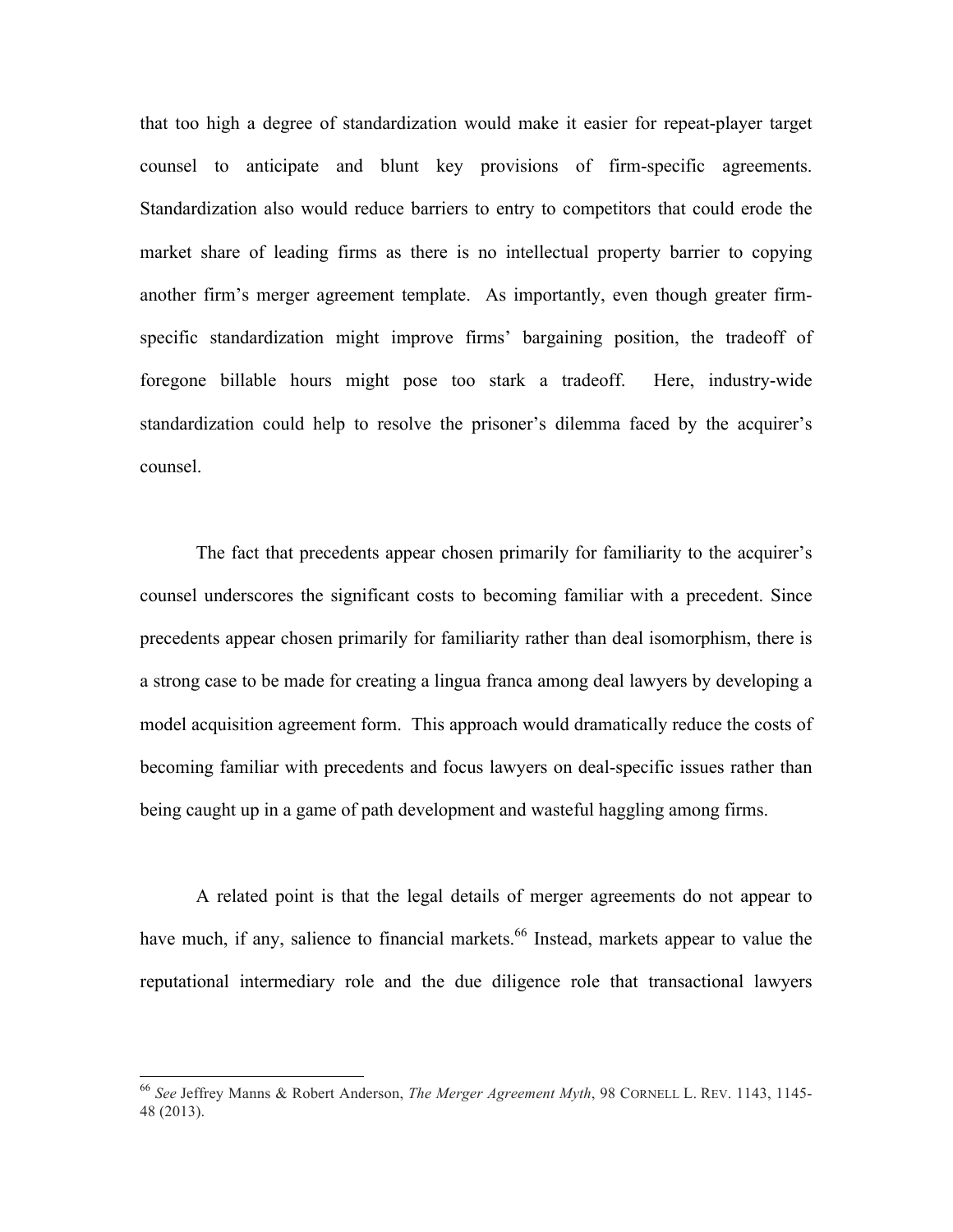provide.<sup>67</sup> This fact reinforces the case for standardization as there does not appear to be any significant market value to law firm's idiosyncratic process of selecting and tweaking precedents. The use of a standardized master agreement would also have the added value of facilitating the creation of a body of precedent to build up interpreting standard agreements as a whole. Courts in Delaware and elsewhere could more easily scrutinize deviations from a standard form, which over time would lead to greater legal certainty and reduced transaction costs.

#### **VII. Steering Law Firms or Their Clients Toward Standardization**

Our goal for this study is to point out the inefficiencies of the deal design process to motivate lawyers to move towards either firm-specific standardization or the broader development of industry standard deal agreements. Greater standardization would help clients by reducing the costs of transactions as well as by reducing the uncertainties created by myriads of ad hoc edits by lawyers.<sup>68</sup> Moves towards greater standardization would help lawyers by creating a lingua franca of default provisions that could be authoritatively interpreted by courts.<sup>69</sup> Even if leading firms developed firm-specific standard agreements, it would foster greater fluency.<sup>70</sup> Law firms would be better

<sup>67</sup> *Id.* at 1147-48. 68 *See, e.g.*, Marcel Kahan & Michael Klausner, Standardization and Innovation in Corporate Contracting (Or "The Economics of Boilerplate"), 83 VA. L. REV. 713, 719-27 (1997) (discussing how standardization enhances efficiency, reduces uncertainty, and lowers costs); Michael Klausner, Corporations, Corporate Law, and Networks of Contracts, 81 VA. L. REV. 757, 759-67 (1995) (describing how shifts towards greater standardization reduces both legal and uncertainty costs). <sup>69</sup> *See, e.g.*, Charles J. Goetz & Robert E. Scott, *The Limits of Expanded Choice: An Analysis of the* 

*Interactions Between Express and Implied Contract Terms*, 73 CALIF. L. REV. 261, 286-88 (1985) (discussing the range of benefits from broad familiarity and use of standardized terms). 70 *See, e.g.*, Abraham L. Wickelgren, *Standardization as a Solution to the Reading Costs of Form* 

*Contracts*, 167 J. INST. & THEORETICAL ECON. 30 (2011) (explaining how moves towards greater use of standard form documents reduces reading costs and enhances fluency among users).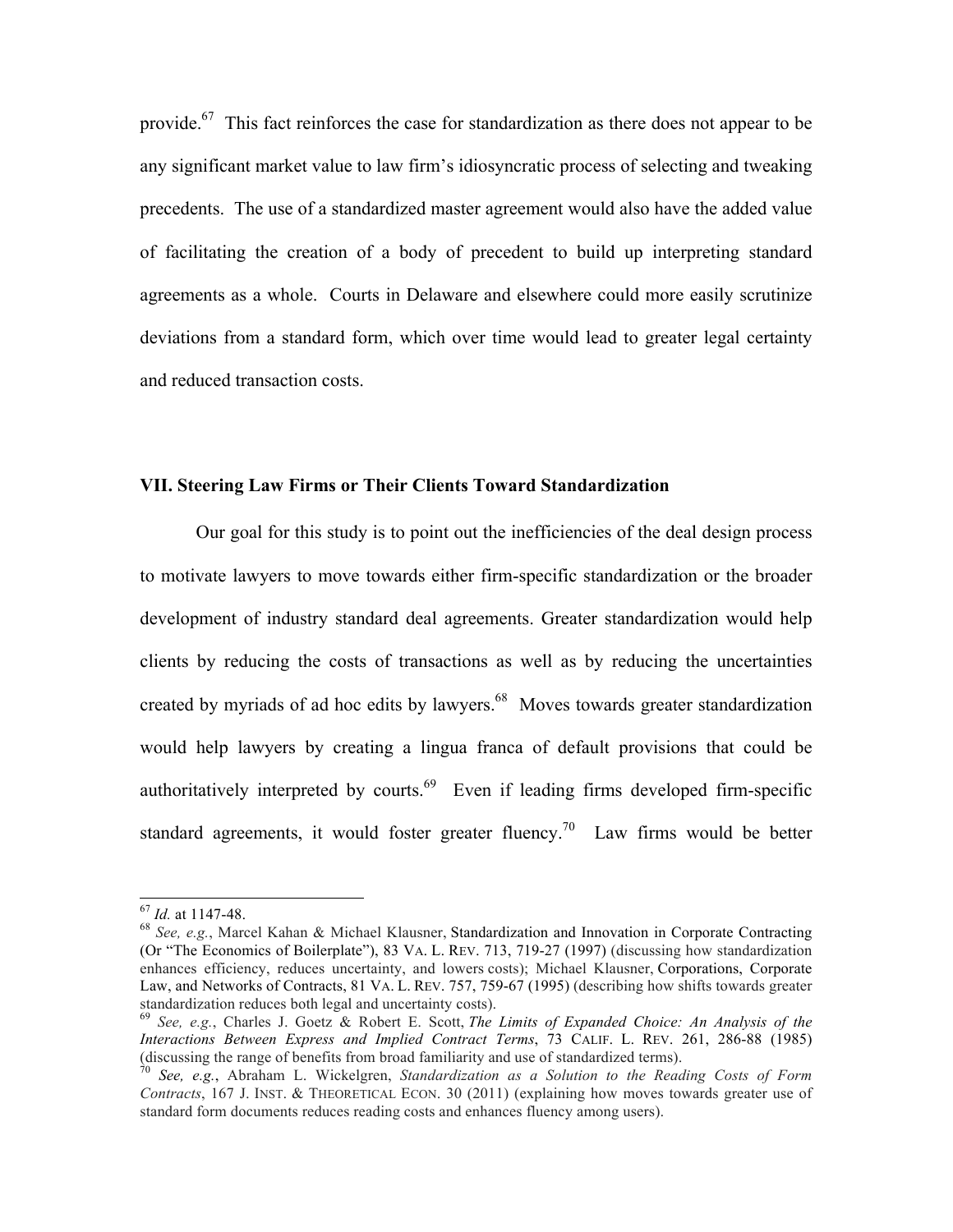positioned to negotiate of behalf of their clients by focusing on the substantively distinct issues to each deal rather than repeatedly redrafting the same provisions.

The principal barriers to standardization are not the obvious ones of upfront costs. It is true that assembling a standardized merger agreement form for a particular firm entails a substantial investment of upfront, unbillable time and energy and would produce a work product that other firms could easily mimic. But we have strong anecdotal evidence that such "forms initiatives" are common within law firms despite these obstacles.<sup>71</sup> The problem appears to be that such form initiatives are generally unsuccessful because lawyers tend not to use the forms. The attorney creating a document under time pressure tends to start with the precedent that is most familiar, rather than the one that is most standardized. The result is that the documents drift farther and farther over time as edits accumulate across generations.

The individual habits of precedent selection could be overcome by strong pressure from law firm leaders, but they have little incentive to undertake the expense of such initiatives. Although the long-term benefits to clients and the lawyers themselves may be significant, lawyers would likely suffer from the same short-term myopia that leads to increased complexity of computer programs in the software context.<sup>72</sup> Risking the economic model of transactional law for speculative long-term gains from a standardized merger agreement template would likely represent an unacceptable trade off. The lack of

 $71$  Many law firms have collected sample forms for transactional drafting which are available on their intranet sites, and therefore not accessible for citation.

 $72$  Many concepts in software development are analogous to this problem, such as the "law of increasing" entropy" as applied to software. *See* L.A Belady & M.M. Lehman, *A Model of Large Program Development*, IBM SYSTEMS J. 225, 228 (1976) (proposing the "law of increasing entropy" as applied to software).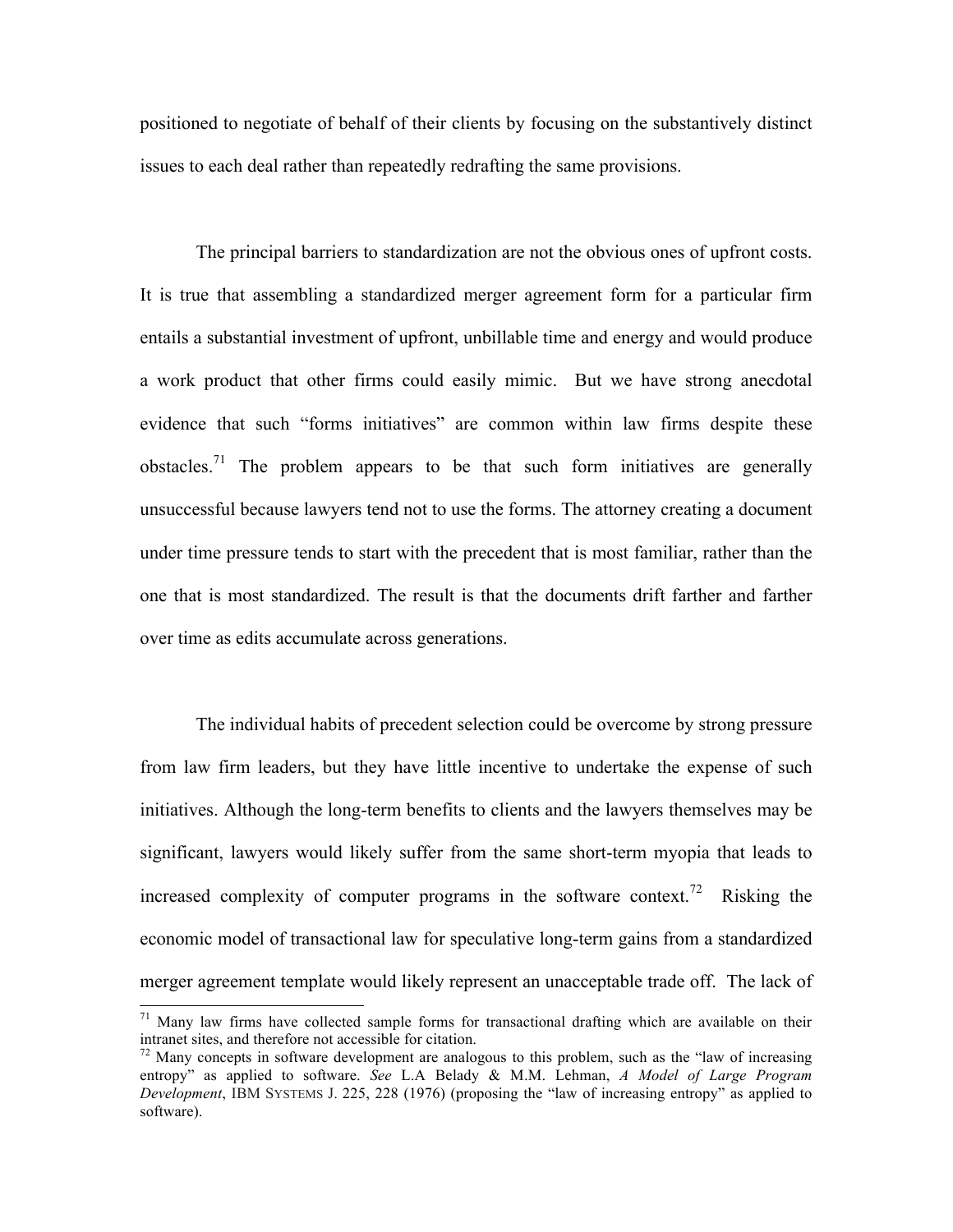industry-wide standards has the indirect effect of creating having barriers to entry into the merger and acquisition legal practice since a small number of law firms dominate the market.<sup>73</sup> The costs of enforcing standards would be borne by firms undertaking the initiatives, while the benefits to standardization would be a public good.<sup>74</sup>

The reluctance to use industry-wide precedents is a strong cultural norm within law firms. Many large firms have strong cultural norms that their own work product is superior to that of other firms, leading to distrust of forms drafted by others. Our data illustrates this point dramatically through the fact that the ABA Model Merger Agreement, which is the product of many years of work by prominent specialists, has been almost completely ignored as a source of precedent.<sup>75</sup> We would be naïve not to note, however, that this cultural norm serves to further the self-interest of the incumbents in large law firm practice. Deal lawyers benefit from inefficiency in the drafting process which generates billable hours, and therefore they would not have an economic incentive to invest non-billable hours into creating templates for deal agreements.<sup>76</sup>

Because the law firm industry itself may not have the appropriate incentives to create standardized text, the next best strategy would be to seek to shame deal lawyers

 <sup>73</sup> *See, e.g.*, Michael L. Katz & Carl Shapiro, *Systems Competition and Network Effects*, 8 J. ECON. PERSP. 93, 107 (Spring 1994) (arguing that firms with good reputations or large existing networks tend to oppose standardization even if it benefits the firm, while firms with smaller networks or weaker reputations tend to favor moves towards standardization to level the playing field).

<sup>&</sup>lt;sup>74</sup> See, e.g., Robert B. Ahdieh, *Making Markets: Network Effects and the Role of Law in the Creation of Strong Securities Markets*, 76 S. CAL. L. REV. 277, 310-12 (2003) (discussing how firms are understandably reluctant to invest in the creation of standards that may lower the barriers to entry for competition). 75 *See supra* text accompanying note 51. <sup>76</sup> *See, e.g.*, Leslie Larkin Cooney, *Walking the Legal Tightrope*, 47 SAN DIEGO L. REV. 421, 435-36 (2010)

<sup>(</sup>discussing how the billable hour rewards inefficiency by creating a conflict of interest between attorneys who are compensated based on time and clients who are solution-oriented).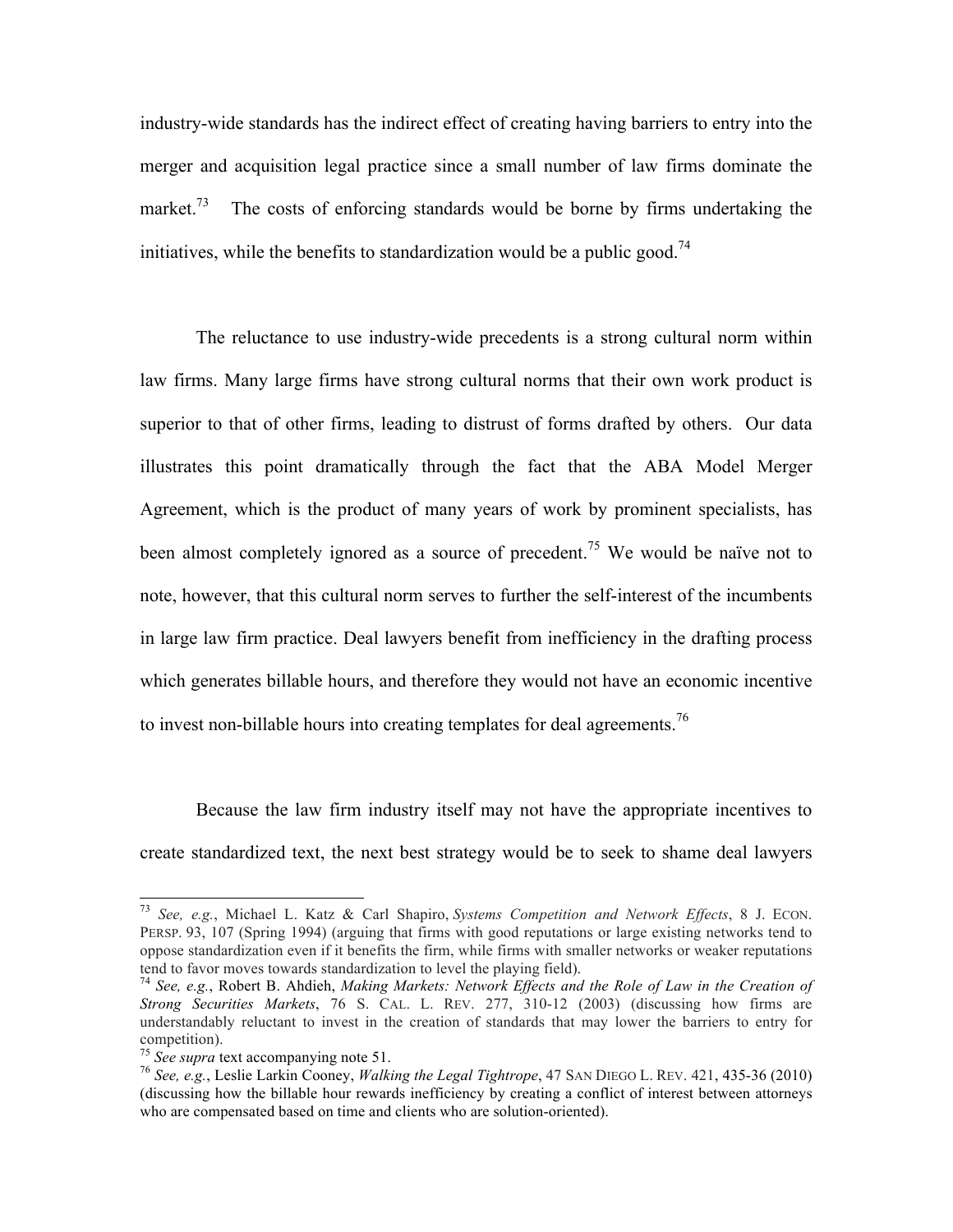into addressing the inefficiencies of the drafting process. Shaming is a challenging strategy because lawyers are notorious both for their dearth of shame and the zeal with which they point to technicalities to justify their actions.<sup>77</sup> For this reason highlighting the shortcomings of M&A lawyers writ large for fostering inefficiency in deal drafting would have little chance of shaming lawyers into moving towards standardization. Lawyers may be quick to point to the intangibles of the drafting process, or they may pin the blame on the intrinsic challenges of negotiating across firms that require back-andforth nitpicking. Either way lawyers are remarkably skilled at externalizing responsibility or coming up with excuses for problems that they dismiss as systemic.

Our analysis anticipates the ability of lawyers to deflect collective blame. For this reason we focus on leading law firms both to highlight the degree to which individual law firms have failed to develop standardized templates for deals, as well as to focus our shaming efforts on firms who have more to lose from scrutiny. This strategy rests on sounder footing because the leading M&A firms act as reputational intermediaries. The value of their advice and their above-market pricing for their services turns on their reputations as gold standards of the industry for deal-making. Because M&A advising is a significant part of law firm's overall rankings, leading firms may be particularly vulnerable to transparency that highlights their inefficiencies in drafting. Our approach allows the ranking of law firms based on the degree to which they appear to be engaging in editorial churning, creating the potential to highlight the relative dysfunction of the drafting process.

 <sup>77</sup> *See* JONATHAN MACEY, THE DEATH OF CORPORATE REPUTATION 5-11 (2013) (discussing the decline in reputational constraints on Wall Street actors and financial intermediaries).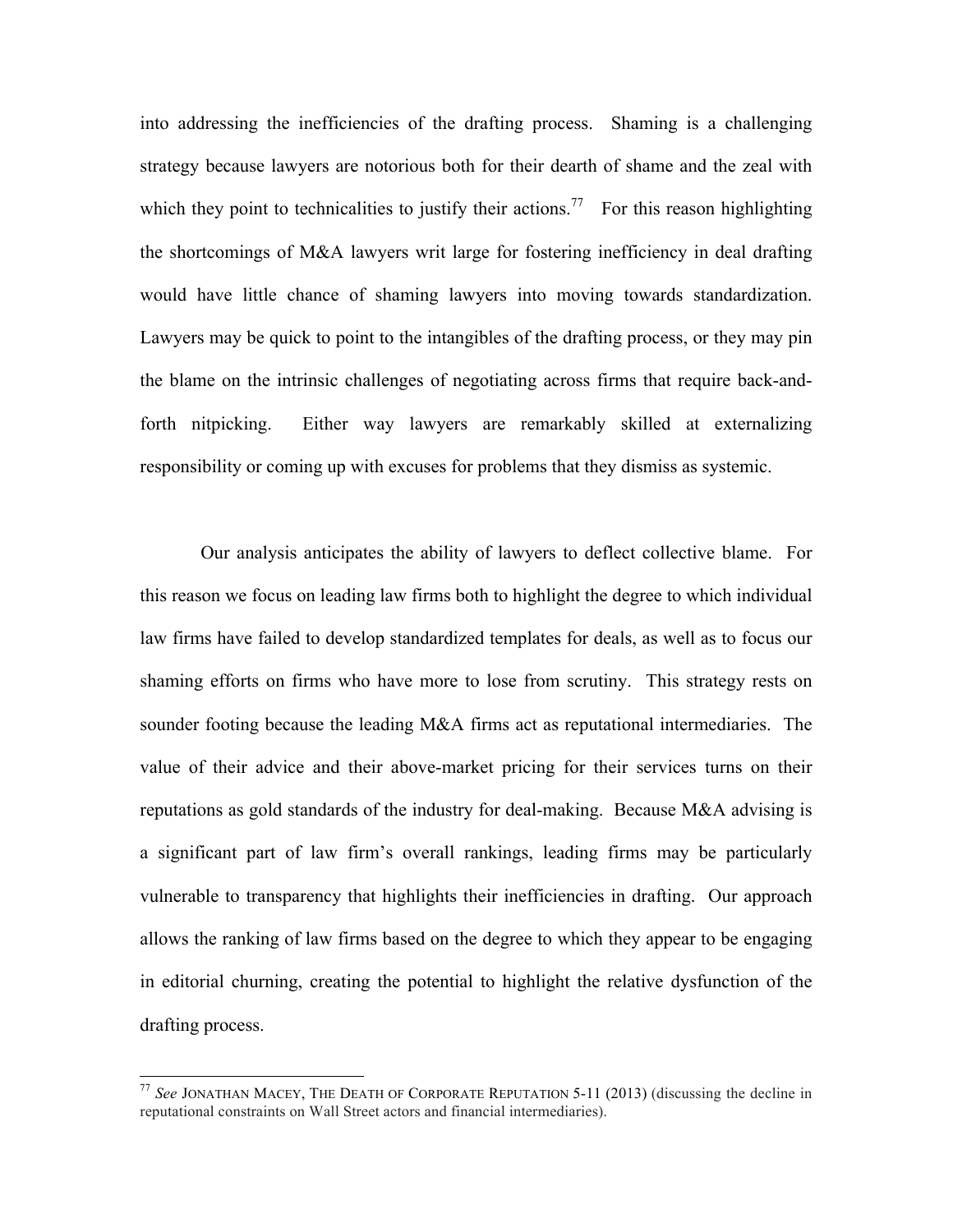One problem with this more focused shaming strategy is that leading M&A firms benefit from the elastic nature of reputation.<sup>78</sup> Since leading M&A firms are trusted advisors with longstanding reputations in the field, it would be difficult to erode the faith that clients place in their services even in the face of evidence of editorial churning which increases billable hours. For this reason we seek to appeal to the self-interest of clients to move towards standardization. Clients who are involved in only occasional mergers and acquisitions may have every reason to look past the bills and focus on the reputational imprimatur that a leading law firm conveys. They may wrongfully believe in the overstatement that each deal has to be carefully tailored to meet the specifics of the clients. While deal-specific provisions are important, lawyers can stretch the dealspecific dimension of deals into a justification for billable efforts that could easily be supplanted by standardized terms.

The hope is that clients who are repeat players in the M&A context would have the economic incentive and ability to scrutinize their lawyers' work product and to overcome the self-interest and lack of shame of deal lawyers.<sup>79</sup> Large institutional clients such as the Carlyle Group or other private equity firms would have the leverage and the economic incentive to push for standardized acquisition agreements to reduce their overhead costs. The in-house counsel at private equity firms would be in the position to appreciate the inefficiencies of the process (since they generally have started

 <sup>78</sup> *See* Ronald J. Gilson & Robert H. Mnookin, *Sharing Among the Capitalists: An Economic Inquiry into the Corporate Law Firm and How Partners Split Profits*, 37 STAN. L. REV. 313, 320-22 (1985) (discussing the stickiness of law firms' reputations).

<sup>&</sup>lt;sup>79</sup> See, e.g., Jeffrey Manns, *Insuring Against a Derivative Disaster*, 98 IOWA L. REV. 1575, 1581-82 (2013) (discussing the greater monitoring potential of repeat players).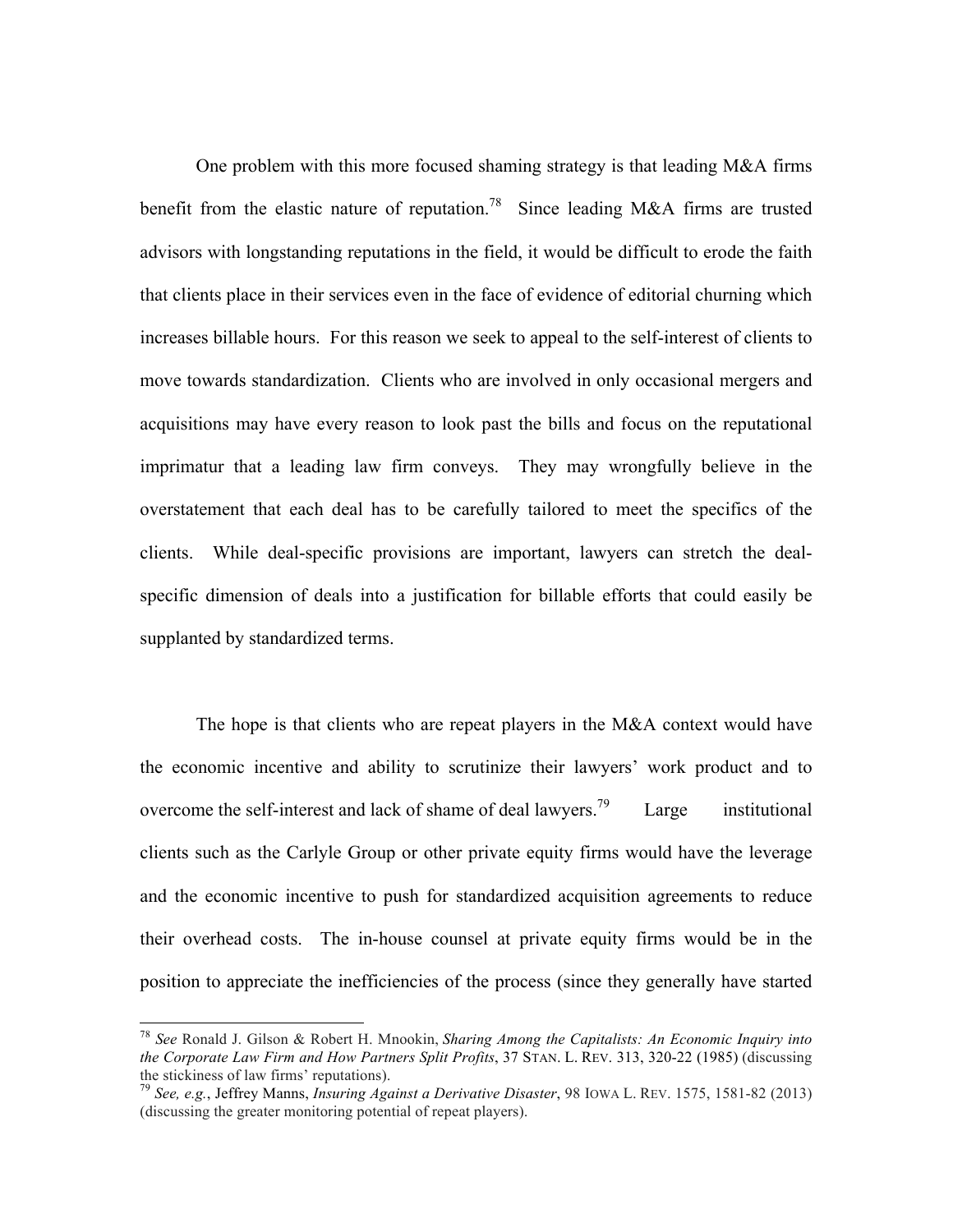out on the other side of the process as associates or partners for outside counsel). Since private equity firms are repeat players, their in-house counsel could at minimum demand client-specific standardization which could form a building block towards greater standardization across deals.

The problem may be that even though the costs of M&A lawyers appear high, they are still only a small fraction of the cost of M&A transactions.<sup>80</sup> This fact may explain why in-house counsel at institutional clients have not invested energy and time in pushing for greater acquisition agreement standardization (or have not sought transactionbased pricing which could create similar incentives for standardization within a given firm). A related challenge is that since in-house counsel at private equity firm are generally trained by elite law firms, they may accept inefficient drafting as a natural part of the process since that's what they (likely) did when they were partners and senior associates. The general counsel of private equity firm likely choose their outside counsel based on preexisting company-specific and/or individual relationships and may not have the economic interest to extract greater value from their law firms by pushing for intrafirm standardization of deal documents. But highlighting the inefficiencies of the drafting process may give general counsel the tools they need to push for standardized deal templates that reduce the risk that law firms will reinvent the wheel for each transaction through editorial churning. The fact that merger agreements for repeat-player clients have a significantly higher degree of overlap (approximately seventy percent) suggests the plausibility of this strategy. If repeat-player private equity firms were

 <sup>80</sup> *See* Gilson, *Value Creation*, *supra* note 6, at 241-42 (discussing how businesspeople often view lawyering costs as a transaction cost which amounts to only a small percentage of the deal).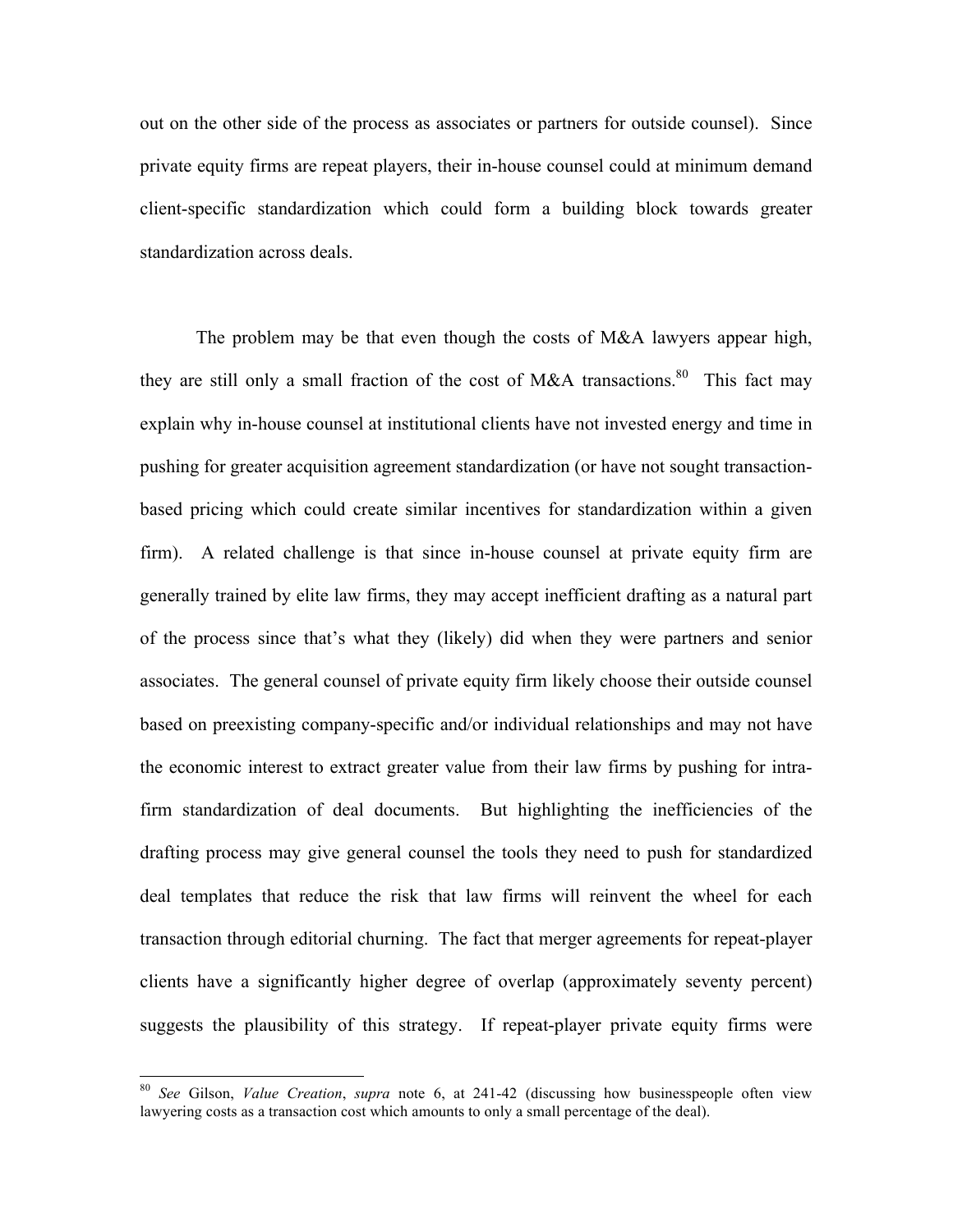presented with more clear evidence of the degree of editorial churning, this fact would give them a powerful tool to push for greater firm-specific standardization and efficiency in the drafting process.

The push for a standardized agreement may be difficult given how a small coterie of law firms dominate the M&A market who may enjoy their lucratively inefficient ways.<sup>81</sup> But it is not unprecedented for standardized agreements to arise when there is broad consensus for the desirability for standardized terms and legal certainty in spite of the practice of ad hoc drafting. For example, credit agreements with banks typically follow a standardized forms which reduces risk and uncertainty for the banking industry.<sup>82</sup>

What may be missing is a trade association or other standard setting organization who could represent the interests of corporate clients in having standardized forms. This type of standard-setting organization has arisen in other contexts where all parties involved would benefit from standardization.<sup>83</sup> While the American Bar Association's Model Agreement ostensibly represents the work product and interest of American lawyers as a whole, it does not represent the interests of the clients of lawyers who are far more likely to have an economic interest in standardization. This fact may help to explain why the ABA's Model Merger Agreement has been largely ignored as the

 <sup>81</sup> *See, e,g.*, BLOOMBERG, GLOBAL M&A MARKET REVIEW LEGAL RANKINGS, at 4-5 (2015), available at http://www.bloomberg.com/professional/content/uploads/sites/4/Bloomberg-1H-2015-MA-Legal-League-

Tables.pdf (detailing the dominance of the M&A market by a small number of elite law firms).<br><sup>82</sup> *See, e.g.*, KATHLEEN E. KEEST & ELIZABETH RENUART, THE COST OF CREDIT: REGULATION AND LEGAL CHALLENGES 59-60 (2d ed. 2000) (discussing the standardization of credit agreements). 83 *See, e.g.*, Tamar Frankel, *Cross-Border Securitization: Without Law, But Not Lawless*, 8 DUKE J. COMP.

<sup>&</sup>amp; INT'L L. 255, 280 (1998) (using the example of the development of cross-border securitizations as an illustration of how private sector firms can have convergent incentives both to innovate and standardize).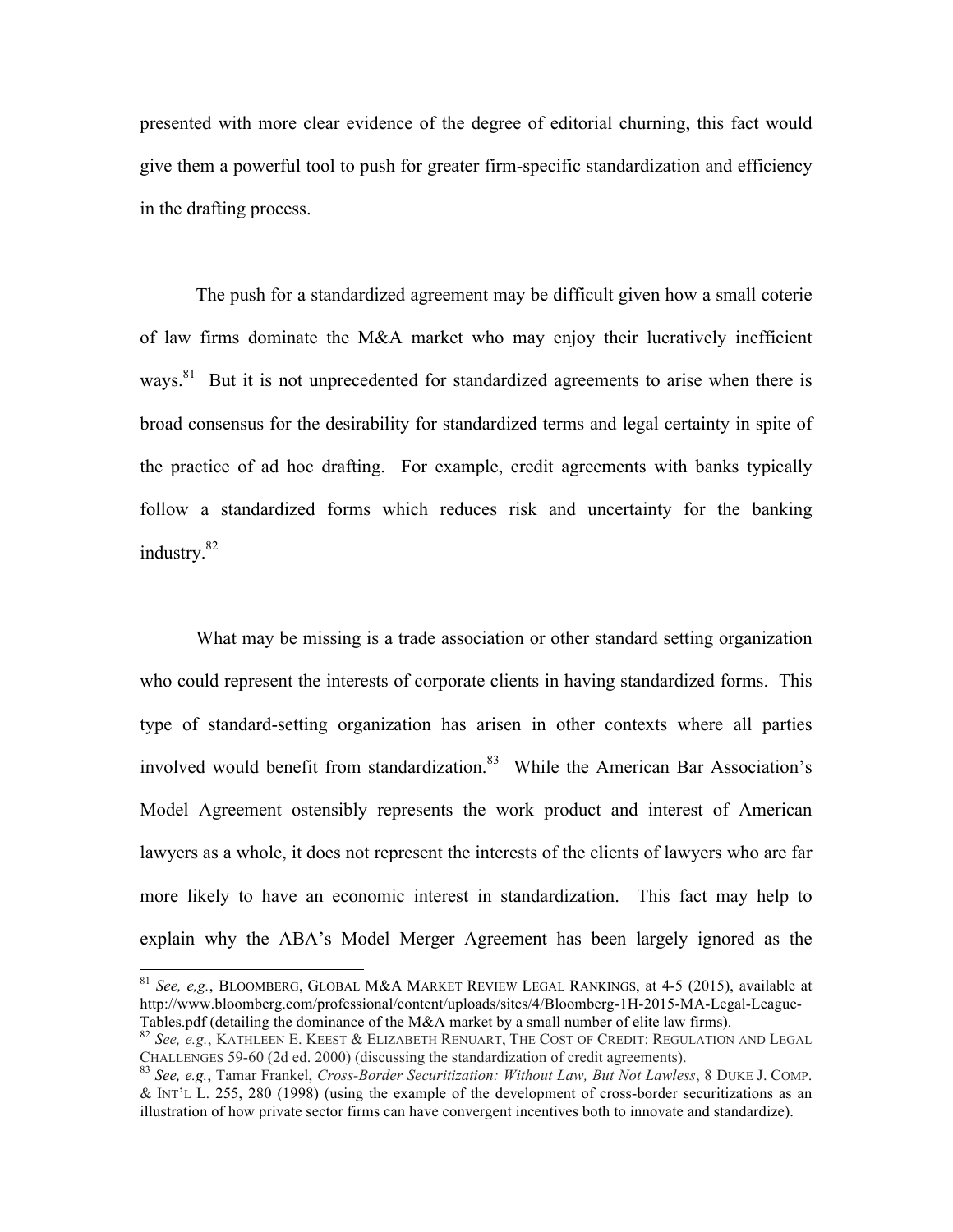primary beneficiaries were not involved in the drafting of the Model Merger Agreement and have failed to pressure their lawyers to adopt this template. The leading law firms that dominate M&A activity have therefore had little interest in embracing the Model Merger Agreement in their drafting.

In contrast, the International Swaps and Derivatives Association (ISDA) is a clear example of how self-interest can fuel standardization. ISDA's membership did not consist solely of service providers, but rather represented a cross section of end users of derivatives, such as financial institutions, who had much to gain financially from reduced transaction costs and greater legal uncertainty form the standardization of derivatives.  $84$ As a result, standardized swaps and derivatives agreements have become the staple for the industry which offer a clear template, but also provide for flexibility to adjust the terms to meet the needs of the counterparties in each swap or derivative transaction.<sup>85</sup> Private equity firms could similarly band together to champion standardized acquisition agreements that would mitigate the inefficiencies of the M&A process.

Similarly, industry groups and trade associations may have both the economic interest and collective interest to push for greater standardization of other types of transactional documents. Document standardization has emerged on a large-scale in the

 <sup>84</sup> *See* https://www2.isda.org/membership/member-types/ (providing an overview of the membership of ISDA). <sup>85</sup> *See, e.g.*, Norman Menachem Feder, Deconstructing Over-the-Counter Derivatives, 2002 Colum. Bus. L.

Rev. 677, 737 (discussing how the ISDA Master Agreement was the first widely used template for swaps); *See* ROY GOODE, PRINCIPLES OF CORPORATE INSOLVENCY LAW 52-53 (4th ed. 2011) (discussing how the ISDA Master Agreement is one of the most broadly used standardized agreements).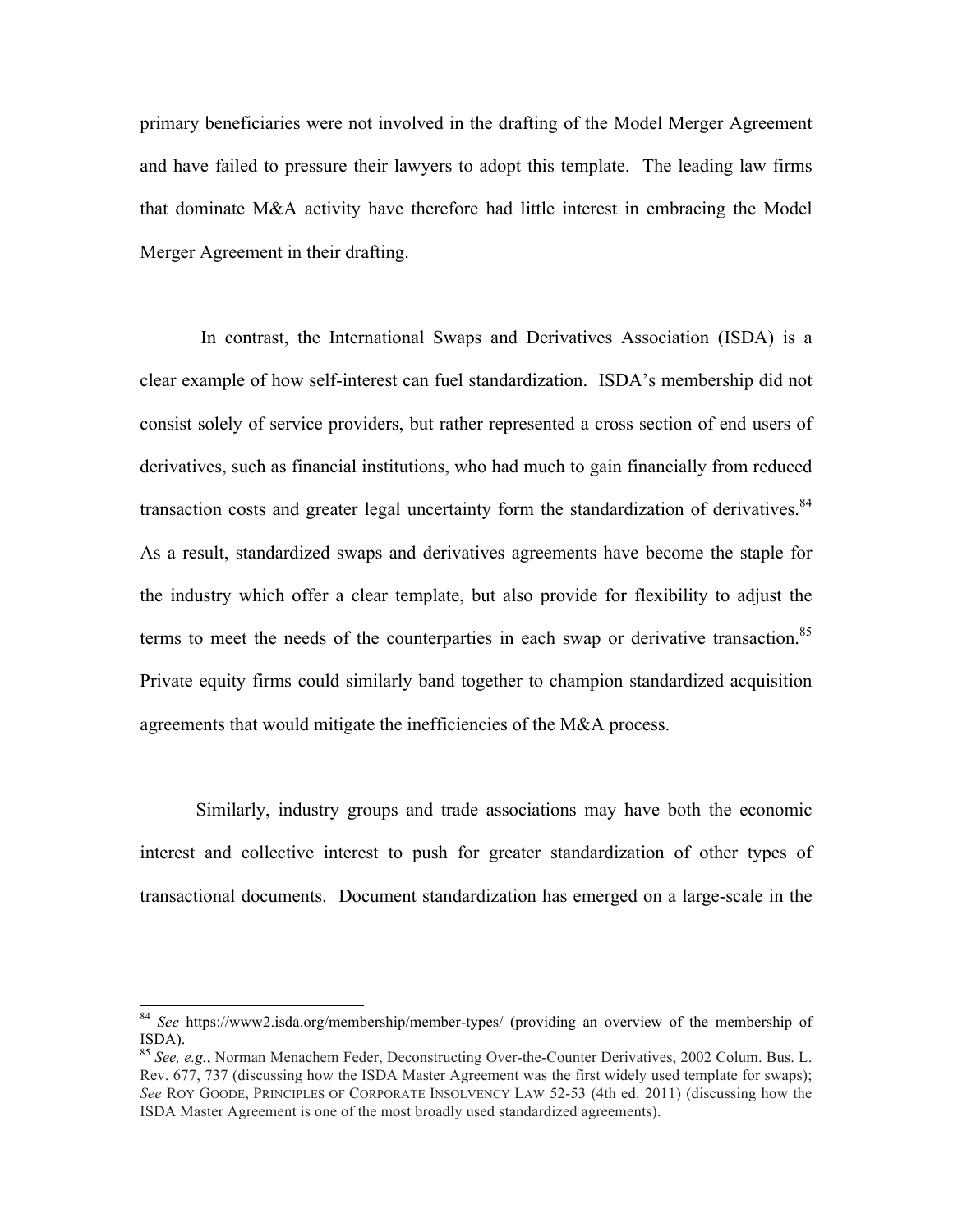low-end of the transactional world, $86$  and the key would be identifying and motivating industry groups with the stakes and leverage to bring standardization to the higher end of the transactional legal drafting process. The development of new technologies may play the largest role. Indeed, our approach itself, by allowing lawyers to see the evolutionary history of a particular document may have the ability to discipline drafting.

The critique of this approach is that it may be too much to hope that self-interest could erode an entrenched practice of inefficient precedent selection and deal making. Trade associations and other industry groups are most effective when the stakes for their industry are high, and the industry is united in pushing for statutory or regulatory changes. While all companies, and in particular private equity companies, would benefit from greater standardization of deal documentation, the benefit may be small enough that it will be difficult to motivate industry groups to pressure law firms to change their inefficient ways.

The more modest strategy would be to seek to reinvigorate the ABA's Model Merger Agreement or to enlist another legal body to forge a model acquisition agreement that could serve as a reference point amidst the current sea of distinctive acquisition agreements. The textual analysis used in this study can serve as a tool towards this end. It would be plausible to identify substantive provisions that are consistent with a large cross section of acquisition agreements that could form a foundation for a model agreement. The logic of this approach is that it may be difficult to induce leading law

 <sup>86</sup> *See, e.g.*, Mark R. Patterson, *Standardization of Standard-Form Contracts: Competition and Contract Implications*, 52 WM. & MARY L. REV. 327, 330-34 (2010) (discussing the development of standard forms and contracts for low-end transactions).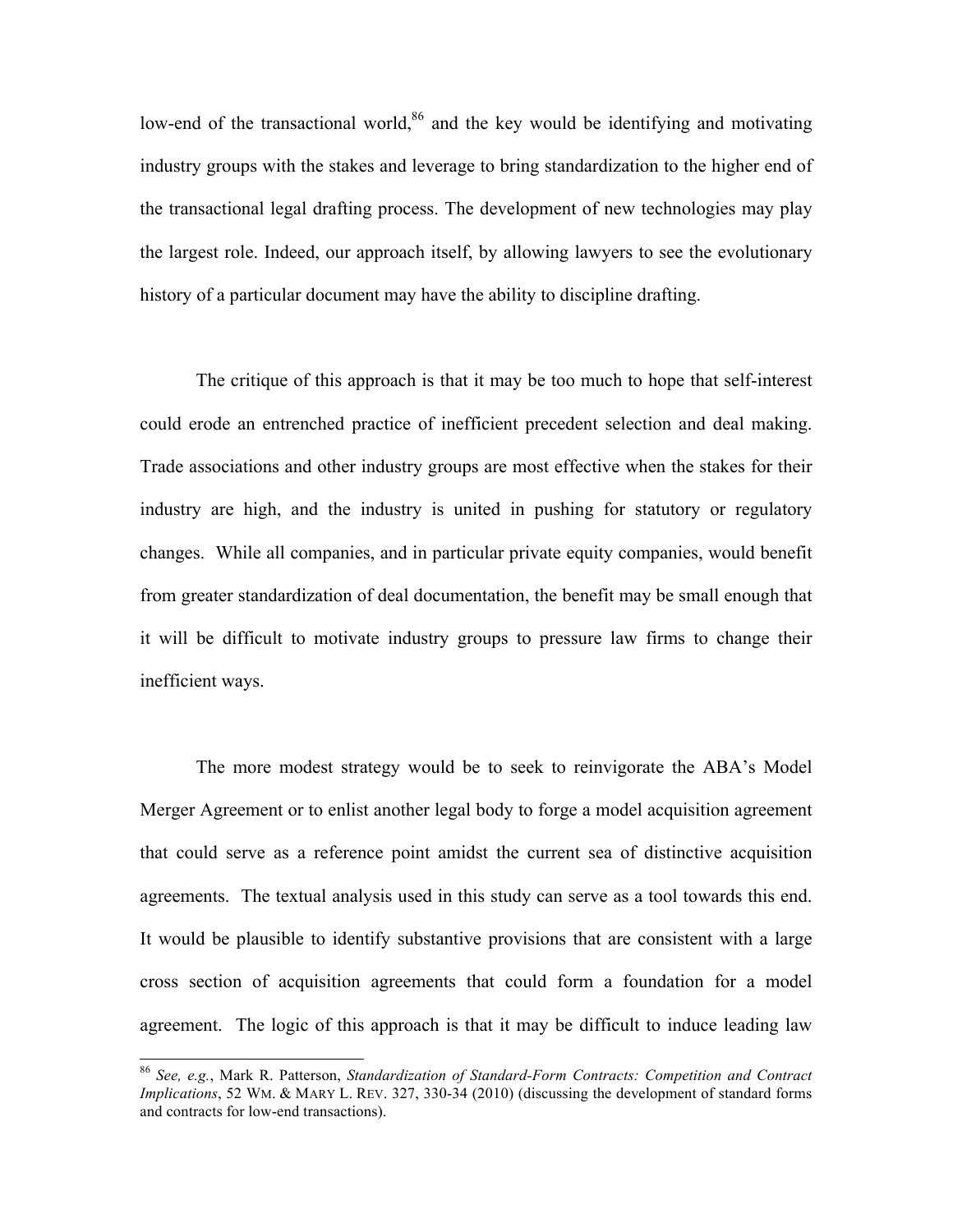firms to work together to forge a standardized merger agreement (that they are likely to embrace) either through shame or external pressure. But it may be easier to work backward from existing merger agreements to put together a standardized merger agreement that reflects both common terms and the best practices of the industry. A synthesis of the best practices from existing merger agreements would not necessarily change the drafting process at law firms. But it would equip clients with a greater tool to push back against editorial churning and to demand explanations for why the terms of an agreement differ from the model agreement.

#### **Conclusion**

By constructing lineages of acquisition agreements we will seek to capture for the first time a picture of the complexity and opaqueness of the transactional drafting process. This study has shown the role of path dependency in the evolution of merger agreements and highlighted the resulting inefficiencies from the precedent selection and drafting process. The result is that the acquisition agreement a client ends up with depends heavily on the path the agreement took to get there.

This idiosyncratic process and results highlight the need for greater standardization of acquisition agreements. The nature of merger negotiations necessarily entails extensive negotiations to resolve deal-specific issues and uncertainties involving the target and acquirer. But creating standardized acquisition agreement templates would facilitate a focus on deal-specific issues. It would also reduce the often wasteful process of firms' haggling over the use of precedents and tinkering with legal provisions whose meaning has been conclusively established through past legal and judicial interpretations.